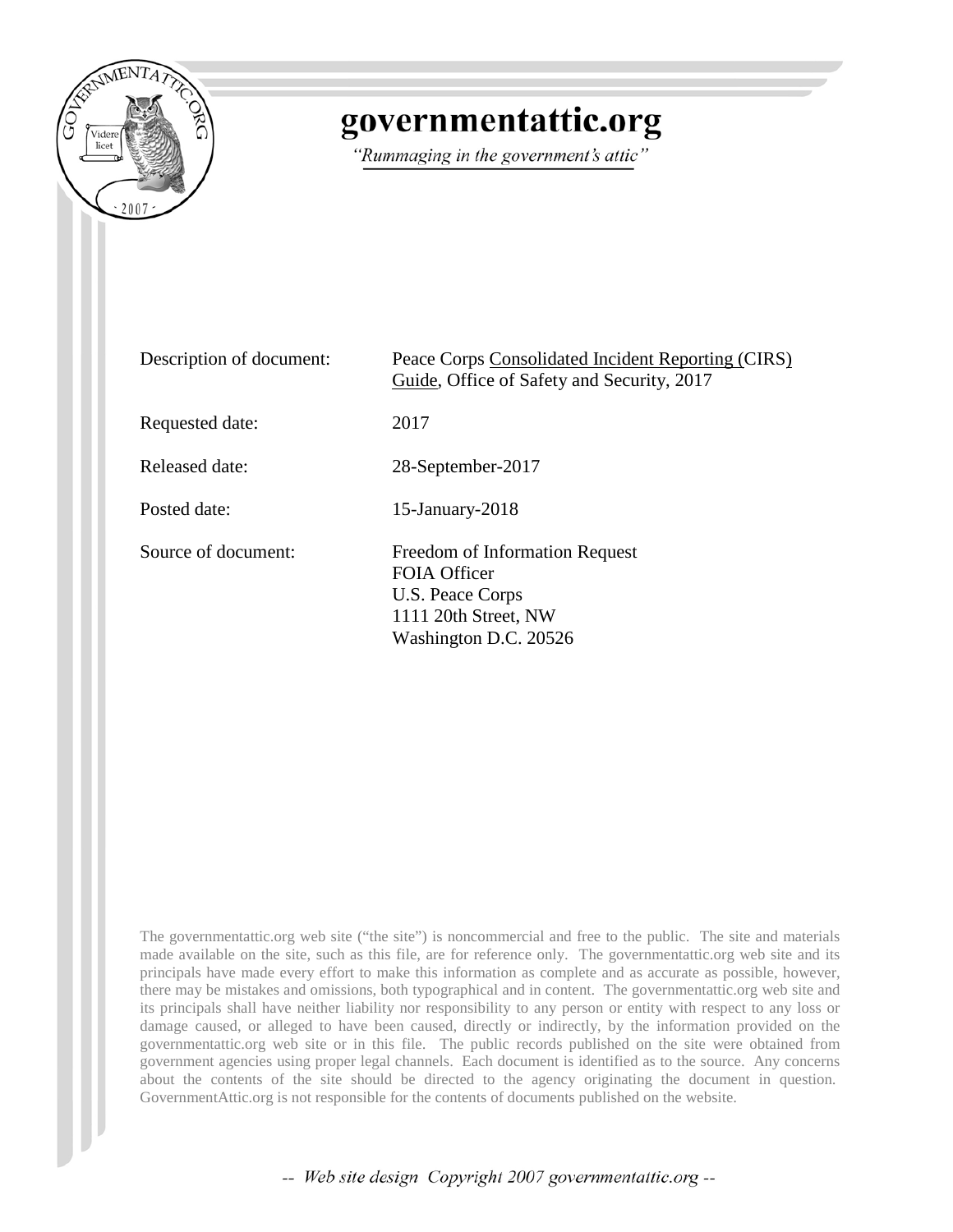

Since 1961.

September 28, 2017

RE: FOIA/PA Request No. 17-0168

This is in response to your Freedom of Information Act (FOIA) request. Specifically you stated: "I request a digital/electronic copy of the CIRS Manual (the manual for the Consolidated Incident Reporting System)."

Attached, you will find the "Consolidated Incident Reporting Guide" (44 pages). **No**  information has been withheld.

If you are not satisfied with this response, you may administratively appeal within 90 days of your receipt of this letter. The appeal should be addressed to William L. Stoppel, Acting Associate Director - Management, Peace Corps, 1111 20th Street NW, Washington, DC 20526. Your appeal must include the FOIA request number and a statement explaining what you are appealing. It is possible to submit the appeal by U.S. mail (see above) or fax or email. Note that our fax number is 202- 692-1385 and email is foia@peacecorps.gov. Also, however you submit the appeal, "Freedom of Information Act Appeal" should be clearly marked on the appeal letter and envelope, or the email subject line, or the fax cover sheet.

If you have any questions regarding this response, please contact Chanel Diggs, FOIA/Privacy Act Specialist, at 202-692-1181 or foia@peacecorps.gov.

Sincerely,

Denora Miller FOIA/PA Officer

**Attachment**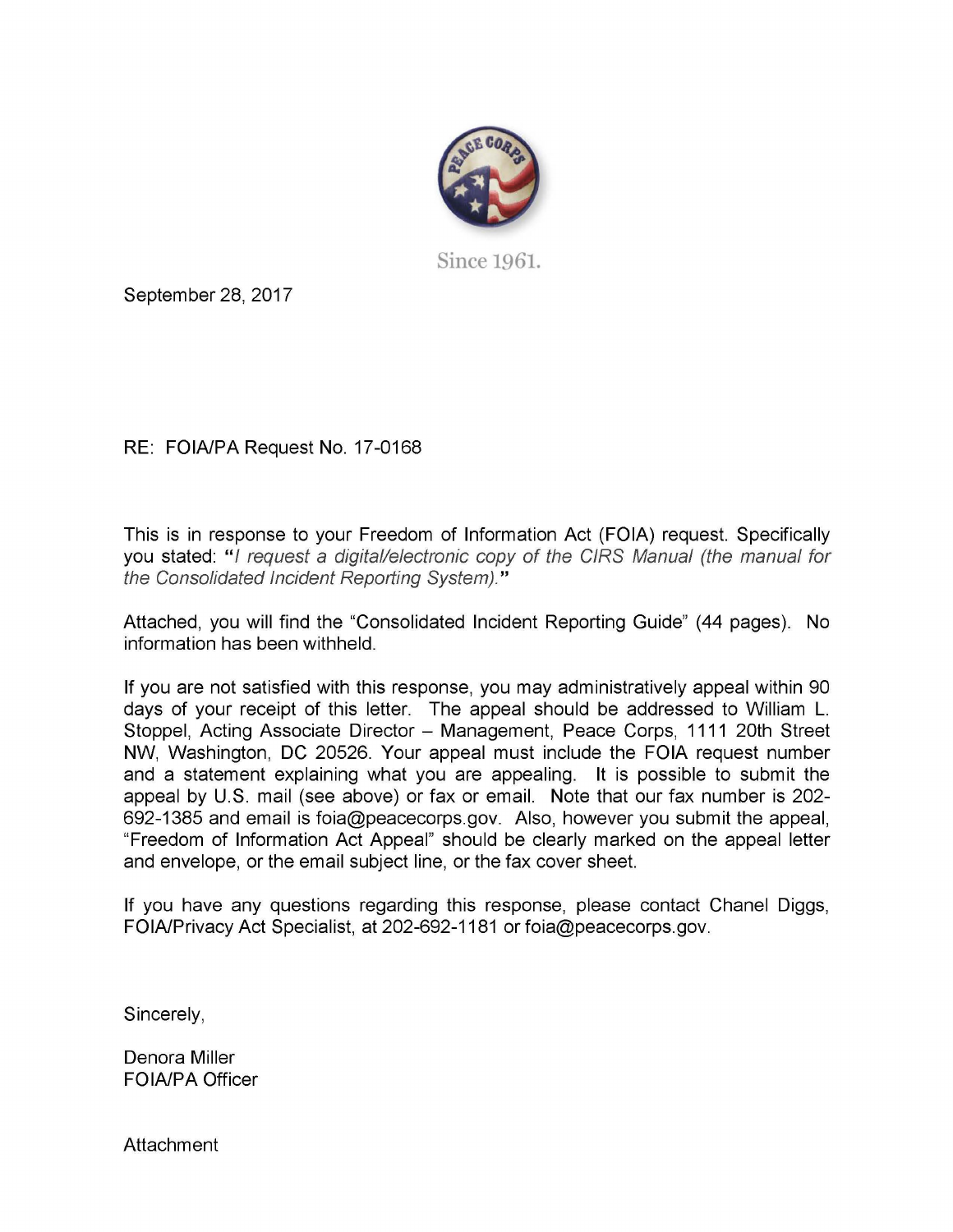# **CONSOLIDATED INCIDENT REPORTING GUIDE**



Office of Safety and Security January 2017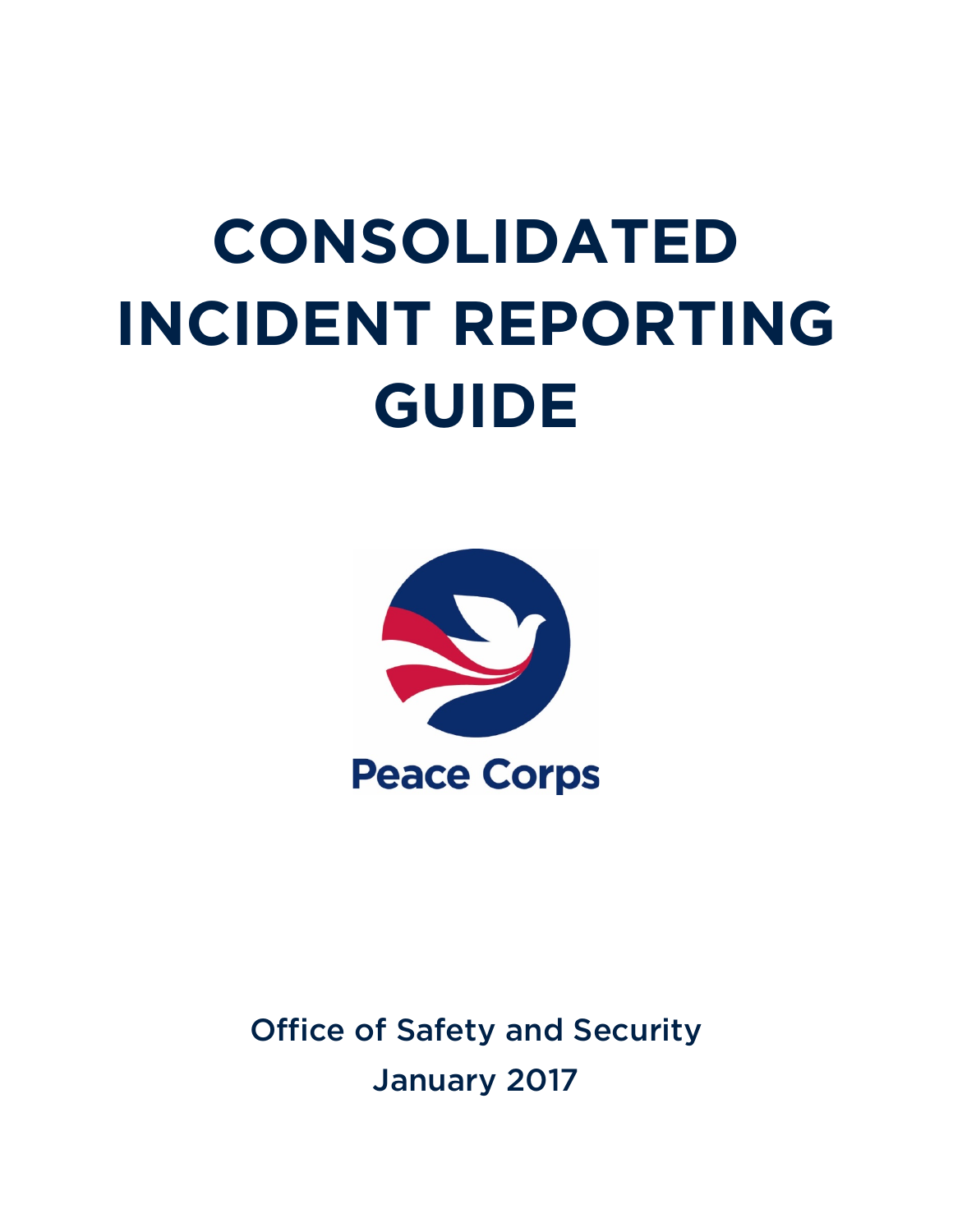## CONSOLIDATED INCIDENT REPORTING GUIDE

| PCV/T IN VEHICLE COLLIDING WITH AN OBJECT (NOT ANOTHER VEHICLE OR PERSON)40 |  |
|-----------------------------------------------------------------------------|--|
|                                                                             |  |
|                                                                             |  |
| PART 5: CRIME COMMITTED AGAINST PEACE CORPS STAFF ON DUTY OR AGAINST PEACE  |  |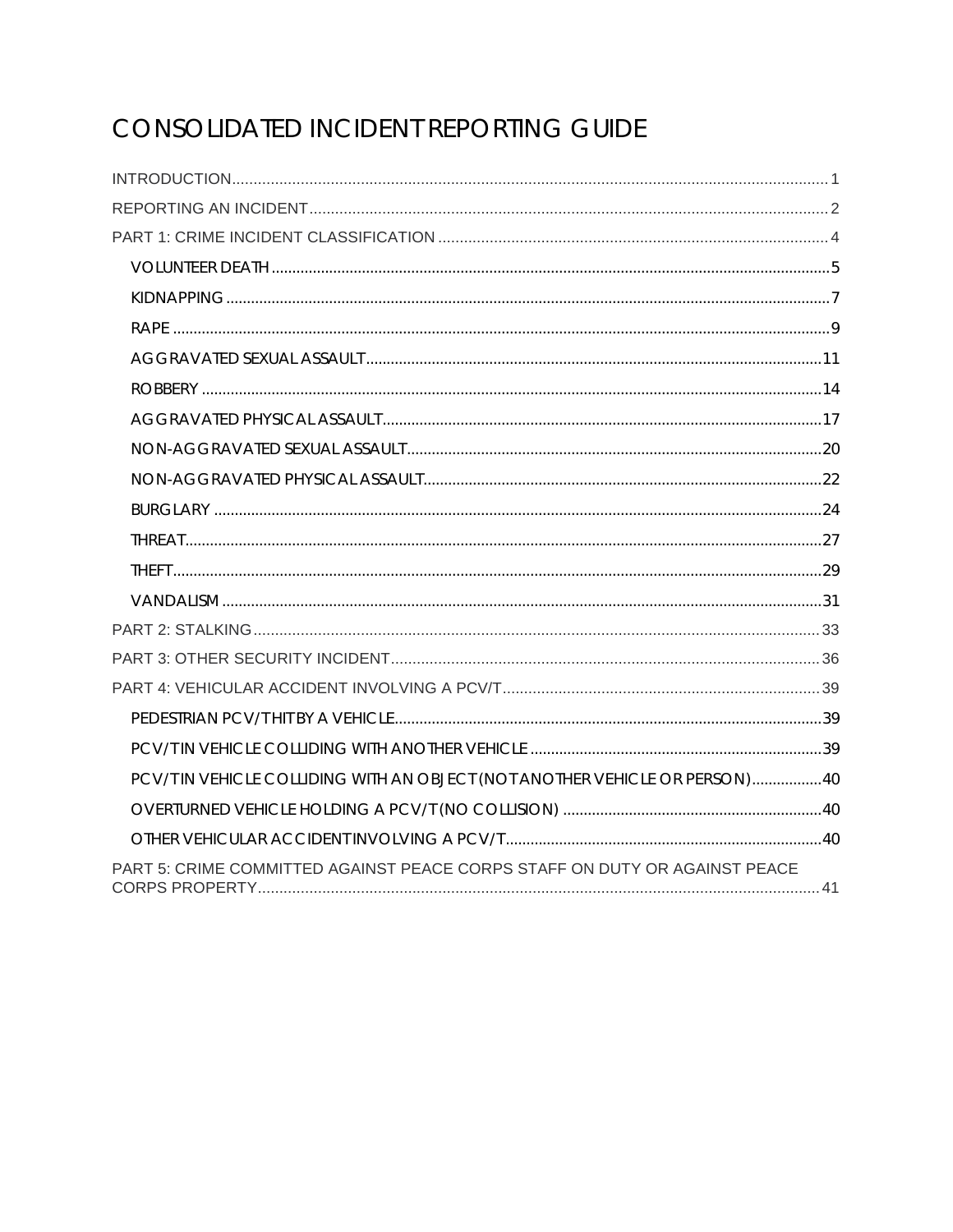## <span id="page-4-0"></span>INTRODUCTION

The Consolidated Incident Reporting Guide provides official Peace Corps definitions of crimes, security incidents, and vehicular accidents involving Peace Corps Volunteers and trainees (PCV/Ts), as well as staff on duty. It also outlines requirements for staff notifications for each incident type.

The Consolidated Incident Reporting System  $(CIRS)^1$  $(CIRS)^1$  is used for all formal reports of PCV/T deaths, crimes against PCV/Ts and staff on duty, other security incidents impacting PCV/Ts, and vehicular accidents involving PCV/Ts, which are documented according to Consolidated Incident Reporting Guide.

The Consolidated Incident Reporting Guide consists of five parts:

[PART 1: CRIME INCIDENT CLASSIFICATION](#page-7-0) provides the official Peace Corps definitions of crimes against PCV/Ts and serves as an aid to properly classifying incidents.

[PART 2: STALKING](#page-36-0) provides the official Peace Corps definition of stalking and how to report a stalking incident.

[PART 3: OTHER SECURITY INCIDENT](#page-39-0) provides an explanation of other security incidents that should be documented using the CIRS.

PART 4: VEHICULAR ACCIDENT INVOLVING A PCV/T provides an explanation of vehicular accidents that should be documented using CIRS.

[PART 5: CRIME COMMITTED AGAINST PEACE CORPS STAFF ON DUTY OR](#page-44-0)  [AGAINST PEACE CORPS PROPERTY](#page-44-0) provides the explanation of crime against Peace Corps staff on official duty or on Peace Corps property that should be documented using CIRS.

l

<span id="page-4-1"></span> $1$  For specific information about using the CIRS application and technical guidance on completing the incident report form, refer to the [Consolidated Incident Reporting System User Guide.](https://intranet.peacecorps.gov/Offices/OSS/_layouts/15/WopiFrame.aspx?sourcedoc=/Offices/OSS/Documents/CIRS_3.2_user_guide.pdf&action=default)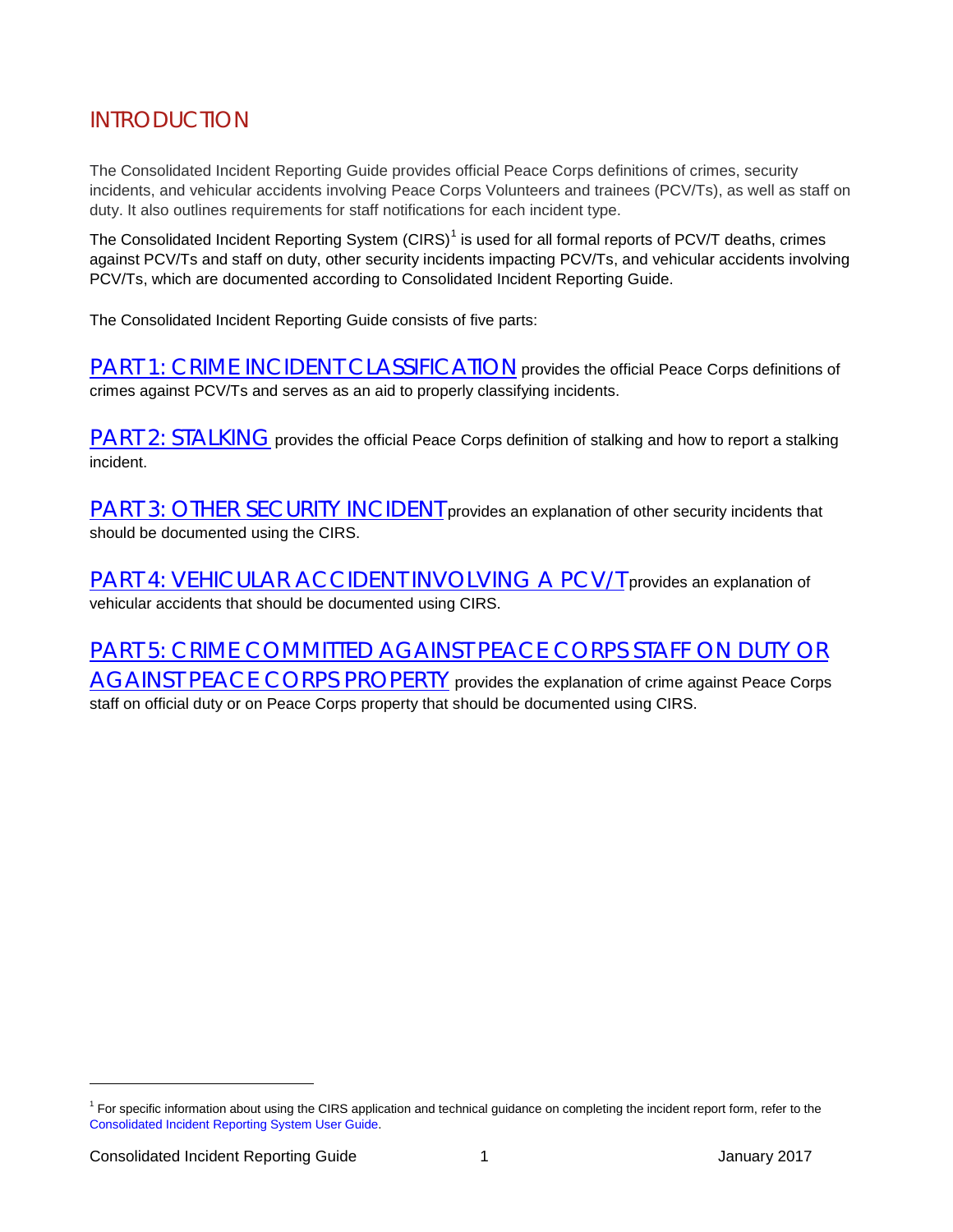## <span id="page-5-0"></span>REPORTING AN INCIDENT

The following crimes against Peace Corps PCV/Ts require immediate notification of Peace Corps headquarters in Washington, D.C.

| <b>Death</b>                                                                                              | Call +1.202.692.1470 (agency duty officer)            |
|-----------------------------------------------------------------------------------------------------------|-------------------------------------------------------|
| Life-threatening injuries                                                                                 | Call +1.202.692.1470 (agency duty officer)            |
| <b>Kidnapping</b>                                                                                         | Call +1.202.692.1470 (agency duty officer)            |
| Volunteer disappearance exceeding 48<br>hours                                                             | Call +1.202.692.1470 (agency duty officer)            |
| Intimate partner violence or domestic<br>violence                                                         | Call +1.202.437.5159 (designated security specialist) |
| Rape that happened in the last 5 days                                                                     | Call +1.202.437.5159 (designated security specialist) |
| Aggravated sexual assault that happened<br>in the last 5 days                                             | Call +1.202.437.5159 (designated security specialist) |
| Any incident that may garner significant<br>public attention or affect relations with<br>the host country | Call +1.202.692.1470 (agency duty officer)            |
|                                                                                                           |                                                       |

**After headquarters is notified, ALL** crimes against Peace Corps PCV/Ts must be documented in CIRS within **three business days** in addition to the phone notification.

#### **How are incidents reported?**

ALL PCV/T deaths, crimes, cases of stalking, other security incidents, and vehicular accidents that were reported to Peace Corps staff must be submitted using CIRS. For specific information about how to use the CIRS application and complete a CIRS report, see the [Consolidated Incident Reporting System User Guide.](https://intranet.peacecorps.gov/Offices/OSS/_layouts/15/WopiFrame.aspx?sourcedoc=/Offices/OSS/Documents/CIRS_3.2_user_guide.pdf&action=default)

#### **When should a CIRS report be filed?**

A complete and accurate CIRS report must be filed not later than **three business days** after any post staff member first learns of the incident.

#### **If headquarters has been notified by phone, do I still need to submit a CIRS report?**

Yes. The CIRS report is the official documentation of the incident; the telephone notification is required to mobilize the response and support systems.

#### **If a CIRS report is submitted, do I still need to notify headquarters?**

If the incident requires a telephone notification, then the telephone notification should have been made **before** the CIRS report was filed. If the incident does not require telephone notification, then the CIRS report is the only documentation required.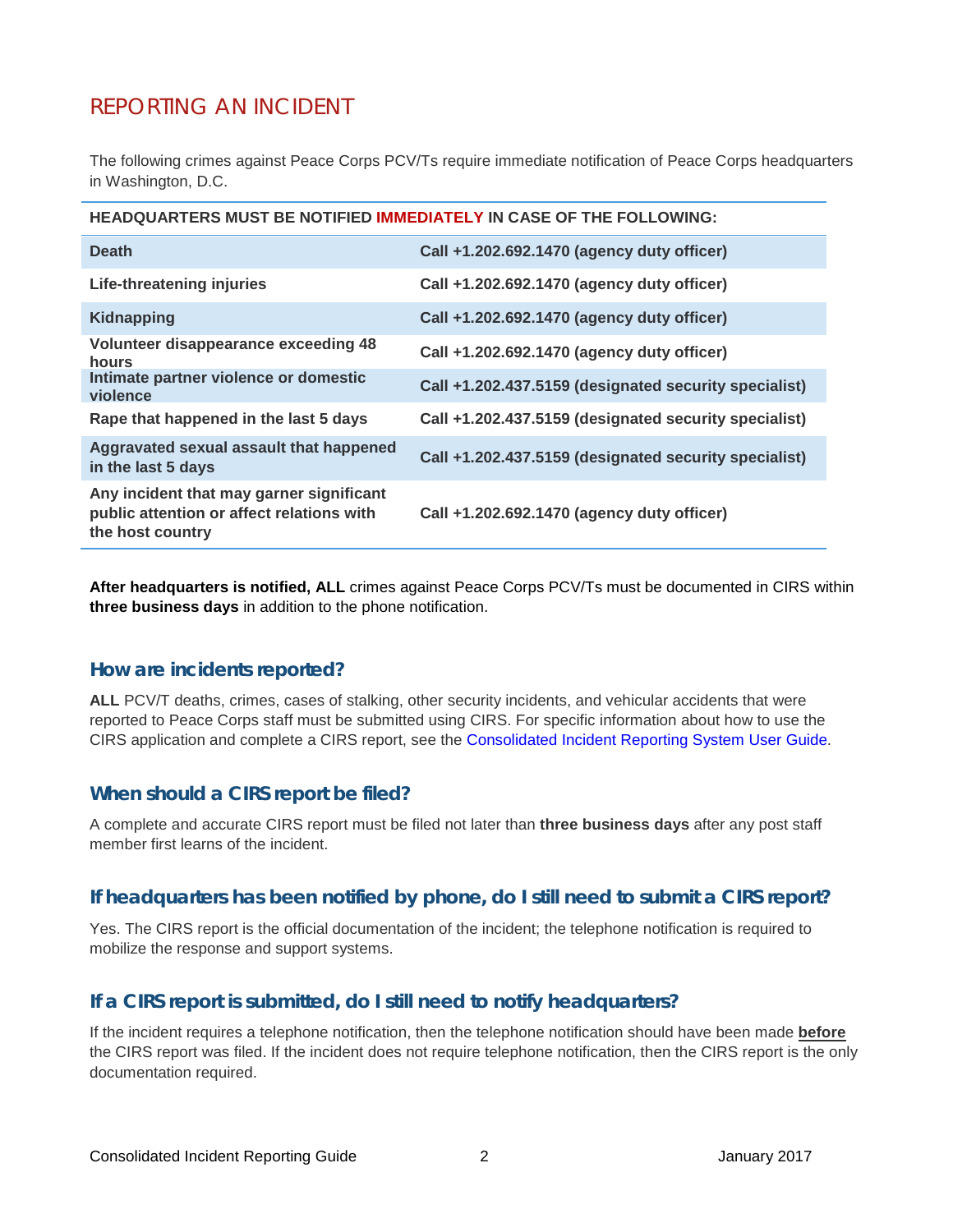#### **What incidents should be reported to the Office of Inspector General?**

If the incident is a PCV-on-PCV or staff-on-PCV crime, post staff must notify the Office of Inspector General (OIG) using the reporting hotline (202.692.2915). Restricted reports of rape, aggravated sexual assault, or sexual assault incidents are the only exceptions and should not be shared with the OIG.

#### **If a PCV/T commits a crime, should I submit a CIRS report?**

If the victim of the crime against a PCV/T is another PCV/T, you must submit a CIRS report and notify the Office of Inspector General, your regional director, and the Office of General Counsel immediately. Restricted reports of rape, aggravated sexual assault, or non-aggravated sexual assault incidents are the only exception and should not be shared with the Office of Inspector General, your regional director, or the Office of General Counsel. If the situation in which the PCV/T commits a crime meets the definition of other security incident (when the victim of the crime is not another PCV/T), you may submit a CIRS report.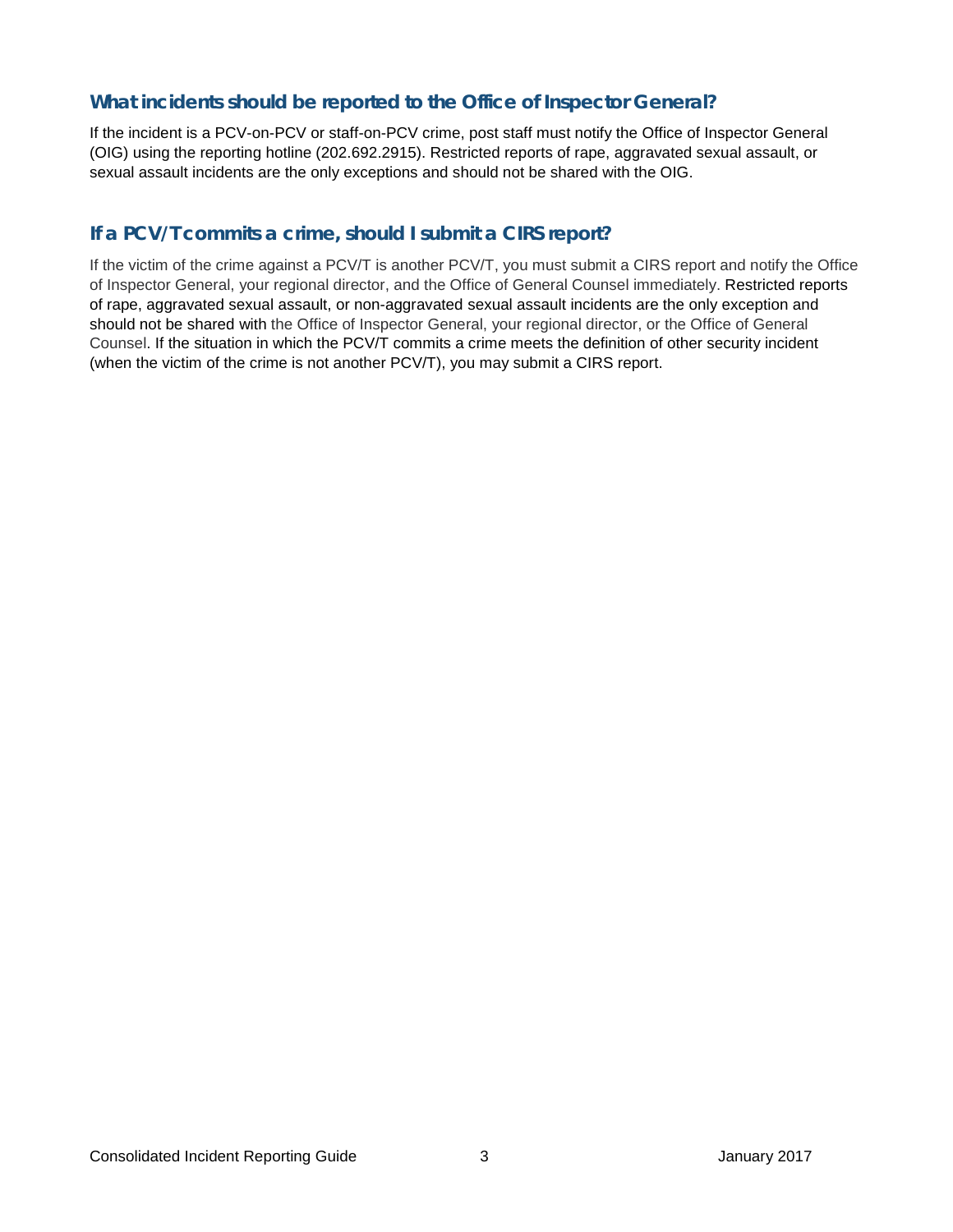## <span id="page-7-0"></span>PART 1: CRIME INCIDENT CLASSIFICATION

This section will help you determine the proper classification for a crime involving a PCV/T. The same definitions should be used to classify crimes occurring against Peace Corps staff<sup>[2](#page-7-1)</sup>.

For each type of incident, the information is divided into a series of sections that answer specific questions. These sections are as follows:

**SPECIAL INSTRUCTION** provides guidance on when immediate notification to Peace Corps Headquarters in Washington, D.C. is required. Some (not all) incidents have special instructions.

**OFFICIAL DEFINITION** presents the official Peace Corps definition for the incident. The local definition of crimes may differ from the Peace Corps definition.

**WHAT IS A...?** describes the specific conditions that must be met in order for an incident to meet the definition. This section also includes examples of situations that fit and do not fit the definition.

**HOW IS IT DIFFERENT FROM...?** helps you differentiate a particular incident from other types of incidents that may appear similar, such as distinguishing between burglary and theft.

**WHERE DOES IT RANK ON THE SEVERITY HIERARCHY?** is a chart showing where the incident ranks on the severity hierarchy. In multiple-offense situations, the hierarchy rule states that the incident should be reported using the classification that is closest to the top of the hierarchy. This does not affect the charges that an offender may incur according to local law.

**If a sexual offense happens in conjunction with a more severe crime** (e.g., non-aggravated sexual assault in a robbery or rape in a kidnapping), and the victim chooses not to share the details of the sexual offense, classify the incident according to the highest severity category but refrain from mentioning the sexual offense in the incident summary. Be sure, however, to follow procedures as outlined in MS 243 [Responding to Sexual Assault.](https://intranet.peacecorps.gov/pcmanual/_layouts/15/WopiFrame.aspx?sourcedoc=/pcmanual/Documents/MS-243-Policy.docx&action=default)

**RELATED POLICIES AND PROCEDURES** refers to the Peace Corps Manual sections related to the incident type.

If you are unsure about how to classify or report an incident, contact your Peace Corps safety and security officer (PCSSO) or the Crime Response and Analysis unit [\(CIR@peacecorps.gov\)](mailto:CIR@peacecorps.gov). Crime Response and Analysis unit makes the final determination on the incident classification.

-

<span id="page-7-1"></span><sup>&</sup>lt;sup>2</sup> The Peace Corps does not document deaths, vehicular accidents, stalking, and other security incidents involving Peace Corps staff on duty.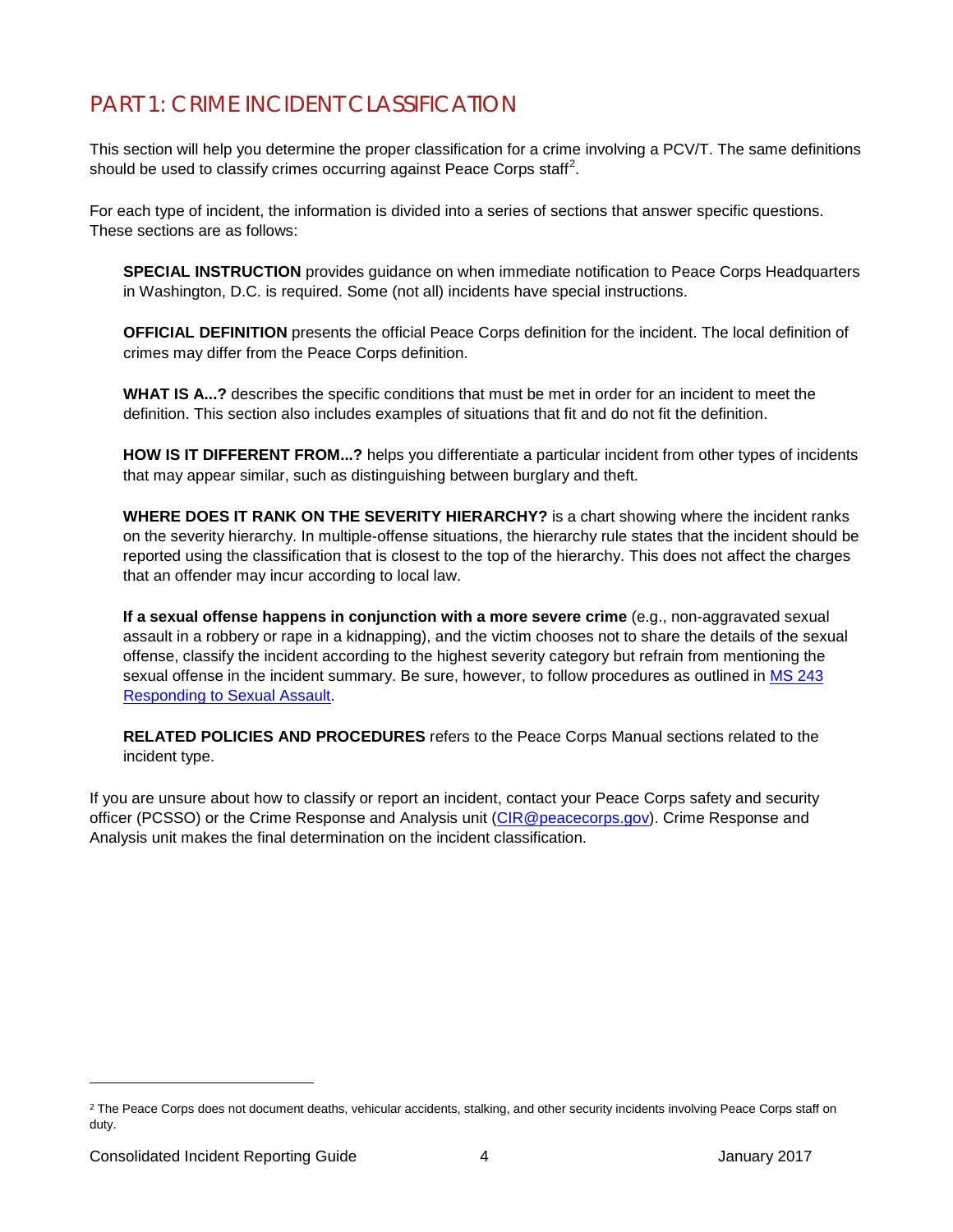## <span id="page-8-0"></span>VOLUNTEER DEATH

#### **SPECIAL INSTRUCTION**

Anytime a PCV/T dies, regardless of the circumstances, immediately call the agency duty officer at **+1.202.692.1470**.

PCV/T or trainee deaths are divided into five separate categories:

- Homicide
- Suicide
- Accident
- Natural cause
- Indeterminate cause

#### **OFFICIAL DEFINITIONS**

#### **HOMICIDE**

- The willful (non-negligent) killing of a PCV/T by another person (e.g., by shooting, stabbing, or strangulation)
- If the PCV/T died during any other crime committed against the PCV/T (e.g., had a heart attack during robbery)

NOTE: *Homicide excludes deaths caused by negligence.*

#### **SUICIDE**

• The act of a PCV/T killing him/herself intentionally

#### **ACCIDENT**

- Death of a PCV/T due to unintentional injury (e.g., falling off a cliff, drowning, rock climbing, extreme sports)
- If the PCV/T died as a result of an accident or unintentional act by the PCV/T or other person (such as a car crash)

#### **NATURAL CAUSE**

• Death of a PCV/T due to illness (e.g., malaria or cancer) or natural cause (e.g., old age)

#### **INDETERMINATE CAUSE**

- Death of a PCV/T pending further investigation to establish cause of death. Death categorized as this type will be revisited after six months and re-categorized as death due to homicide, suicide, accident, or illness, if the information is available
- If the legal and medical investigative authorities cannot immediately determine the circumstances under which the PCV/T died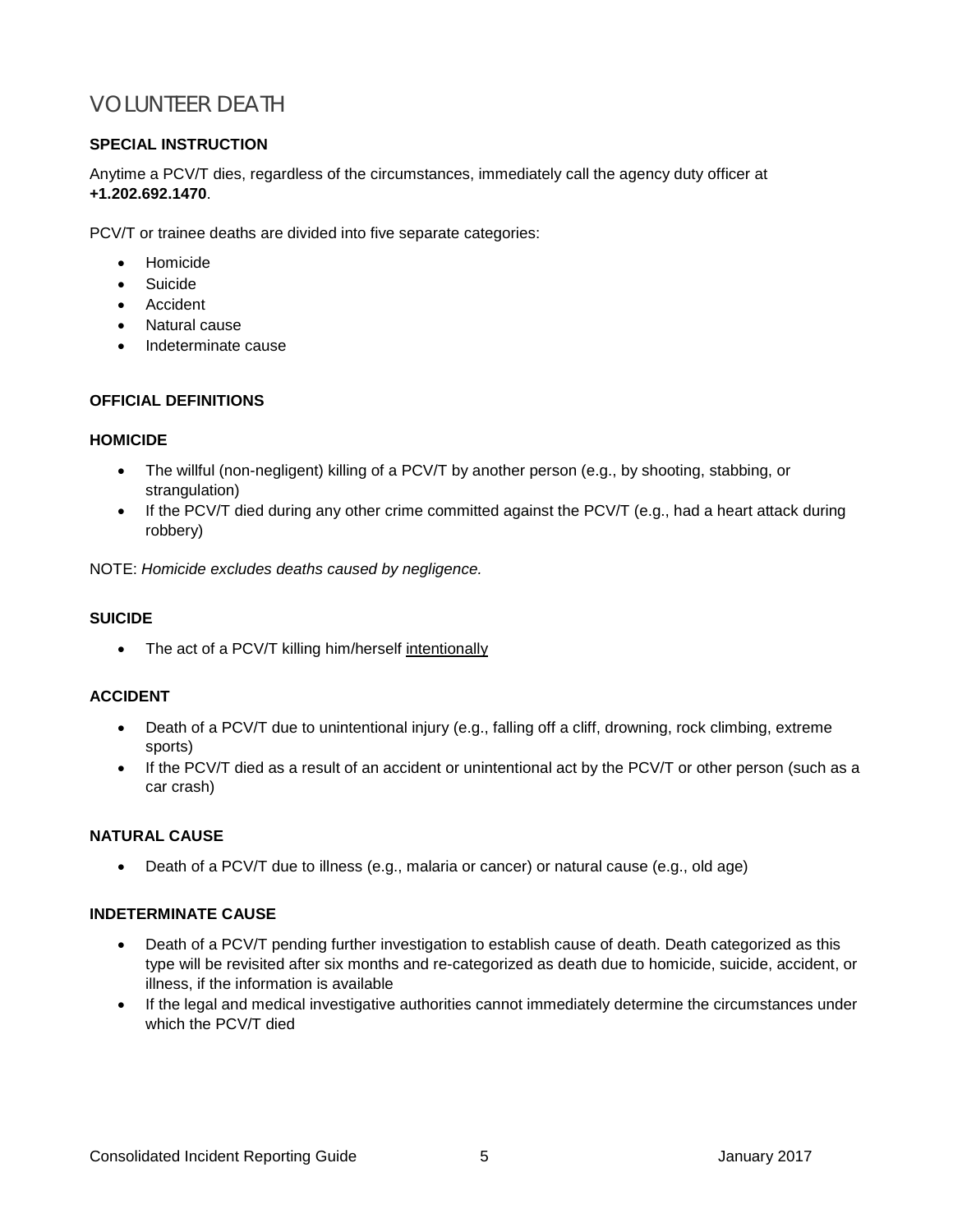#### **WHERE DOES PCV/T DEATH RANK ON THE SEVERITY HIERARCHY?**



The Peace Corps recognizes that all crimes can be traumatic for victims, regardless of the crime's placement in the severity hierarchy. The severity hierarchy is used only for the purposes of documenting incidents. It does not have any impact on assessing emotional, physical, or financial hardships of the victims, or on the services victims of crime receive.

#### **RELATED POLICIES AND PROCEDURES**

[MS 265 Death of a Volunteer](https://intranet.peacecorps.gov/pcmanual/_layouts/15/WopiFrame.aspx?sourcedoc=/pcmanual/Documents/MS-265-Policy.docx&action=default)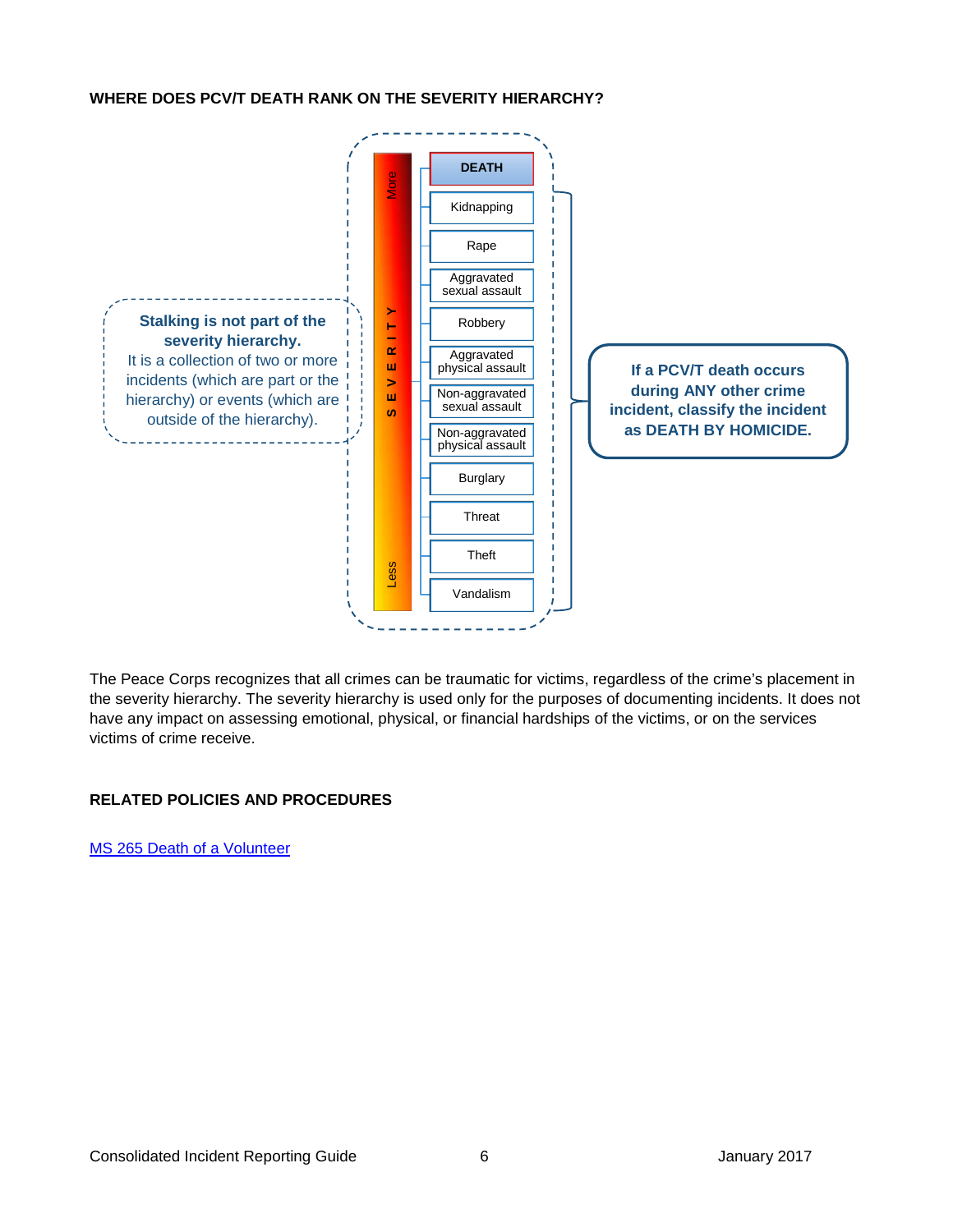## <span id="page-10-0"></span>KIDNAPPING

#### **SPECIAL INSTRUCTION**

Anytime a kidnapping incident occurs, immediately call the agency duty officer at **+1.202.692.1470**.

#### **OFFICIAL DEFINITION**

**KIDNAPPING:** The unlawful seizure or detention of a PCV/T against the PCV/T's will with the intention of affliction bodily harm; using the person as a means of escape, for ransom, involuntary servitude or to disrupt political or governmental activities; or forcing the PCV/T to engage in a course of conduct contrary to the PCV/T's will. This category includes hostage-taking.

#### **WHAT IS KIDNAPPING?**

Kidnapping involves taking a PCV/T away or illegally holding the PCV/T against the PCV/T's will. There is NO requirement that demands of any kind be made as a condition of the PCV/T's release.

NOTE: *It is essential that the detention be illegal. If police or other authorities legally detain or hold a PCV/T, it is not kidnapping.*

An incident is kidnapping if

- Someone forces the PCV/T to go with him/her, against the PCV/T's will.
- Someone drugs the PCV/T and takes the PCV/T away.
- Someone prevents a PCV/T from leaving a location, either by locking him/her in or through force or threat of force.
- A rebel, terrorist, or insurgent group holds a PCV/T against the PCV/T's will and makes demands of a political nature.
- Anyone holding a PCV/T against the PCV/T's will and making any demands as a condition of release.

An incident is NOT kidnapping if

- PCV/T is detained for the purpose of robbery (see express kidnapping).
- PCV/T is physically restrained in an altercation.
- A driver of a vehicle refuses to stop and let the PCV/T out at a specific place, dropping off the PCV/T at a different place instead.

#### SPECIAL RULE FOR "EXPRESS KIDNAPPINGS" INVOLVING VEHICLES

If the PCV/T is detained in a vehicle, deprived of his/her possessions and then released, the incident should be classified as a robbery.

#### **HOW IS IT DIFFERENT FROM...**

**Robbery—**If the PCV/T is detained specifically to be deprived of money or possessions, this is a robbery. Kidnapping requires detaining the PCV/T for an extended period of time.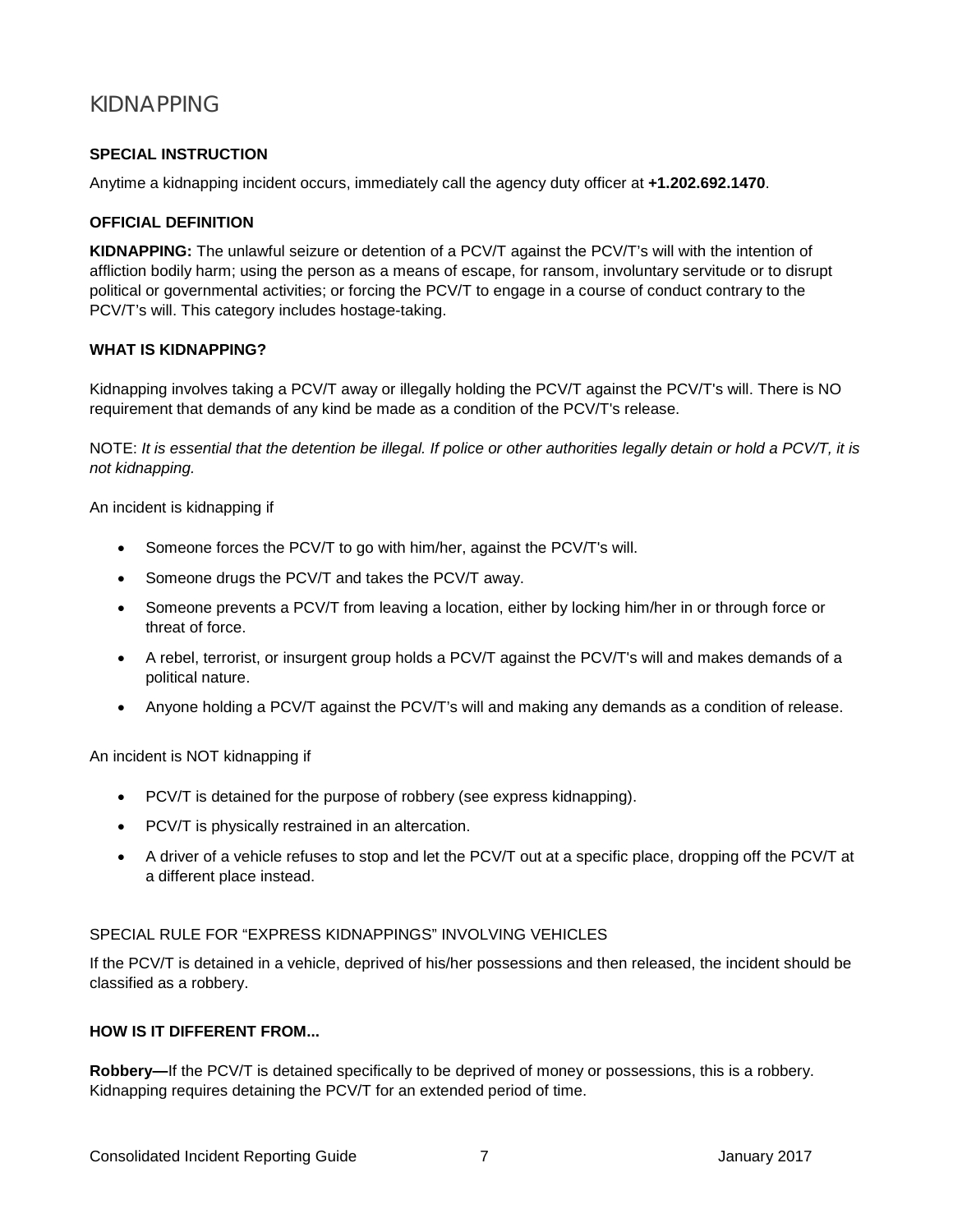#### **WHERE DOES KIDNAPPING RANK ON THE SEVERITY HIERARCHY?**



The Peace Corps recognizes that all crimes can be traumatic for victims, regardless of their placement in the severity hierarchy. The severity hierarchy is used only for the purposes of documenting incidents. It does not have any impact on assessing emotional, physical, or financial hardships of the victims, or on the services victims of crime receive.

#### **RELATED POLICIES AND PROCEDURES**

[MS 466 Kidnapping of Volunteer/](https://intranet.peacecorps.gov/pcmanual/_layouts/15/WopiFrame.aspx?sourcedoc=/pcmanual/Documents/MS-466-Policy.docx&action=default)Trainee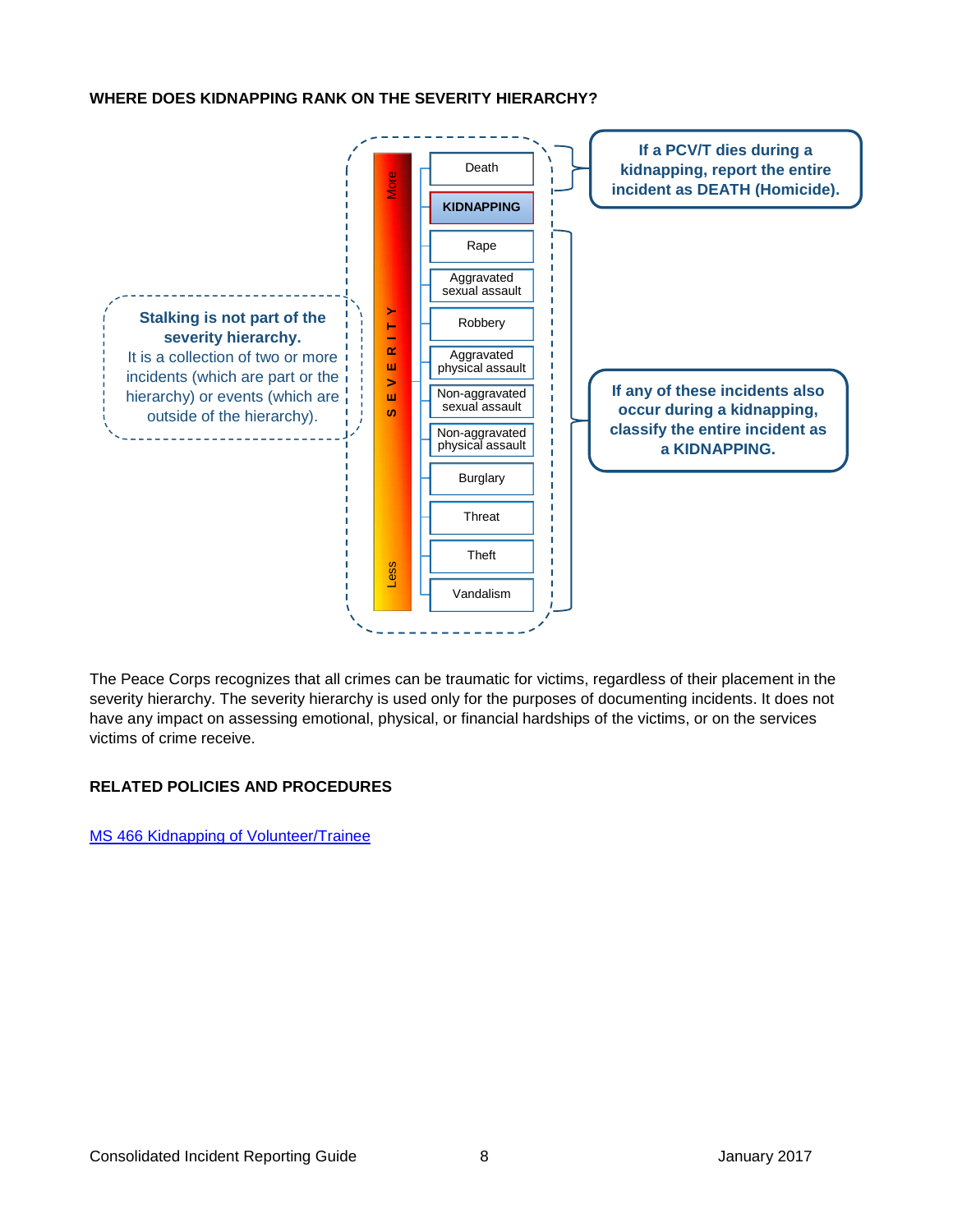### <span id="page-12-0"></span>RAPE

#### **SPECIAL INSTRUCTION**

If rape is reported to post within **five days** of the attack, or if there is a perceived serious or imminent threat against the PCV/T or others, immediately call the designated security specialist at **+1.202.437.5159**.

#### **OFFICIAL DEFINITION**

**RAPE:** The penetration, no matter how slight, of the vagina or anus with any body part or object, or oral penetration by a sex organ of another person, without the consent of the PCV/T.

#### **WHAT IS RAPE?**

Rape can be committed by either male or female offenders, against either male or female PCV/Ts. Penetration must have occurred for this classification to apply. Force or violence is not required, nor is it a requirement that the PCV/T actively resist. The incident is rape *anytime* the PCV/T does not give consent to the act, including when the PCV/T is asleep or incapacitated due to drugs or alcohol. It is also rape if the PCV/T cannot remember giving consent. Rape can be committed by the PCV/T's spouse or boyfriend/girlfriend and it does not matter if the PCV/T has previously consented to sexual intercourse with the offender.

*Consent* means words or actions that show a knowing and voluntary agreement to engage in mutually agreedupon activity. Consent is absent if force has been used against the PCV/T, the PCV/T has been threatened or placed in fear, or the PCV/T is incapable of appraising the nature of the conduct or is physically incapable of declining participation in, or communicating unwillingness to engage in, that conduct.

An incident is rape if

- Someone uses violence or the threat of violence or coercion to force the PCV/T to have sexual intercourse or oral sex.
- The PCV/T says he/she does not want to have sexual intercourse, but the other person persists and penetrates the anus or vagina.
- Someone has sexual intercourse after getting the PCV/T drunk (or giving the PCV/T drugs) so that the PCV/T is not capable of saying "yes" or "no" or does not remember giving consent.
- Someone inserts a finger or other object into the vagina or anus of the PCV/T without his/her consent.
- Someone forces the PCV/T to perform oral sex against the PCV/T's will.
- Someone has sexual intercourse or performs oral sex on a PCV/T while the PCV/T is asleep, unconscious, or otherwise unable to give consent.

An incident is NOT rape if

- PCV/T is engaged in consensual intercourse.
- Penetration did not take place.
- A condom breaks accidently during consensual intercourse.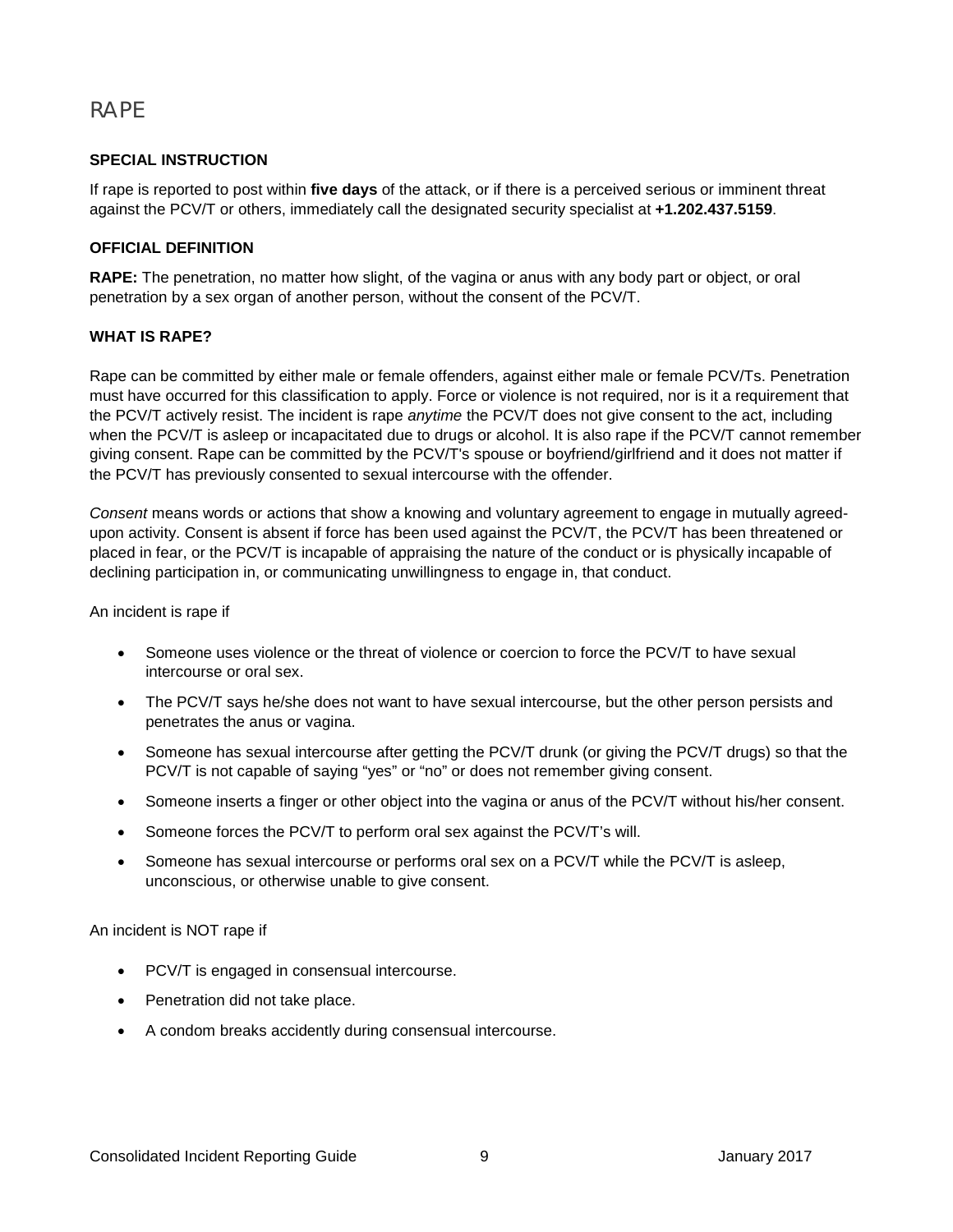#### **HOW IS IT DIFFERENT FROM...**

**Aggravated sexual assault—**Rape occurs when there is penetration of the anus or vagina or forced oral sex. If the offender does not penetrate the PCV/T's anus or vagina, or there is no forced oral sex, then the crime is aggravated sexual assault.

**Non-aggravated sexual assault—**Rape occurs when there is a penetration of the anus or vagina or forced oral sex. If the offender does not penetrate the PCV/T's anus or vagina AND there is no force involved, then the crime is non-aggravated sexual assault.

#### **WHERE DOES RAPE RANK ON THE SEVERITY HIERARCHY?**



The Peace Corps recognizes that all crimes can be traumatic for victims, regardless of the crime's placement in the severity hierarchy. The severity hierarchy is used only for the purposes of documenting incidents. It does not have any impact on assessing emotional, physical, or financial hardships of the victims, or on the services victims of crime receive.

#### **RELATED POLICIES AND PROCEDURES**

[MS 243 Responding to Sexual Assault](https://intranet.peacecorps.gov/pcmanual/_layouts/15/WopiFrame.aspx?sourcedoc=/pcmanual/Documents/MS-243-Policy.docx&action=default)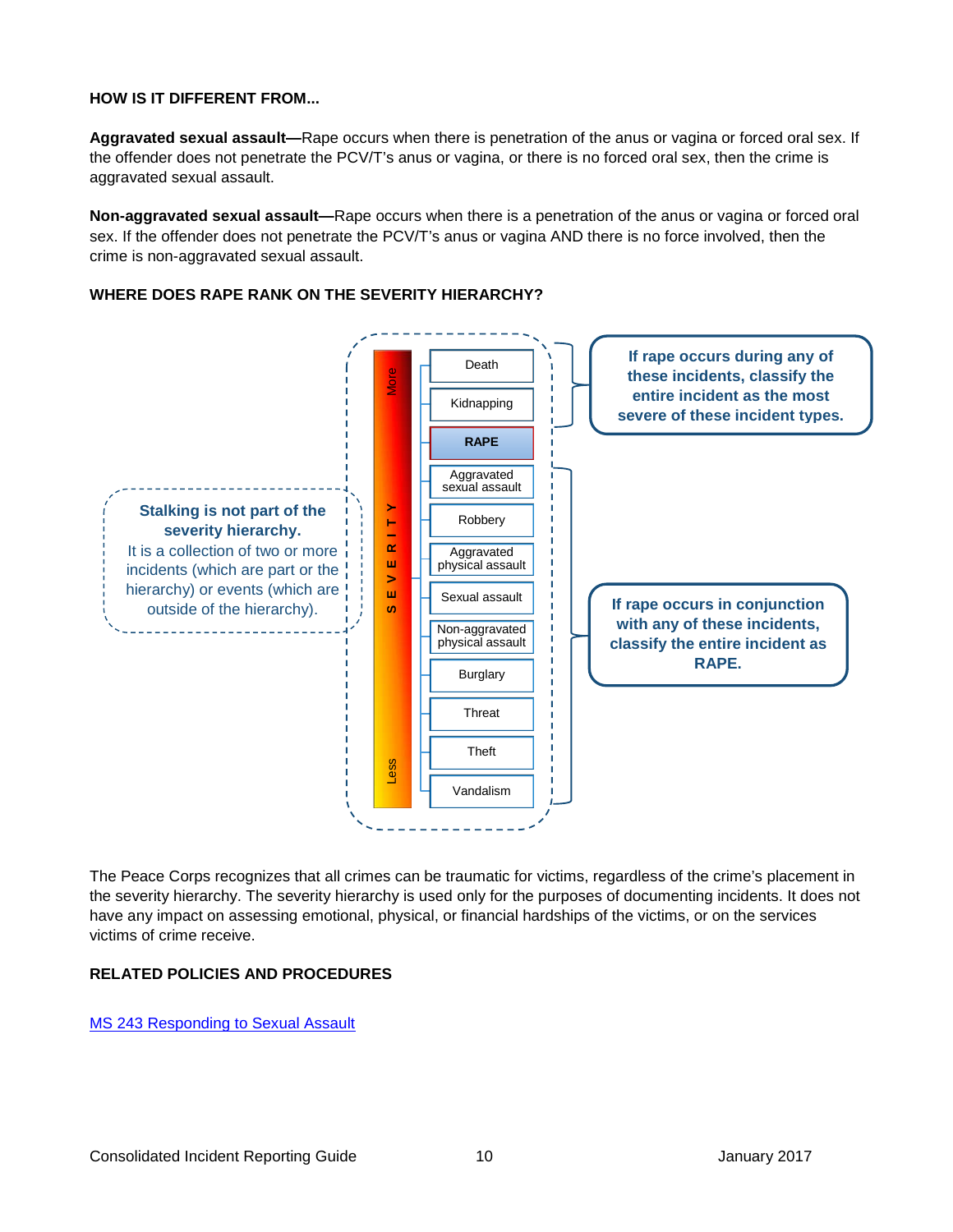## <span id="page-14-0"></span>AGGRAVATED SEXUAL ASSAULT

#### **SPECIAL INSTRUCTION**

If an aggravated sexual assault is reported to post within **five days** of the assault, or if there is a perceived serious or imminent threat against the PCV/T or others, immediately call the designated security specialist at **+1.202.437.5159**.

#### **OFFICIAL DEFINITION**

**AGGRAVATED SEXUAL ASSAULT:** A situation when another person, without the consent of the PCV/T, intentionally or knowingly

- touches or contacts, either directly or through clothing, the PCV/T's genitalia, anus, groin, breast, thigh, or buttocks; OR
- kisses the PCV/T on the mouth, ear, or neck; OR
- disrobes the PCV/T; OR
- causes the PCV/T to touch or contact, either directly or through clothing, another person's genitalia, anus, groin, breast, thigh, or buttocks, OR
- attempts to carry out any of those acts

#### **AND**

- the offender uses or threatens to use a weapon, OR
- the offender uses or threatens to use force or other intimidating actions, OR
- the PCV/T victim is incapacitated or otherwise incapable of giving consent.

#### **WHAT IS AGGRAVATED SEXUAL ASSAULT?**

Aggravated sexual assault can be committed by either male or female offenders, against either male or female PCV/Ts. It requires that the contact be intentional and without the consent of the PCV/T. Aggravated sexual assault can be committed by the PCV/T's spouse or boyfriend/girlfriend and it does not matter if the PCV/T has previously consented to sexual interactions with the offender.

*Consent* means words or actions that show a knowing and voluntary agreement to engage in mutually agreedupon activity. Consent is absent if force has been used against the PCV/T, the PCV/T has been threatened or placed in fear, or the PCV/T is incapable of appraising the nature of the conduct or is physically incapable of declining participation in, or communicating unwillingness to engage in, that conduct.

NOTE: *If during the course of a crime the offender accidentally (without intention) contacts the PCV/T's genitalia, anus, groin, breast, or thigh, it would not be considered an aggravated sexual assault. Instead, classify the incident based on the most appropriate definition.*

An incident is aggravated sexual assault if

- Someone uses violence or the threat of violence to try to force the PCV/T to have oral, vaginal, or anal intercourse, but does not penetrate the PCV/T's mouth, vagina, or anus.
- Someone tries to have oral, vaginal, or anal intercourse with the PCV/T while the PCV/T is asleep, but does not penetrate the PCV/T's mouth, vagina, or anus.
- Someone touches the PCV/T's genitalia, anus, groin, breast, thigh, or buttocks AND has a weapon.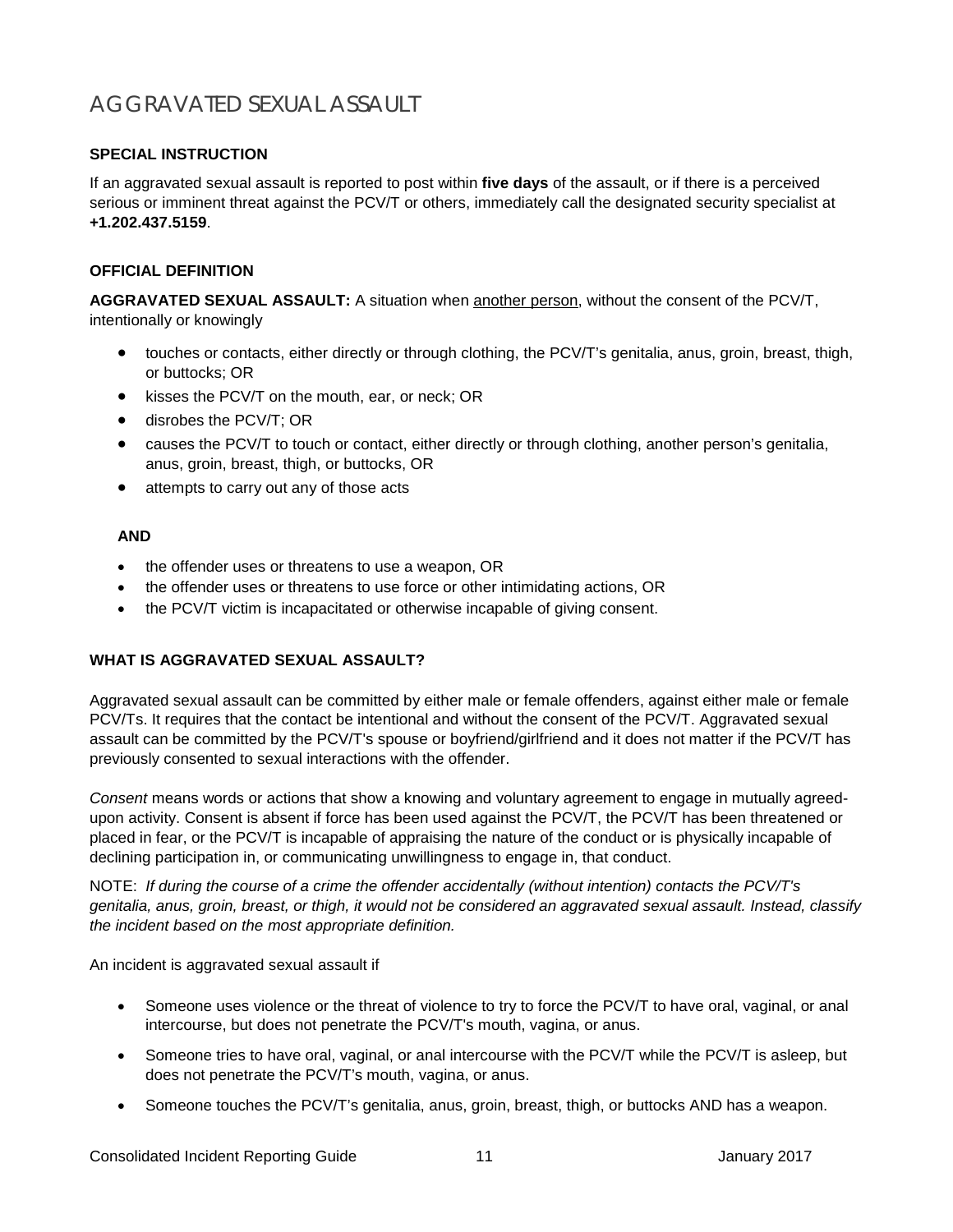- Someone corners or blocks the PCV/T preventing the PCV/T from exiting and kisses the PCV/T on the mouth, ear, or neck.
- Someone forces the PCV/T to touch his/her genitalia, anus, groin, breast, thigh, or buttocks.

An incident is NOT aggravated sexual assault if

- Someone sexually harasses PCV/T (verbally) but does not physically touch the PCV/T.
- During an altercation, the offender punches or kicks the PCV/T in the chest, groin, or buttocks.
- The offender pats down the PCV/T in search for money or other valuables and touches the chest, groin, or buttocks.

#### **HOW IS IT DIFFERENT FROM...**

**Rape—**Rape occurs when there is penetration of the anus or vagina or forced oral sex. If no penetration or forced oral sex occurs, then the incident is aggravated sexual assault.

**Aggravated physical assault—**Aggravated physical assault does not involve sexually-motivated contact with the PCV/T's genitalia, anus, groin, breast, thigh, or buttocks.

**Non-aggravated sexual assault—**Non-aggravated sexual assault would not involve a weapon, force, or intimidating actions by the offender.

#### **WHERE DOES AGGRAVATED SEXUAL ASSAULT RANK ON THE SEVERITY HIERARCHY?**

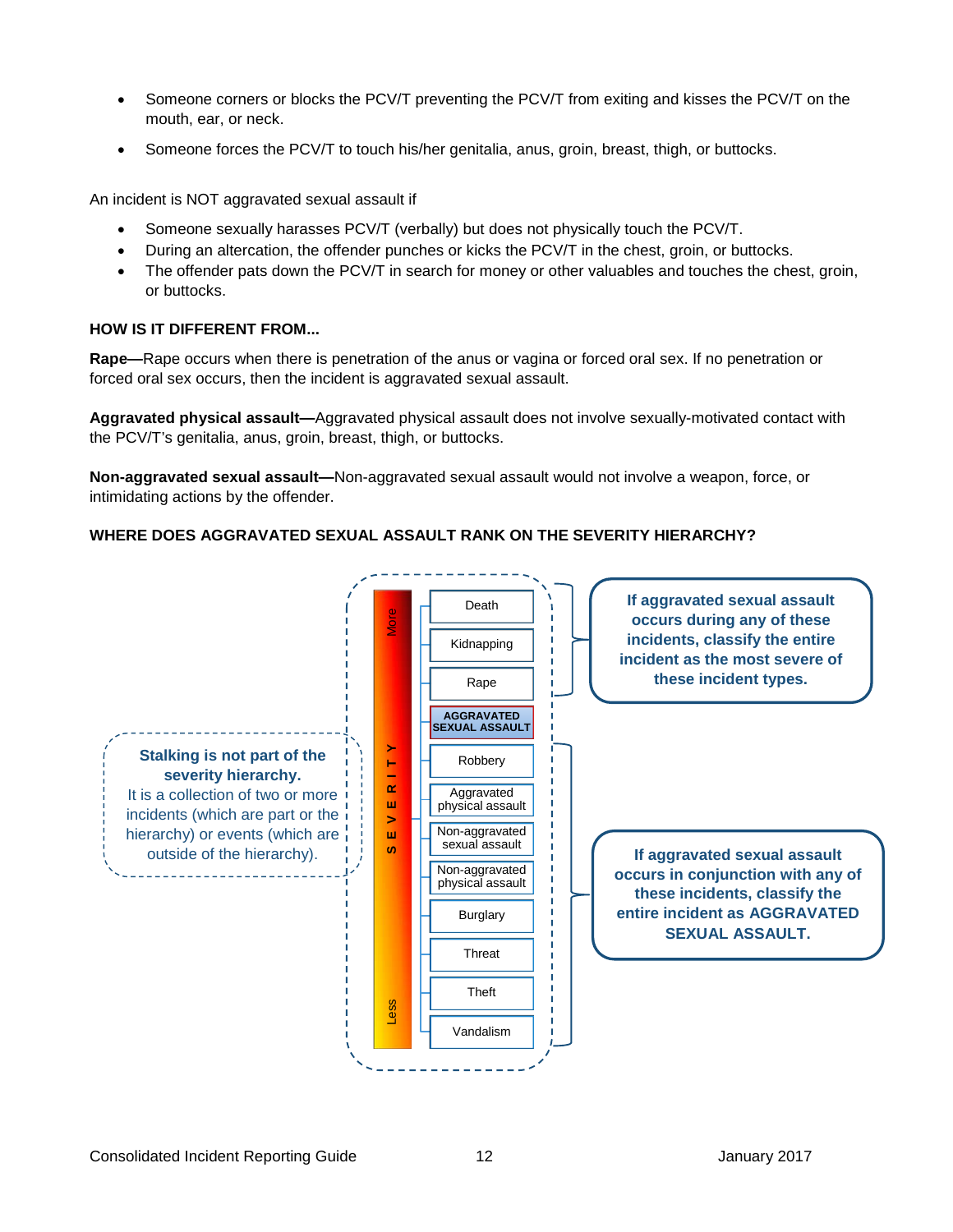The Peace Corps recognizes that all crimes can be traumatic for victims, regardless of the crime's placement in the severity hierarchy. The severity hierarchy is used only for the purposes of documenting incidents. It does not have any impact on assessing emotional, physical, or financial hardships of the victims, or on the services victims of crime receive.

#### **RELATED POLICIES AND PROCEDURES**

<span id="page-16-0"></span>[MS 243 Responding to Sexual Assault](https://intranet.peacecorps.gov/pcmanual/_layouts/15/WopiFrame.aspx?sourcedoc=/pcmanual/Documents/MS-243-Policy.docx&action=default)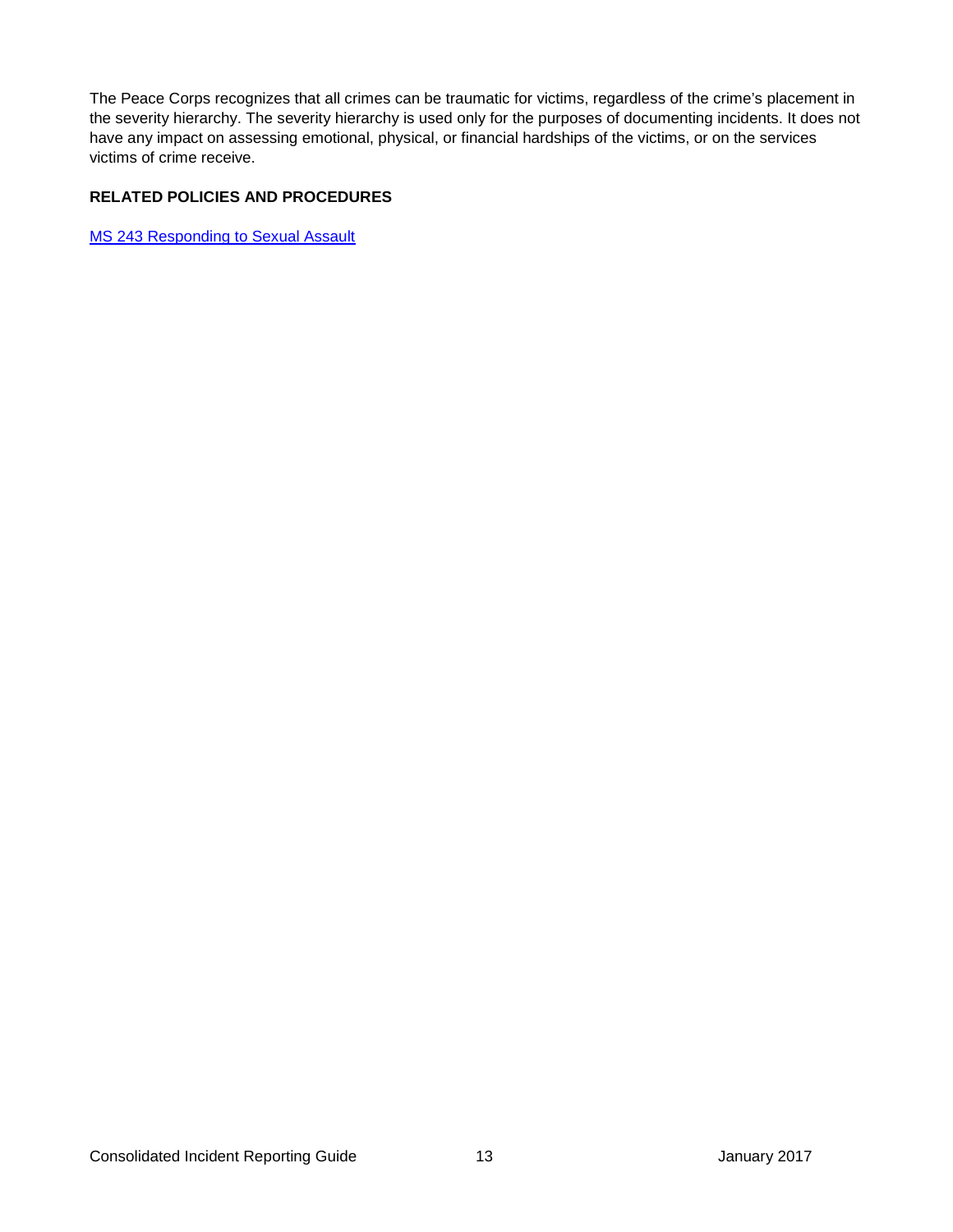## <span id="page-17-0"></span>ROBBERY

#### **SPECIAL INSTRUCTION**

If a robbery results in life-threatening injuries, immediately call the agency duty officer at **+1.202.692.1470**.

#### **OFFICIAL DEFINITION**

**ROBBERY:** The taking or attempting to take anything of value under confrontational circumstances from the PCV/T by force or threat of force or violence and/or by putting the PCV/T in fear of immediate harm. Also includes when a robber threatens, displays, or uses a weapon or transports the PCV/T to obtain his/her money or possessions.

#### **WHAT IS A ROBBERY?**

A robbery always involves taking or attempting to take property from a PCV/T through the use of force or the threat of force. A robbery can involve the use of a weapon or just the use of the suspect's hands or feet. If a suspect threatens to harm a PCV/T unless the PCV/T surrenders his or her property, that is also robbery. If a PCV/T is injured while someone is taking his/her property by force, the incident is still reported as a robbery.

An incident is a robbery if

- Someone threatens the PCV/T with a weapon (such as a gun, knife, or big stick) and takes the PCV/T's property.
- Someone pushes or hits a PCV/T and takes the PCV/T's property.
- Someone threatens to harm the PCV/T unless the PCV/T gives the person his/her property.
- Someone tries to steal the PCV/T's backpack off the PCV/T's shoulder and in the process knocks the PCV/T to the ground.
- Someone confronts the PCV/T with a weapon and demands the PCV/T give the person money, but then runs away when the PCV/T screams for help.
- Someone offers the PCV/T a ride, then drives the PCV/T to multiple ATMs and forces him/her to give the person money.
- Someone incapacitates the PCV/T (e.g., by adding a drug to the PCV/T's drink) and takes the PCV/T's property.

An incident is NOT a robbery if

- Someone snatches a cellphone/purse/backpack from the PCV/T's hand and runs away.
- An armed police, immigration, or military official asks the PCV/T for a bribe.
- Someone (potentially armed with a weapon) pickpockets the PCV/T without the PCV/T noticing.

#### SPECIAL RULE FOR EXPRESS KIDNAPPINGS INVOLVING VEHICLES

If the PCV/T is detained in a vehicle, deprived of his/her possessions and then released, the incident should be classified as a robbery.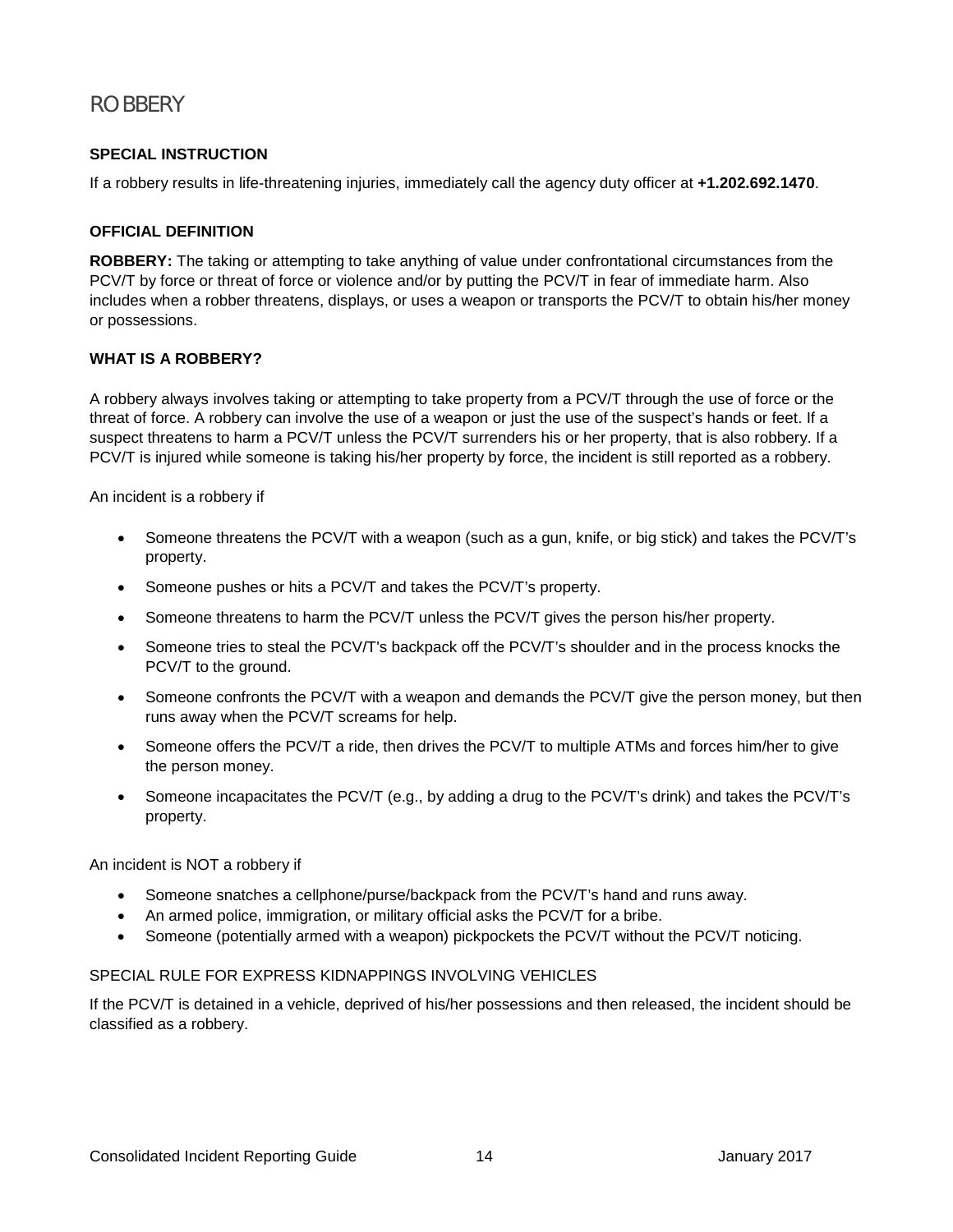#### **HOW IS IT DIFFERENT FROM...**

**Kidnapping—**Kidnapping requires detaining the PCV/T against his or her will.

**Aggravated physical assault—**Aggravated physical assault does not involve taking of property. Based on the ranking of incidents by level of severity, robbery is a more serious classification than aggravated physical assault. Anytime a PCV/T is assaulted AND property is taken, the incident is classified as a robbery, even if the PCV/T is injured.

**Burglary—**Burglaries involve PCV/T residence (houses and structures or hotel rooms); robberies involve people. A burglary does not involve a direct confrontation between the suspect and the PCV/T. However, if a suspect enters the PCV/T's house while the PCV/T is present AND the suspect takes property by threatening or striking the PCV/T, the incident type is robbery (because of the use or threat of force).

**Theft—**Theft does not involve direct confrontation between the suspect and the PCV/T and force is never used in theft. If property (such as a wallet, watch, or cellphone) is taken from a PCV/T without the PCV/T knowing it, that is theft. If a cellphone is snatched from a PCV/T's hand, it is theft. However, if the suspect strikes or injures the PCV/T, or if the PCV/T resists, then the incident type is a robbery (because of the use of force by the suspect).



#### **WHERE DOES ROBBERY RANK ON THE SEVERITY HIERARCHY?**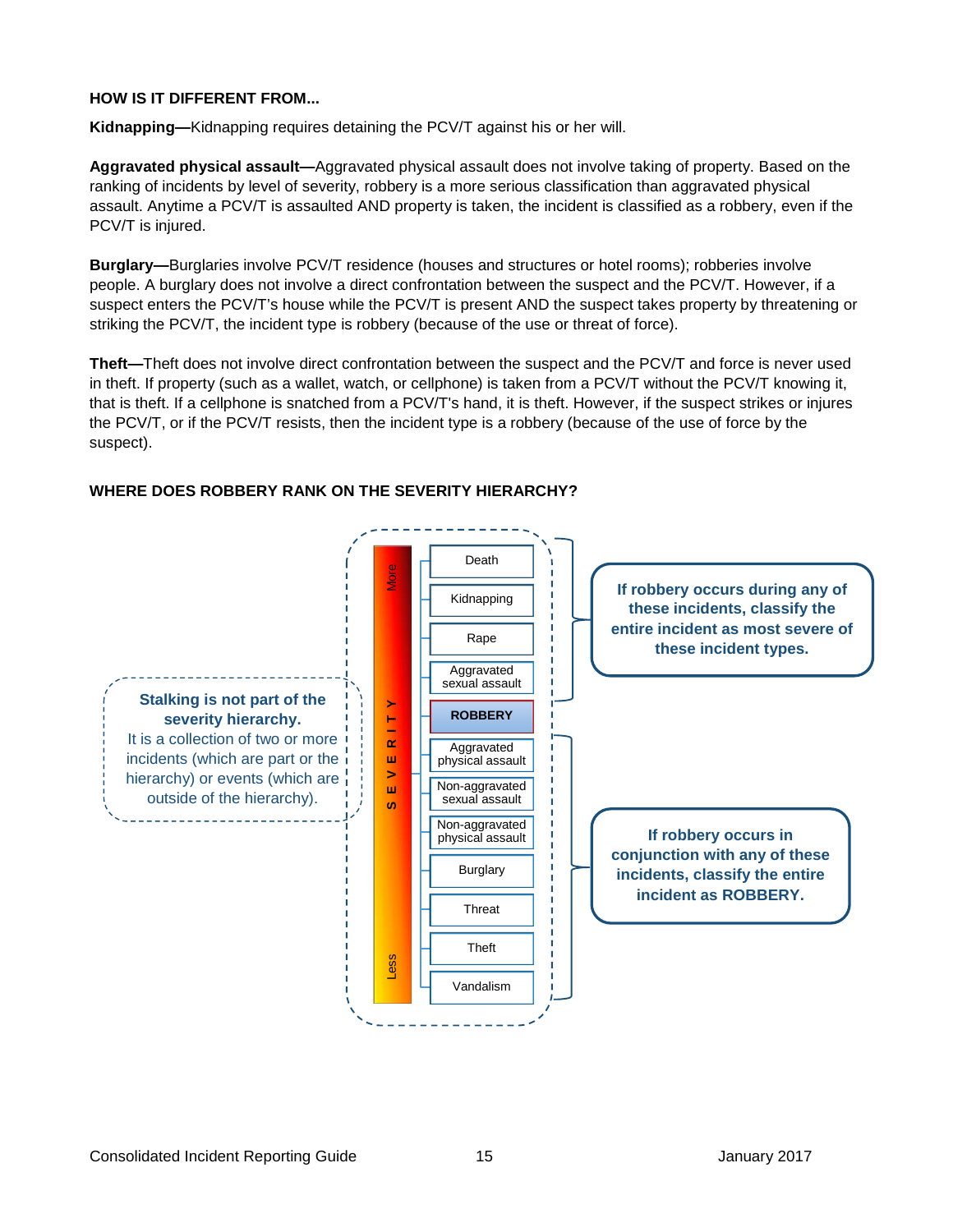The Peace Corps recognizes that all crimes can be traumatic for victims, regardless of the crime's placement in the severity hierarchy. The severity hierarchy is used only for the purposes of documenting incidents. It does not have any impact on assessing emotional, physical, or financial hardships of the victims, or on the services victims of crime receive.

#### **RELATED POLICIES AND PROCEDURES**

<span id="page-19-0"></span>[MS 461 Crimes against Volunteers](https://intranet.peacecorps.gov/pcmanual/_layouts/15/WopiFrame.aspx?sourcedoc=/pcmanual/Documents/MS-461-Policy.docx&action=default) and Trainees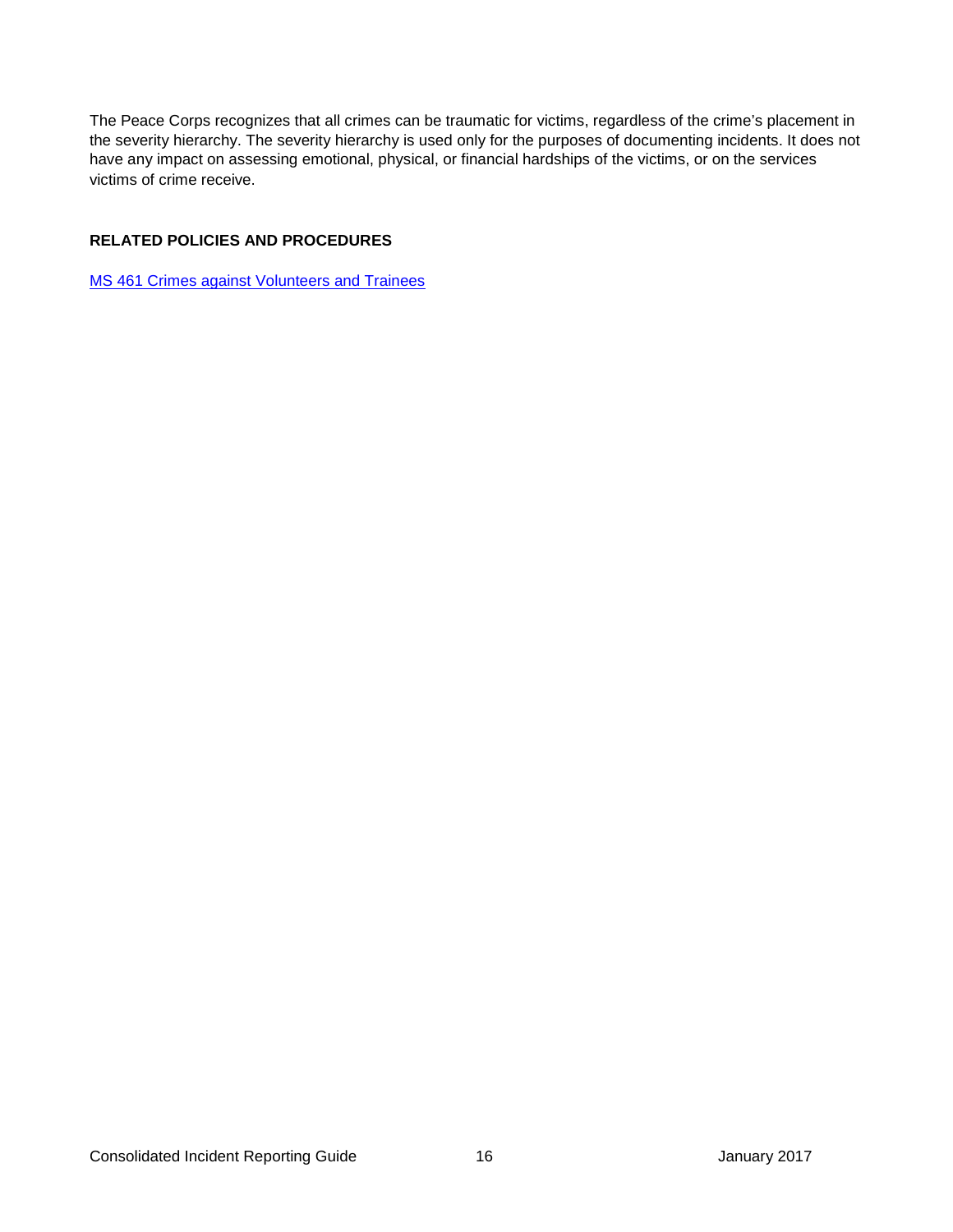## <span id="page-20-0"></span>AGGRAVATED PHYSICAL ASSAULT

#### **SPECIAL INSTRUCTION**

If an aggravated physical assault results in life-threatening injuries, immediately call the agency duty officer at **+1.202.692.1470**.

#### **OFFICIAL DEFINITION**

**AGGRAVATED PHYSICAL ASSAULT:** Attack or threat of attack with a weapon or an object in a manner capable of inflicting major or severe bodily injury or death; or attack without a weapon or an object that results in a major or severe bodily injury. Major or severe bodily injury includes any of the following:

- Diagnostic X-rays for broken bones
- Surgical intervention
- Broken bones
- Lost teeth
- Injuries to internal organs
- Severe laceration
- Loss of consciousness
- Any injury requiring hospitalization

Attempted aggravated physical assault that involves the display of—or threat to use—a gun, knife, or other weapon is included in this crime category because serious personal injury would likely result if the assault were completed.

NOTE: *Attempted murder should be reported as aggravated physical assault. If property is taken from the PCV/T during the assault, it is a robbery.*

#### **WHAT IS AN AGGRAVATED PHYSICAL ASSAULT?**

Aggravated physical assault involves an attack or threat against a PCV/T that causes or could cause major or severe bodily injury. A major or severe bodily injury would be broken bones, lost teeth, internal injuries, severe laceration, loss of consciousness, or any injury requiring hospitalization or surgical intervention. The attack can involve a weapon, object, or the suspect's hands or feet. If a PCV/T is threatened with a weapon or an object in a manner that could lead to major or severe bodily injury or death, it is an aggravated physical assault even if the PCV/T is not injured. **When considering whether an incident should be classified as aggravated physical assault, consider whether a weapon or any object capable of inflicting injuries was used and the seriousness of the injury or potential injury.**

An incident is an aggravated physical assault if

- Someone threatens the PCV/T with a weapon (such as a gun, knife, or stick) but does not take or attempt to take the PCV/T's property. *(threat of attack with a weapon)*
- Someone attacks the PCV/T with a weapon but does not take or attempt to take the PCV/T's property. *(attack with a weapon)*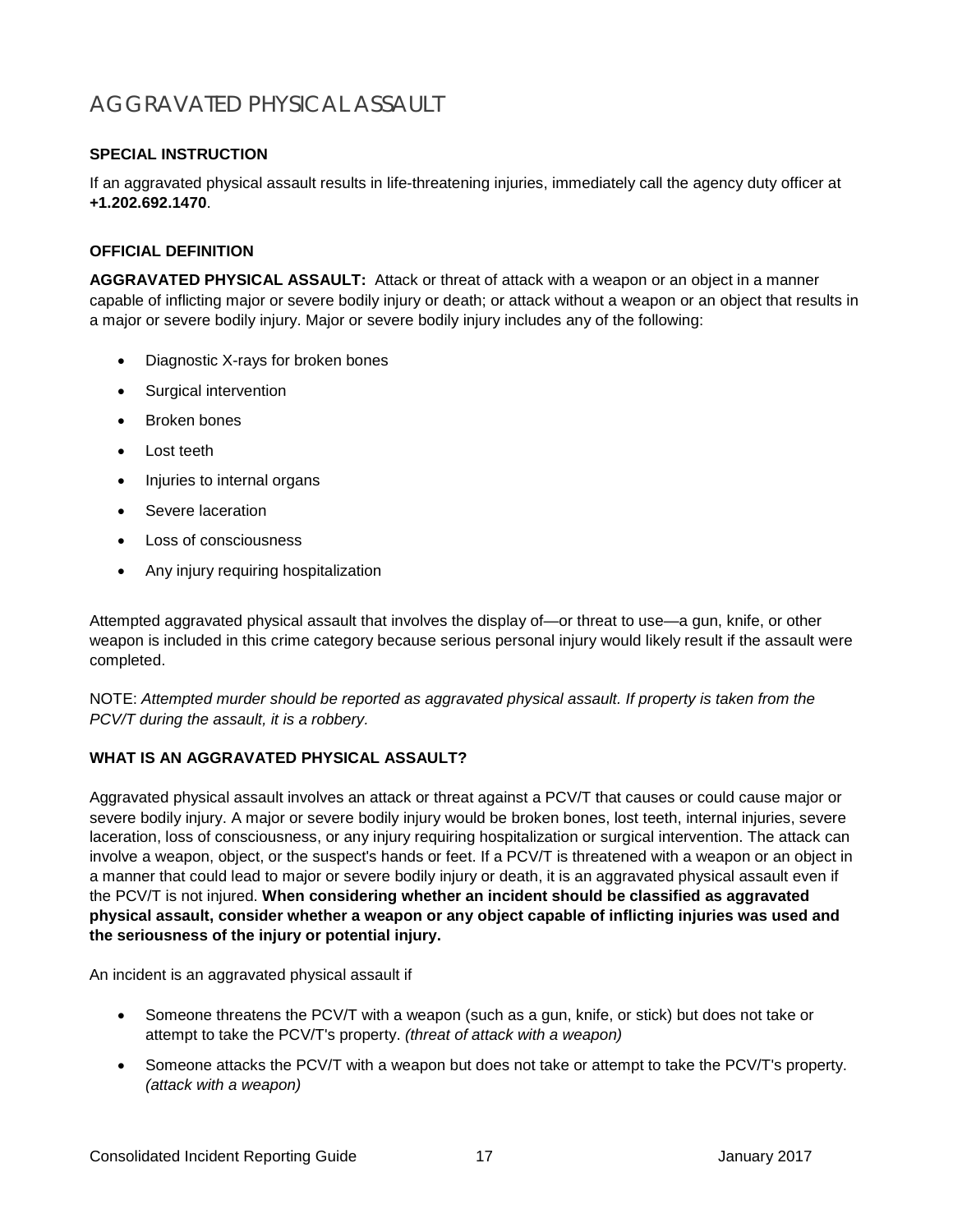- Someone attacks the PCV/T with an object (such as a stick, rock, or tool) in such a manner that causes or could have caused major or severe injury but does not take or attempt to take the PCV/T's property. *(attack with a weapon)*
- Someone beats and kicks the PCV/T, causing major or severe injury (such as broken bones, lost teeth or hospitalization) but does not take or attempt to take the PCV/T's property. *(attack without a weapon when severe injury results)*
- Someone intentionally hits (or tries to hit) the PCV/T with an automobile or other motor vehicle. *(attack with a weapon)*
- Someone incapacitates the PCV/T (e.g., drugs the PCV/T's drink), but does not take the PCV/T's property.
- Someone tries to kill the PCV/T. *(attempted murder)*

An incident is NOT an aggravated physical assault if

- Someone throws small pebbles or plastic bottles at PCV/T.
- Someone pushes the PCV/T in the course of a sports game, in which the PCV/T participates (e.g., basketball, soccer, hockey, etc.).

#### **HOW IS IT DIFFERENT FROM...**

**Robbery—**Robbery involves the taking of property through force or threat of force. Based on the ranking of incidents by level of severity, robbery is a more serious classification than aggravated physical assault. Anytime a PCV/T is assaulted AND property is taken, the incident should be classified as a robbery, whether the PCV/T was injured or not.

**Aggravated sexual assault—**If during the course of an aggravated physical assault there is an intentional sexually-motivated contact between the offender and the PCV/T involving the breasts, genitals, mouth, buttocks, or anus, then the incident is classified as an aggravated sexual assault.

**Non-aggravated physical assault**—Non-aggravated physical assault includes aggressive contact that results in no injury or minor injury and that does not require the PCV/T to use substantial force to disengage the offender. It also includes incidents where an object that it not capable of causing severe bodily injury is used against the PCV/T, such as small pebbles or empty plastic bottles.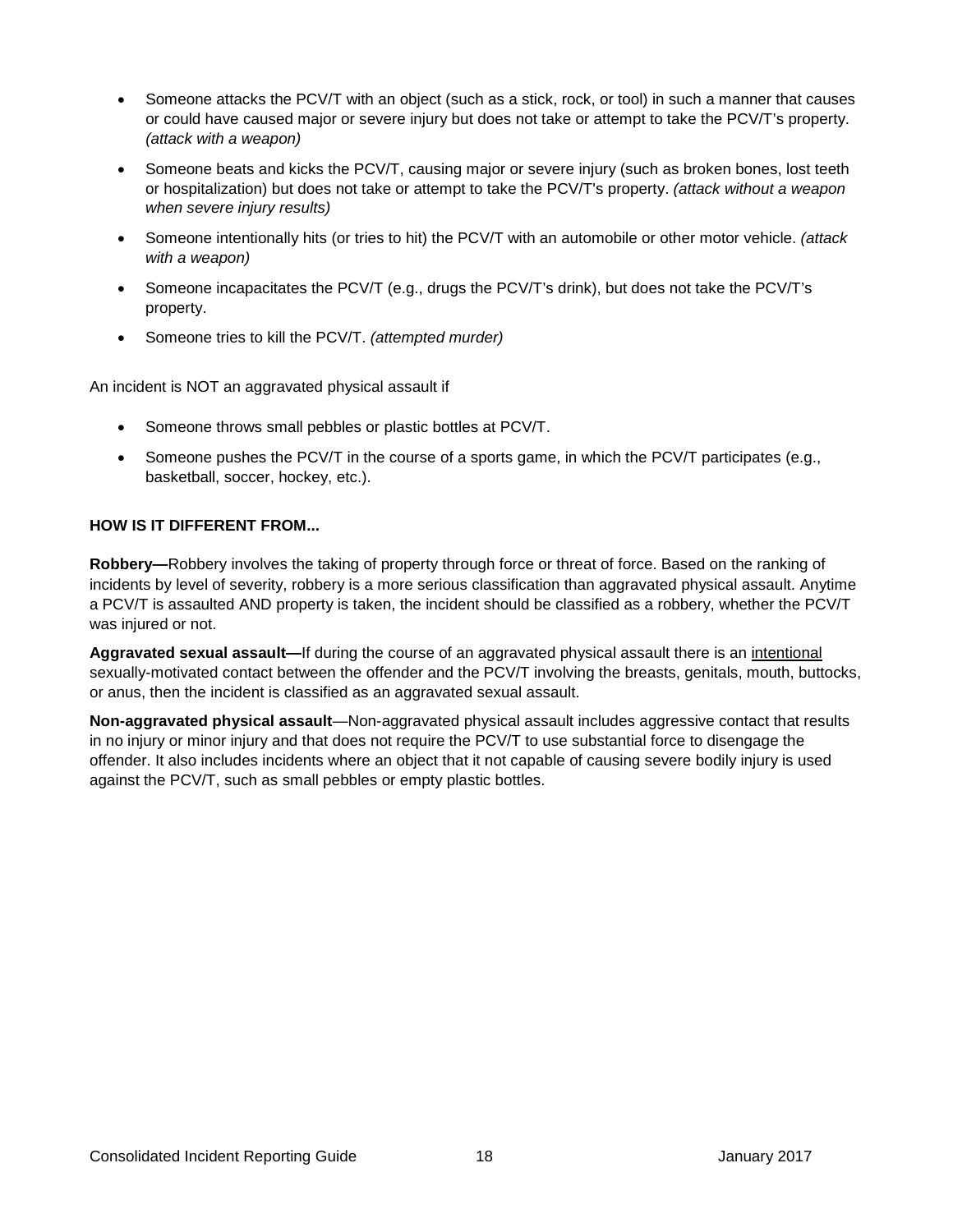#### **WHERE DOES AGGRAVATED PHYSICAL ASSAULT RANK ON THE SEVERITY HIERARCHY?**



The Peace Corps recognizes that all crimes can be traumatic for victims, regardless of the crime's placement in the severity hierarchy. The severity hierarchy is used only for the purposes of documenting incidents. It does not have any impact on assessing emotional, physical, or financial hardships of the victims, or on the services victims of crime receive.

#### **RELATED POLICIES AND PROCEDURES**

<span id="page-22-0"></span>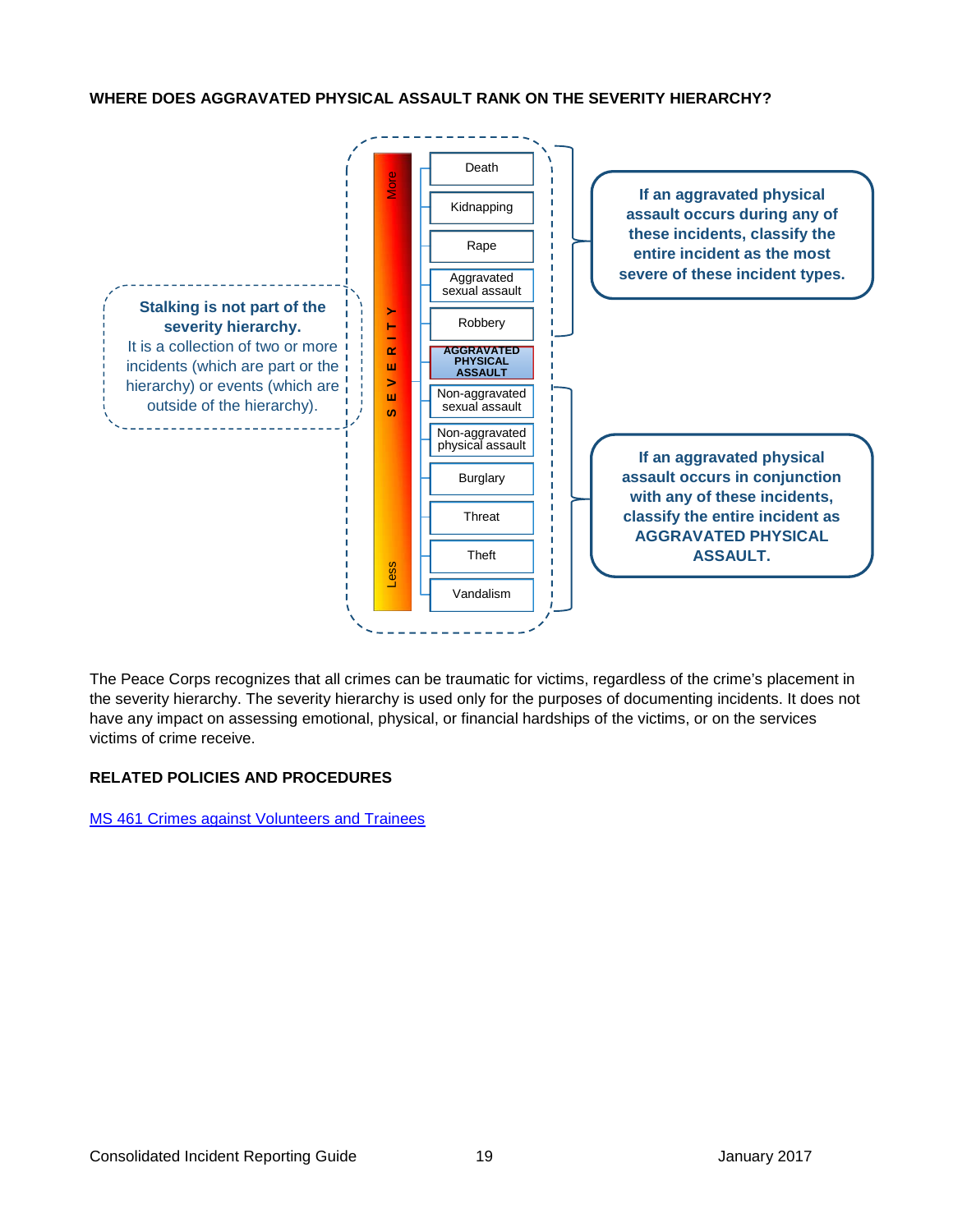## <span id="page-23-0"></span>NON-AGGRAVATED SEXUAL ASSAULT

#### **OFFICIAL DEFINITION**

**NON-AGGRAVATED SEXUAL ASSAULT:** A situation when another person, without the consent of the PCV/T, intentionally or knowingly

- touches or contacts, either directly or through clothing, the PCV/T's genitalia, anus, groin, breast, thigh, or buttocks; OR
- kisses the PCV/T on the mouth, ear, or neck; OR
- touches the PCV/T with the offender's genitalia, either directly or through clothing, or offender's semen or vaginal fluids (no matter which PCV/T's body part is touched); OR
- attempts to carry out any of those acts.

#### **WHAT IS NON-AGGRAVATED SEXUAL ASSAULT?**

Non-aggravated sexual assault involves unwanted kisses on the mouth, ear, or neck, or touching or contact by the offender either directly or through clothing, of the PCV/T's genitalia, anus, groin, breast, thigh, or buttocks; or the offenders' genitalia is rubbed against the PCV/T without the use of a weapon, threat, or injury to the PCV/T. Non-aggravated sexual assault also includes any attempt to carry out these acts. Sexual assault can be committed by either male or female offenders, against either male or female PCV/Ts. Sexual assault can be committed by the PCV/T's spouse or boyfriend/girlfriend and it does not matter if the PCV/T has previously consented to sexual interactions with the offender.

An incident is non-aggravated sexual assault if

- Someone intentionally touches the PCV/T's breasts, buttocks, or genitals but the PCV/T is not injured.
- Someone kisses the PCV/T on the mouth, ear, or neck without the PCV/T's permission.
- Someone rubs their genitals against the PCV/T without the PCV/T's permission.

An incident is NOT non-aggravated sexual assault if

- Someone is holding PCV/T's hand without the PCV/T's permission.
- Someone is rubbing the PCV/T's shoulder while verbally expressing statements of sexual nature.
- Someone verbally communicates statements of sexual nature, no matter how graphic these statements may be, but no touching is involved.

#### **HOW IS IT DIFFERENT FROM...**

**Aggravated sexual assault**—Aggravated sexual assault requires intentional contact between the offender and the PCV/T, involving the genitalia, anus, groin, breast, thigh, or buttocks AND the use of a weapon, physical injury, or force, or if the victim is incapacitated or otherwise incapable of giving consent. If the incident does not involve intentional contact AND at least one of the other circumstances, the incident is classified as nonaggravated sexual assault.

**Non-aggravated physical assault**—Physical assault does not involve intentional contact with the genitalia, anus, groin, breast, thigh, or buttocks (although the PCV/T could be punched in the chest or kicked in the buttocks).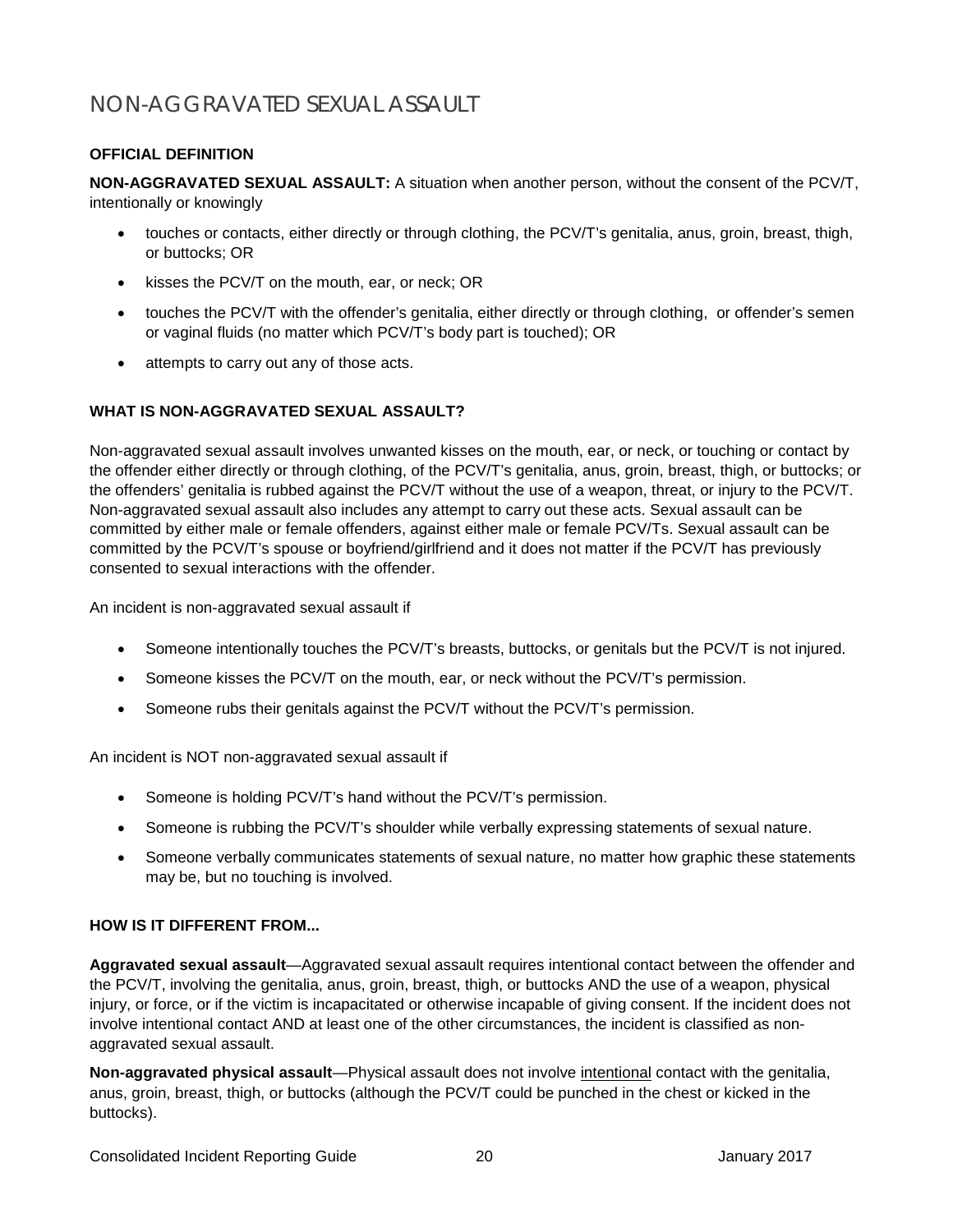#### **WHERE DOES NON-AGGRAVATED SEXUAL ASSAULT RANK ON THE SEVERITY HIERARCHY?**



The Peace Corps recognizes that all crimes can be traumatic for victims, regardless of the crime's placement in the severity hierarchy. The severity hierarchy is used only for the purposes of documenting incidents. It does not have any impact on assessing emotional, physical, or financial hardships of the victims, or on the services victims of crime receive.

#### **RELATED POLICIES AND PROCEDURES**

<span id="page-24-0"></span>[MS 243 Responding to Sexual Assault](https://intranet.peacecorps.gov/pcmanual/_layouts/15/WopiFrame.aspx?sourcedoc=/pcmanual/Documents/MS-243-Policy.docx&action=default)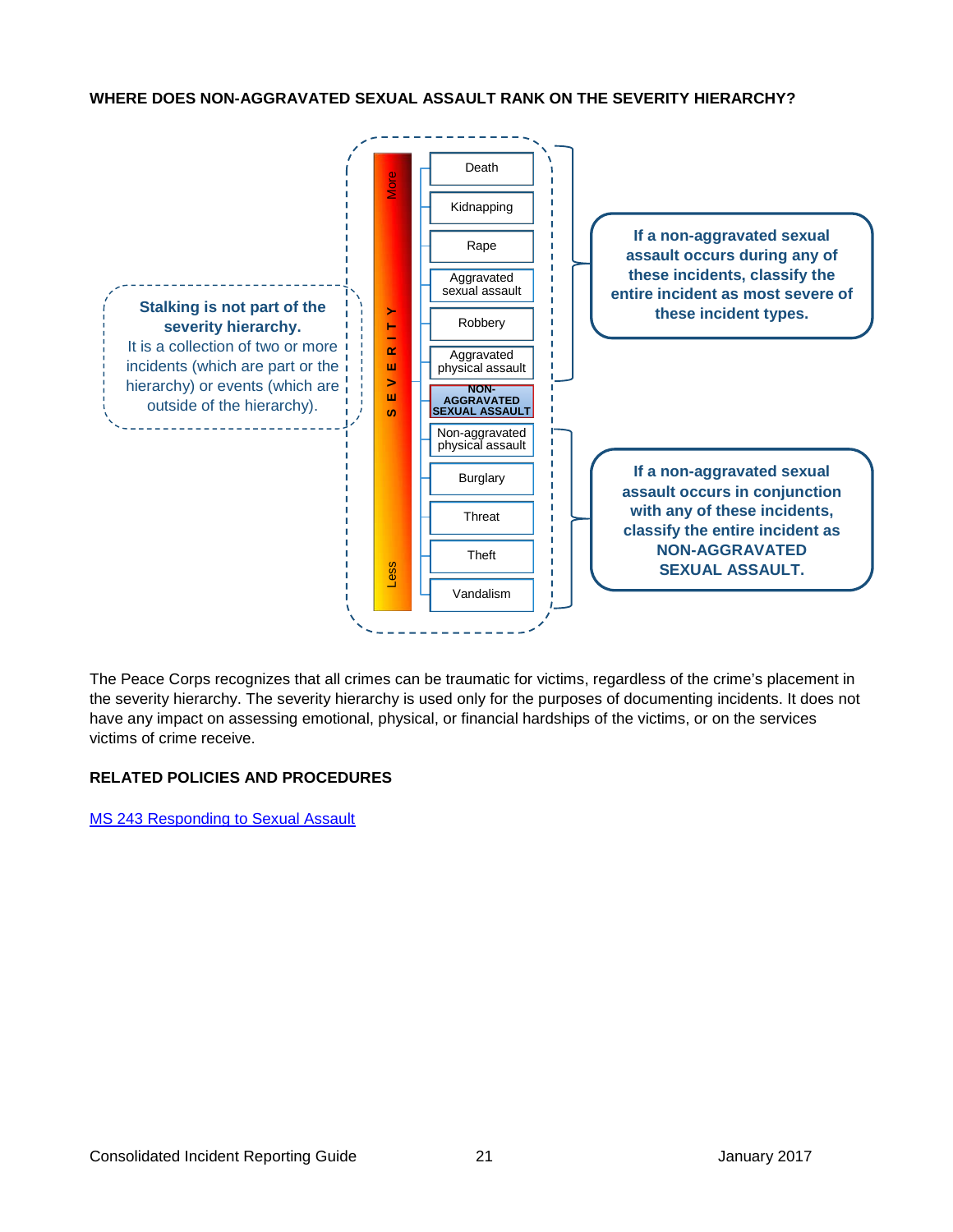## <span id="page-25-0"></span>NON-AGGRAVATED PHYSICAL ASSAULT

#### **OFFICIAL DEFINITION**

**NON-AGGRAVATED PHYSICAL ASSAULT:** A situation when the offender makes a deliberate aggressive, repetitive, or unwanted physical contact that results in no injury or minor injury. Minor injury does not require hospitalization, X-ray, or surgical intervention (including stitches).

#### **WHAT IS NON-AGGRAVATED PHYSICAL ASSAULT?**

Non-aggravated physical assault occurs when there is deliberate aggressive contact with a PCV/T that results in no injury or minor injury to the PCV/T (such as bruises, black eyes, scratches, swelling, or cuts that do not require stitches). This also includes instances when the PCV/T is hit with an object capable of causing only minor injury (such as small sticks, pebbles, or an empty plastic bottle).To be considered a physical assault, the PCV/T must *not* have been hospitalized, undergone X-rays, or had any kind of surgery, to include getting stitches.

An incident is non-aggravated physical assault if

- Someone punches, pushes, shoves, or kicks the PCV/T but does not take or attempt to take the PCV/T's property and causes only minor injuries that do not require X-rays or stitches.
- Someone grabs the PCV/T and refuses to let the PCV/T go.
- Someone cuts the PCV/T's hair without the PCV/T's consent.
- Someone throws and hits the PCV/T with small pebbles (which does not cause any injury to the PCV/T) and does not take or attempt to take the PCV/T's property.

An incident is NOT non-aggravated physical assault if

- Someone shakes the PCV/T's hand.
- Someone pushes the PCV/T in the course of a sports game, in which the PCV/T participates (e.g., basketball, soccer, hockey, etc.).
- Someone pats the PCV/T on the shoulder (e.g., in greeting).

#### **HOW IS IT DIFFERENT FROM…**

**Robbery**—Robbery involves the taking of property through force or threat of force. Based on the ranking of incidents by level of severity, robbery is a more serious classification than physical assault. Anytime a PCV/T is assaulted AND property is taken, the incident is classified as a robbery.

**Aggravated physical assault**—If an object is used against the PCV/T in a manner capable of causing severe bodily injury or death, but there is no attempt to take the PCV/T's property, the incident is classified as aggravated physical assault. If the PCV/T sustains broken bones, lost teeth, internal injuries, severe laceration, loss of consciousness, or was hospitalized, the incident is classified as aggravated physical assault.

**Non-aggravated sexual assault**—Non-aggravated sexual assault requires intentional contact with the genitalia, anus, groin, breast, thigh, or buttocks. If contact is made unintentionally with any of these areas during an attack, the incident is classified as a physical assault.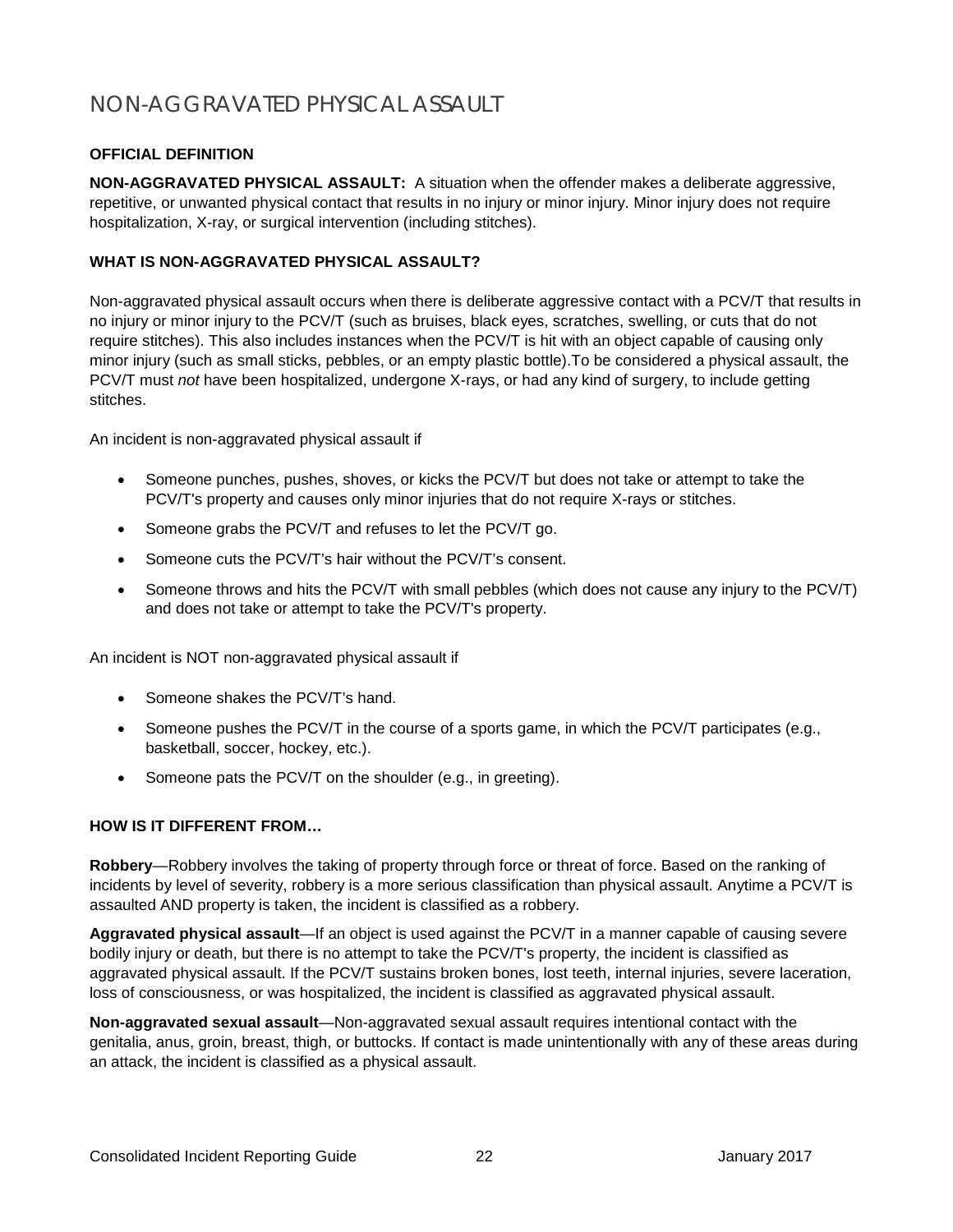**WHERE DOES NON-AGGRAVATED PHYSICAL ASSAULT RANK ON THE SEVERITY HIERARCHY?**



The Peace Corps recognizes that all crimes can be traumatic for victims, regardless of the crime's placement in the severity hierarchy. The severity hierarchy is used only for the purposes of documenting incidents. It does not have any impact on assessing emotional, physical, or financial hardships of the victims, or on the services victims of crime receive.

#### **RELATED POLICIES AND PROCEDURES**

<span id="page-26-0"></span>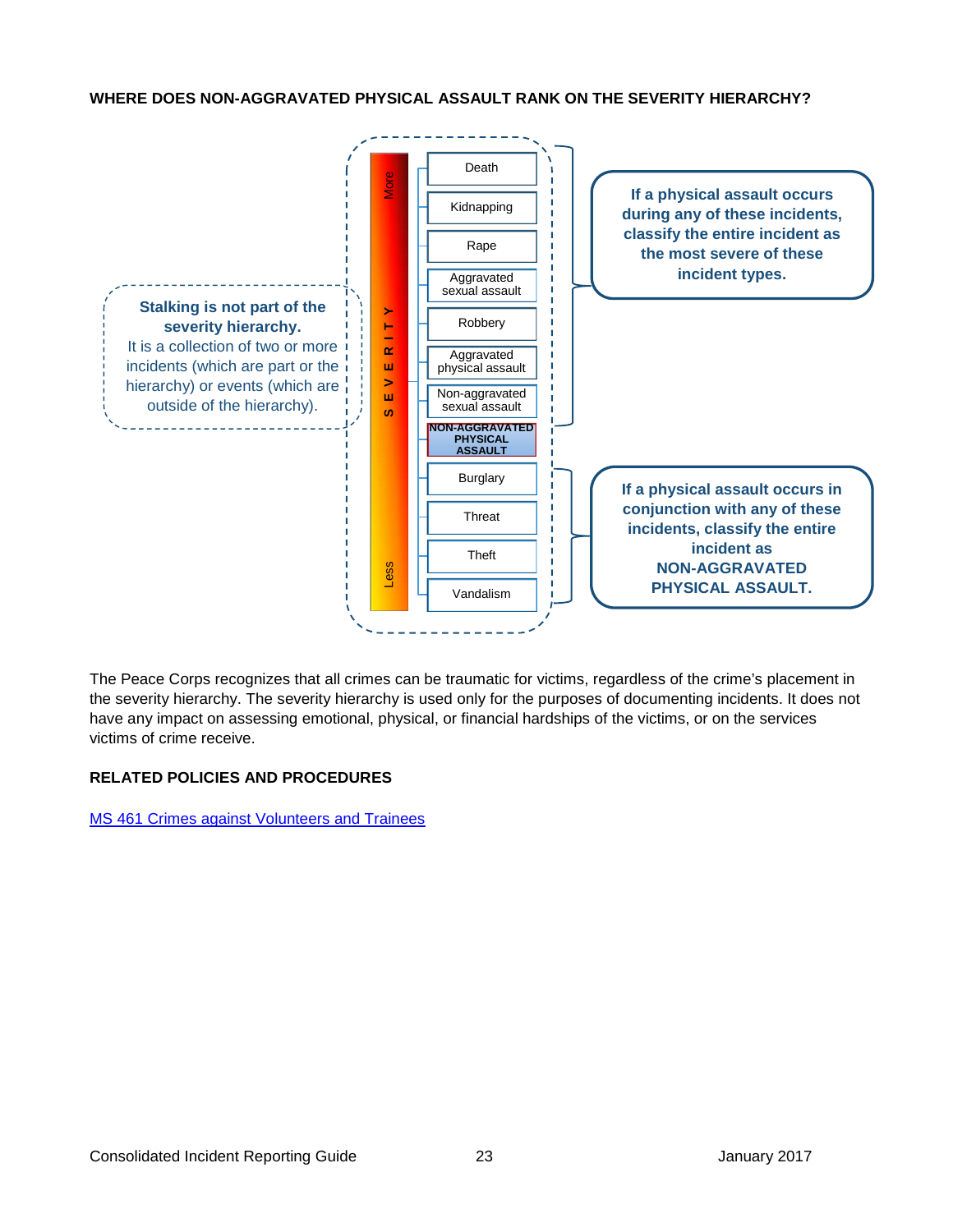## <span id="page-27-0"></span>**BURGLARY**

#### **OFFICIAL DEFINITION**

**BURGLARY:** Unlawful or forcible entry of a PCV/T's residence. This incident type usually, but not always, involves theft. The illegal entry may be forcible (such as breaking a window or slashing a screen) or may be without force by entering through an unlocked door or an open window. As long as the person entering has no legal right to be present in the residence, a burglary has occurred. Burglary also includes an illegal entry of a hotel room where the PCV/T is staying (by someone other than the hotel staff).

**PCV/T residence** is a structure where the PCV/T lives. It also includes adjacent or nearby structures that extend the residence and are utilized by the PCV/T. The extended residence areas include porches (open or closed), verandas, standalone kitchens, standalone bathrooms, and toolsheds. The extended residence areas do not include yards or other non-structural space near the PCV/T's residence (e.g., a garden).

#### **WHAT IS A BURGLARY?**

A burglary occurs anytime there is unlawful or unauthorized entry into the PCV/T's house or hotel room and the PCV/T is not assaulted. Unlawful entry does not have to involve force or someone breaking in. Unlawful entry occurs anytime someone who does not have permission enters the PCV/T's house or hotel room. Unlawful entry can occur through a window or door that is not locked or through a window or door that has been left open. Also note that "forcible entry" does not require the door or window to be damaged, only that some tool or key was used to gain unlawful entry through a closed or locked door or window. The key element of this classification is that someone enters the house or hotel room WITHOUT the PCV/T's permission. This includes attempts to enter the PCV/T's residence forcibly through doors, windows, walls, or roof.

NOTE: *If a PCV/T lives with a host family, host family members have the legal right to be in all rooms in the house, including the PCV/T's room. If the PCV/T's property is taken from the PCV/T's room and a suspected offender is family member living in the same house, the incident should be classified as theft.*

*If the PCV/T suspects that the property was taken from a PCV/T's hotel room by a hotel worker, the incident is classified as a theft because hotel workers are considered to have lawful permission to enter the room that the PCV/T is renting. However, if there is a sign of forcible entry in the PCV/T's hotel room, the incident is a burglary.*

An incident is burglary if

- Someone without the legal right to do so enters the PCV/T's house, hotel room (if it is not a hotel employee), or detached kitchen through an unlocked door without the PCV/T's permission for that person to enter. *(unlawful entry)*
- Someone breaks through a closed or locked door and enters the PCV/T's house, hotel room, or detached kitchen. *(forcible entry)*
- Someone cuts the screen on the window of the PCV/T's house or hotel room and reaches inside (either using the suspect's arm or a long stick or hook). *(forcible entry)*
- Someone reaches in through an open window of the PCV/T's house, hotel room, or detached kitchen and removes or damages the PCV/T's property. (*unlawful entry)*
- Someone without the legal right to do so uses a duplicate key to enter the PCV/T's house, hotel room, or a detached kitchen without the PCV/T's permission. *(forcible entry)*
- Someone attempts to break through a closed or locked door but does not actually enter the PCV/T's house or hotel room. (*attempted forcible entry)*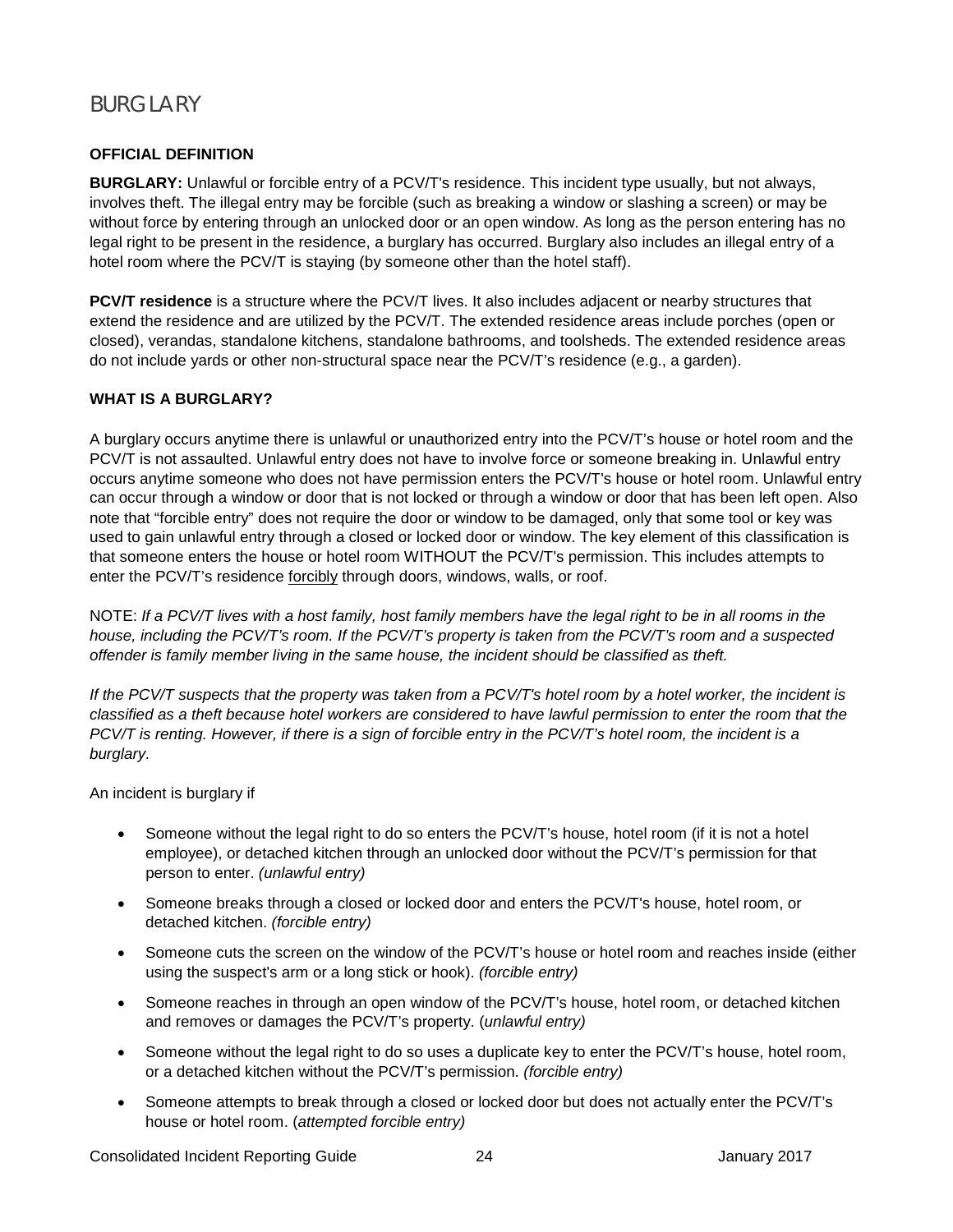• Someone takes a bike from a porch attached to the PCV/T's residence. *(unlawful entry)*

An incident is NOT a burglary if

- Someone takes the PCV/T's property from the PCV/T's tent.
- Someone steals the PCV/T's bike locked in the bike rack next to the entrance of the apartment building.
- A host family member unlocks and enters the PCV/T's room in the host family house.

#### **HOW IS IT DIFFERENT FROM?**

**Robbery**—Robbery involves the taking of property through force or threat of force. If someone breaks into the PCV/T's house or hotel room, confronts the PCV/T, and forces the PCV/T to surrender property, the incident is classified as robbery.

**Theft**—Burglary involves the unlawful entry into the PCV/T's residence or hotel room. If the PCV/T's property is stolen by someone who has permission to be in the PCV/T's house or hotel room, the incident is classified as theft.



#### **WHERE DOES BURGLARY RANK ON THE SEVERITY HIERARCHY?**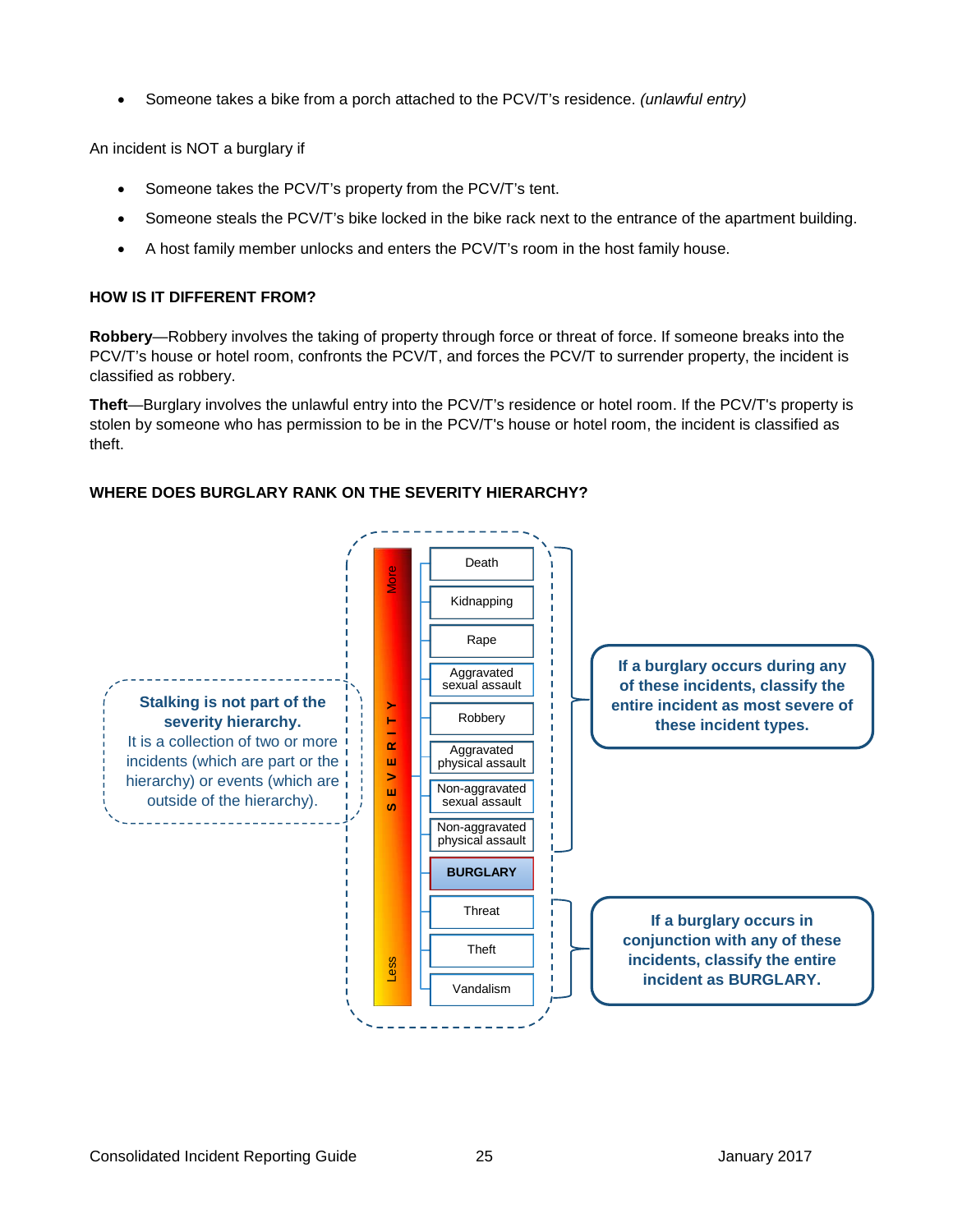The Peace Corps recognizes that all crimes can be traumatic for victims, regardless of the crime's placement in the severity hierarchy. The severity hierarchy is used only for the purposes of documenting incidents. It does not have any impact on assessing emotional, physical, or financial hardships of the victims, or on the services victims of crime receive.

#### **RELATED POLICIES AND PROCEDURES**

<span id="page-29-0"></span>[MS 461 Crimes against Volunteers](https://intranet.peacecorps.gov/pcmanual/_layouts/15/WopiFrame.aspx?sourcedoc=/pcmanual/Documents/MS-461-Policy.docx&action=default) and Trainees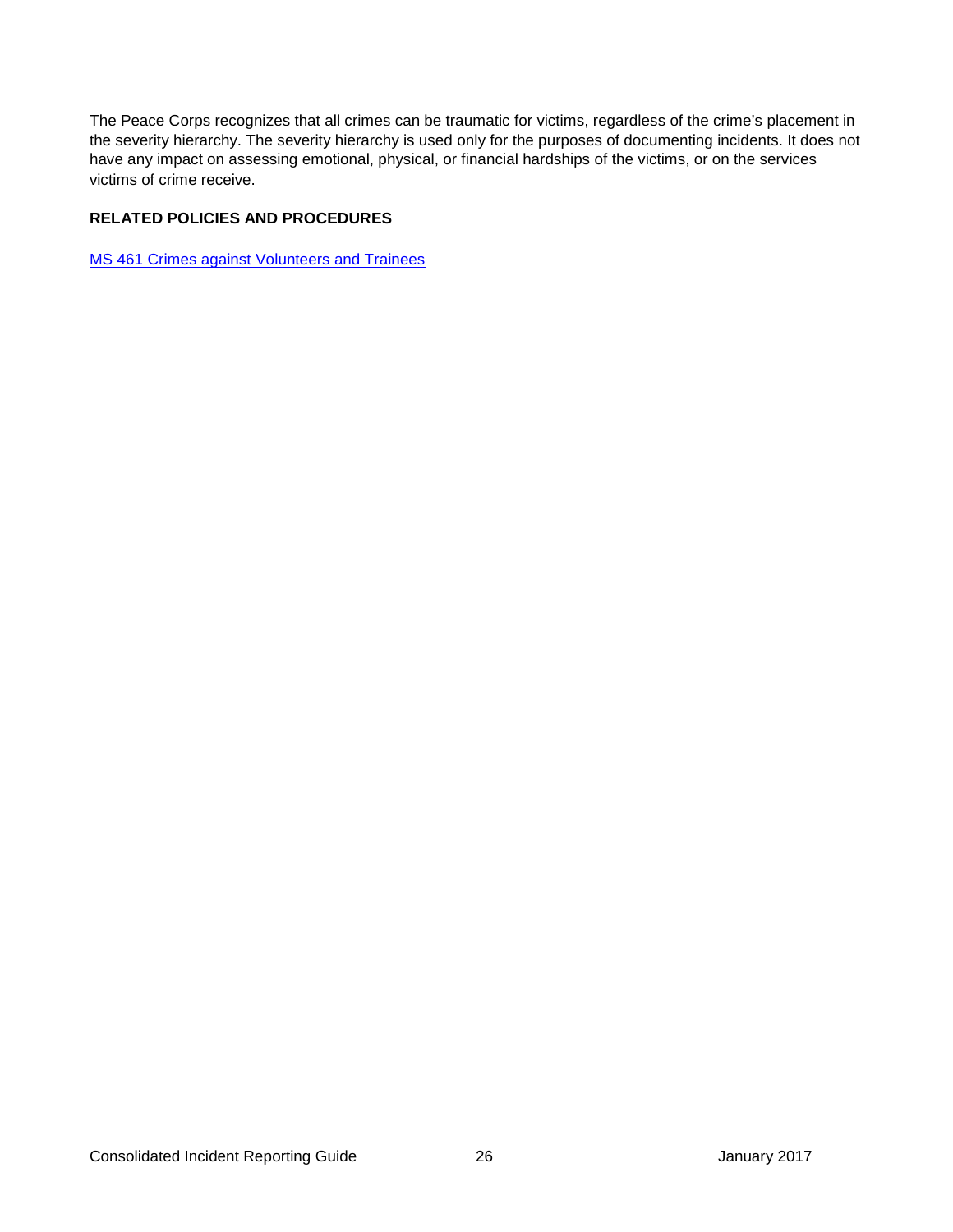## <span id="page-30-0"></span>**THRFAT**

#### **OFFICIAL DEFINITION**

**THREAT:** Words, actions, or behavior expressed or directed toward the PCV/T without physical contact or injury to the PCV/T that cause the PCV/T to reasonably fear for his or her safety or well-being.

#### **WHAT IS THREAT?**

Threat occurs anytime someone says they are going to kill the PCV/T, threatens the PCV/T's physical wellbeing, or causes the PCV/T to reasonably fear for his or her safety, but the offender does not make a physical contact with the PCV/T. Threats can be made in person, in writing, by email, by phone, or through a third party.

NOTE: *If someone threatens the PCV/T with a weapon capable of causing severe bodily injury (e.g., pointing a knife or a gun toward the PCV), the incident is classified as an aggravated physical assault.*

An incident is a threat if

- Someone calls the PCV/T on the telephone and says that he or she is going to kill the PCV/T.
- Someone threatens to kill the PCV/T in person but does not actually point a weapon at them or physically strike them.
- Someone threatens to kill the PCV/T's pet.
- Someone leaves a note on the PCV/T's house saying that he or she is going to "kick the PCV/T's butt."

An incident is NOT a threat if

- A person, who appeared menacing to the PCV/T, had eye contact with the PCV/T.
- A colleague or supervisor reprimands the PCV/T for a poorly completed assignment.
- The PCV/T had a heated argument with someone, but no threat was expressed toward the PCV/T.

#### **HOW IS IT DIFFERENT FROM...**

**Aggravated physical assault**—Threat does not involve a weapon or physical attack of the PCV/T. If the offender threatens the PCV/T and is holding a weapon, the incident is classified as an aggravated physical assault. Similarly, if the offender threatens to kill the PCV/T and then physically attacks the PCV/T, causing severe injury, the incident is classified as aggravated physical assault.

**Non-aggravated physical assault**—Threat does not involve physical contact between the offender and the PCV/T.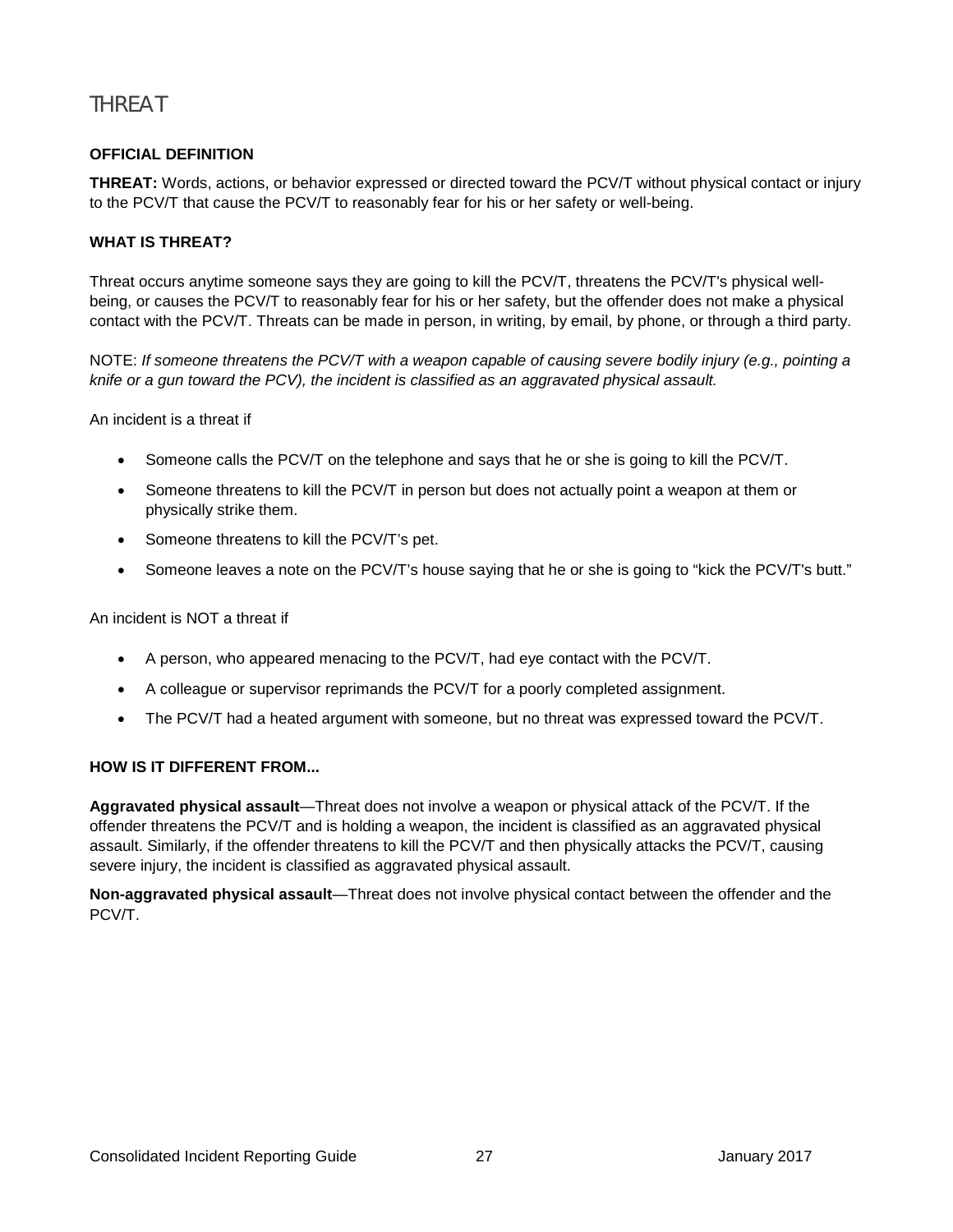#### **WHERE DOES THREAT RANK ON THE SEVERITY HIERARCHY?**



The Peace Corps recognizes that all crimes can be traumatic for victims, regardless of the crime's placement in the severity hierarchy. The severity hierarchy is used only for the purposes of documenting incidents. It does not have any impact on assessing emotional, physical, or financial hardships of the victims, or on the services victims of crime receive.

#### **RELATED POLICIES AND PROCEDURES**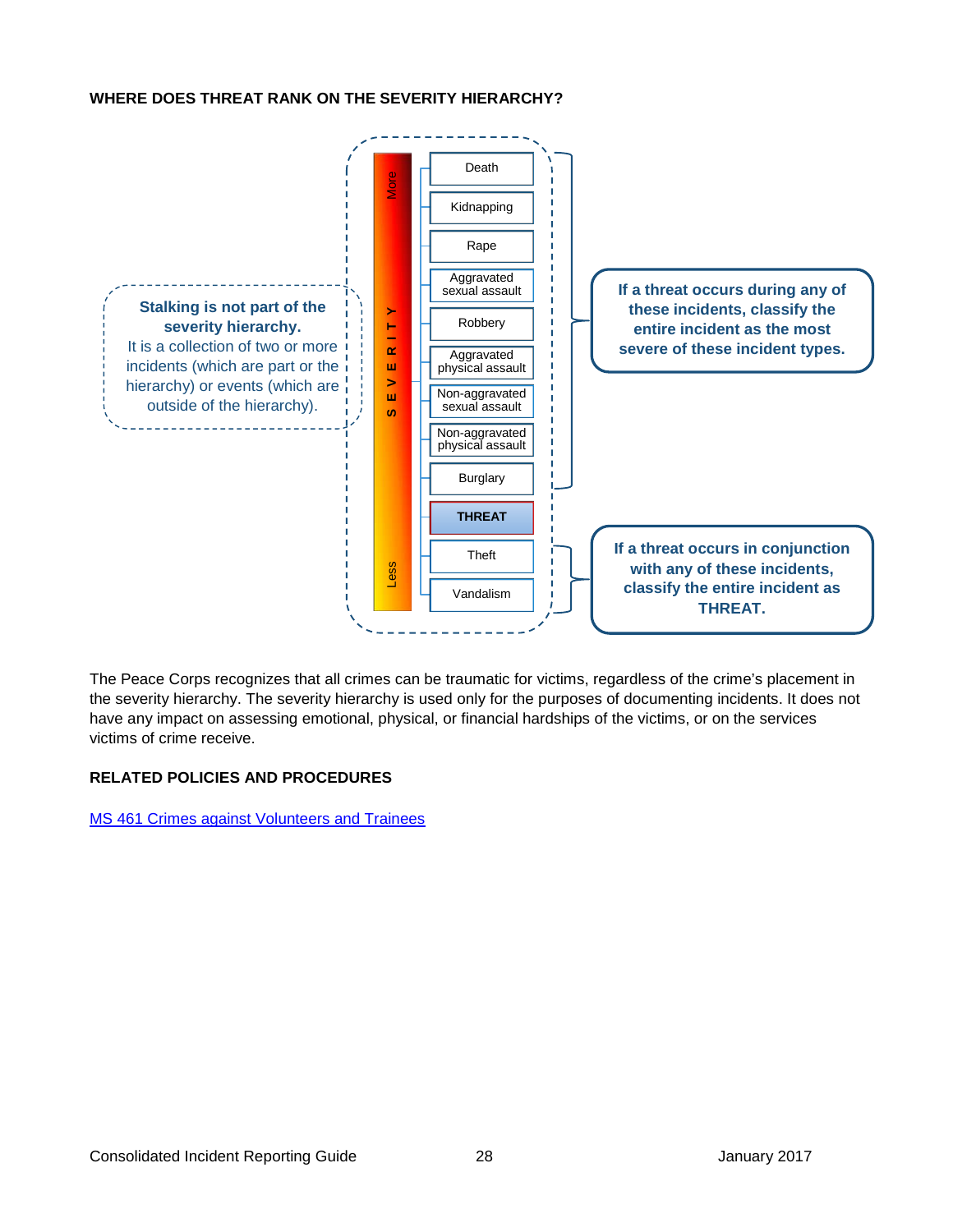## <span id="page-32-0"></span>THEFT

#### **OFFICIAL DEFINITION**

**THEFT:** The taking away of or an attempt to take away property or cash from the PCV/T without involving force or illegal entry. This includes pickpocketing, stolen purses, and thefts from a residence that do not involve an illegal entry.

#### **WHAT IS A THEFT?**

A theft occurs when the PCV/T's property is stolen without a direct confrontation between the PCV/T and the suspect and when there has not been illegal entry into the PCV/T's residence (including hotel room). For example, if the PCV/T gives someone permission to enter his house and that person steals the PCV/T's property, it is a theft. (This also applies if the PCV/T gives permission for someone to regularly enter the house when the PCV/T is not present, such as a housekeeper.) It is also a theft if the PCV/T's purse, cellphone, backpack, or similar property is "snatched" by a suspect but the PCV/T does not resist or is not assaulted in any other way.

NOTE: *If the suspect uses substantial force, or if the PCV/T resists or tries to recover the property, the incident is robbery.*

*If the property taken from the PCV/T belongs to someone other than the PCV/T but was in the PCV/T's custody at the time of theft, the victim of theft is the PCV/T in whose custody the stolen property was (not the owner of the property).*

*If the PCV/T suspects that the property was taken from a PCV/T's hotel room by a hotel worker, the incident is classified as a theft because hotel workers are considered to have lawful permission to enter the room that the PCV/T is renting. However, if there is a sign of forcible entry in the PCV/T's hotel room, the incident is burglary.*

An incident is a theft if

- Someone picks the PCV/T's pocket and steals his or her wallet without the PCV/T being aware. (*taking without force*)
- Someone snatches the PCV/T's cellphone/purse/backpack but does not use any other force or injure the PCV/T, and the PCV/T does not resist. *(taking without force)*
- PCV/T leaves his or her property in a public area (beach, library, internet café, etc.) and returns within a reasonable amount of time (approximately 30 minutes) to reclaim the item, but finds that someone has taken it. *(taking without force or illegal entry)*
- Someone who has been given permission by the PCV/T to enter the PCV/T's house or hotel room (such as a friend, housekeeper, or host-family member) steals the PCV/T's property. *(taking without force or illegal entry)*

An incident is NOT a theft if

- The PCV/T's wallet slipped out of the PCV/T's pocket while the PCV/T was riding in a taxi. (lost item)
- The PCV/T hid the allowance somewhere in the house, but forgot the hiding place.
- The PCV/T's shoes left outside of the residence were safeguarded by a neighbor while PCV/T was away, and then returned.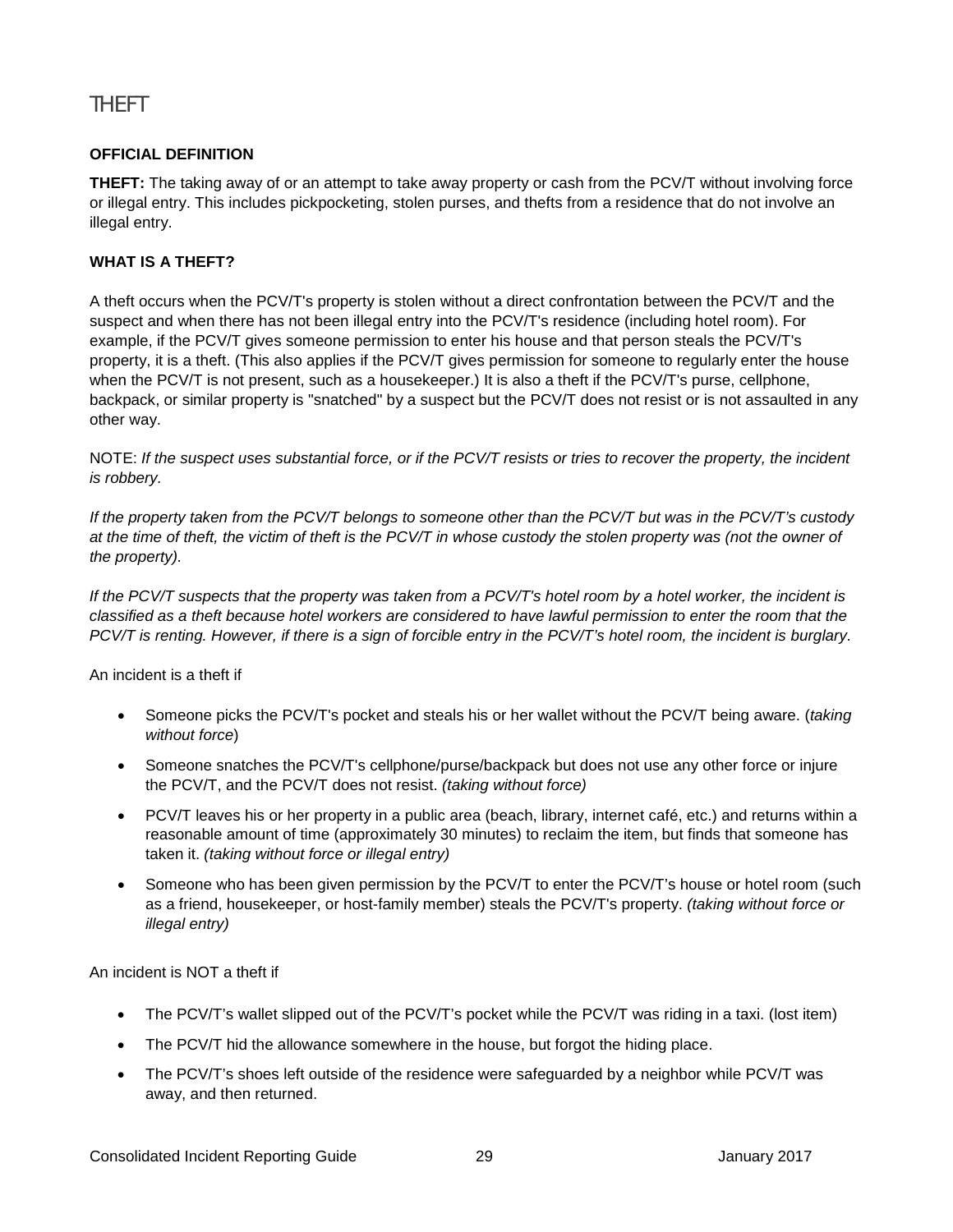#### **HOW IS IT DIFFERENT FROM…**

**Robbery**—Robbery involves the taking of property through force or threat of force. In theft, there is no threat or use of force.

**Burglary**—Burglary requires an unlawful or unauthorized entry, which means that someone who does not have permission enters the PCV/T's residence or hotel room.

**Vandalism**—Vandalism involves the destruction or damage of property, NOT taking property. If property is taken, the incident is theft.

#### **WHERE DOES THEFT RANK ON THE SEVERITY HIERARCHY?**



The Peace Corps recognizes that all crimes can be traumatic for victims, regardless of the crime's placement in the severity hierarchy. The severity hierarchy is used only for the purposes of documenting incidents. It does not have any impact on assessing emotional, physical, or financial hardships of the victims, or on the services victims of crime receive.

#### **RELATED POLICIES AND PROCEDURES**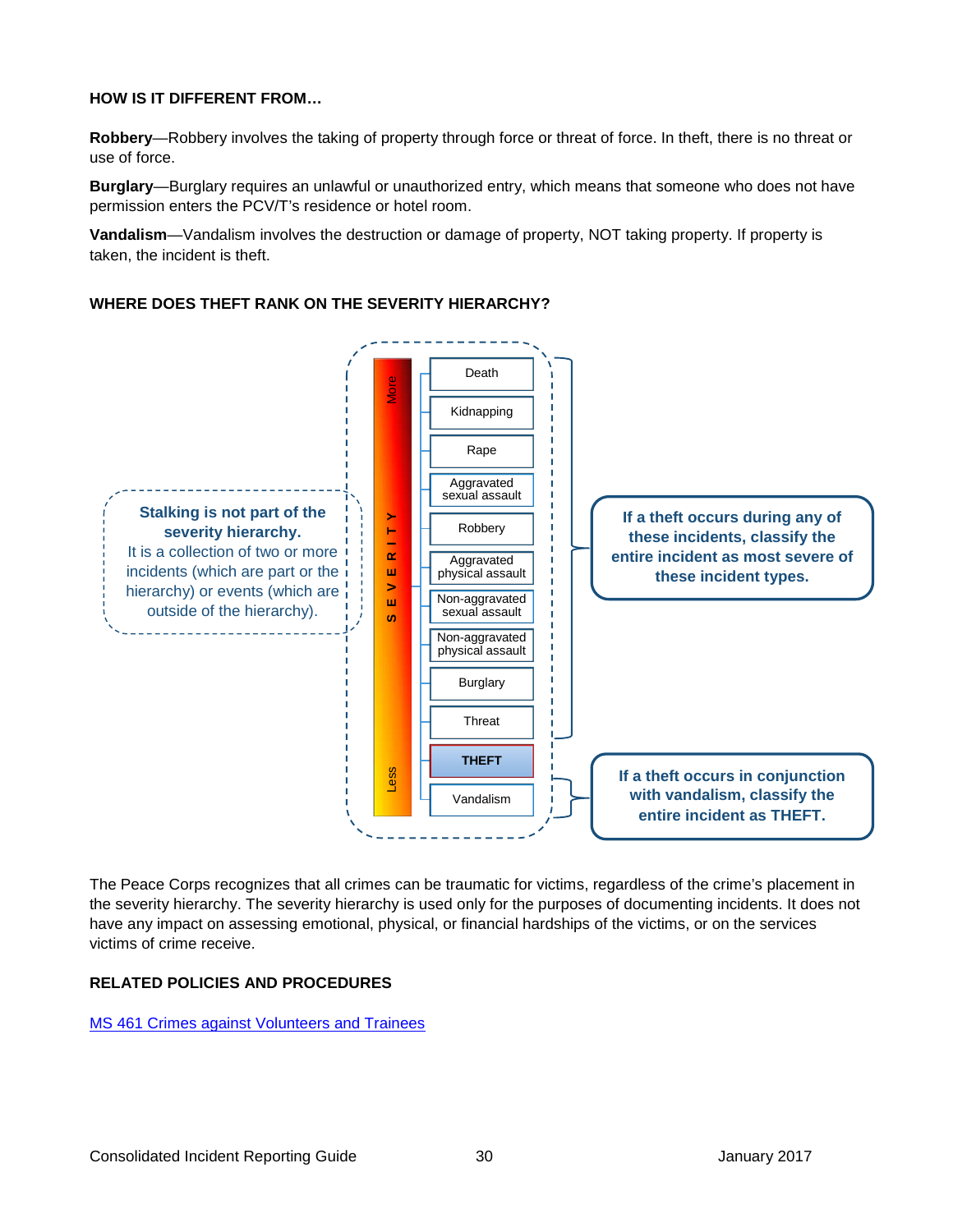## <span id="page-34-0"></span>VANDALISM

#### **OFFICIAL DEFINITION**

**VANDALISM:** Mischievous or malicious defacement, destruction, or damage of the PCV/T's property.

#### **WHAT IS A VANDALISM?**

Vandalism is the destruction or damage of a PCV/T's property or the PCV/T's house (including the host family's house if the PCV lives with the host family) without signs of illegal entry or theft. The damage can be in the form of things being broken, cut, torn, or burned. Similarly, the damage can be from something that is painted, drawn, or marked on the PCV/T's house or property.

You must consider the purpose of the crime when making a distinction between vandalism and burglary. For example, if the PCV/T's window was broken by a student who threw a rock at the PCV/T's house, that is vandalism. However, if the window was broken in an attempt to enter the house without permission, that is burglary.

NOTE: *Anytime vandalism involves illegal or unlawful entry to the PCV/T's house or hotel room, the incident is classified as burglary.*

Vandalism can also be an element of other incidents, such as threat. If the outside of the PCV/T's house was vandalized and the offender painted a threat on the wall, the incident should be classified as threat.

An incident is vandalism if

- Someone cuts the tires on the PCV/T's bicycle. *(damage of property)*
- Someone destroys the garden the PCV/T planted. *(destruction of property)*
- Someone paints or writes slogans or pictures on the outside of the PCV/T's house. *(defacement of property)*
- Someone breaks the windows on the PCV/T's house (e.g., by throwing a rock) but does not try to enter the house. *(damage of property)*
- Someone wipes feces on the door to the PCV/T's house. *(defacement of property)*
- Someone breaks PCV/T's phone on purpose.
- Someone purposely kills or hurts PCV/T's pet.

An incident is NOT vandalism if

- There is unlawful or forcible entry or attempted entry into the PCV/T's residence.
- Someone borrowed the property from the PCV/T and unintentionally broke it while using it.
- PCV/T on a bicycle collided with another vehicle and damaged the tire.

#### **HOW IS IT DIFFERENT FROM…**

**Burglary**—Burglary requires unlawful or unauthorized entry—that means someone who does not have permission enters the PCV/T's house or hotel room. If someone enters the PCV/T's house or hotel room and commits vandalism (destroying property), the entire incident is classified as burglary because that is the most serious offense.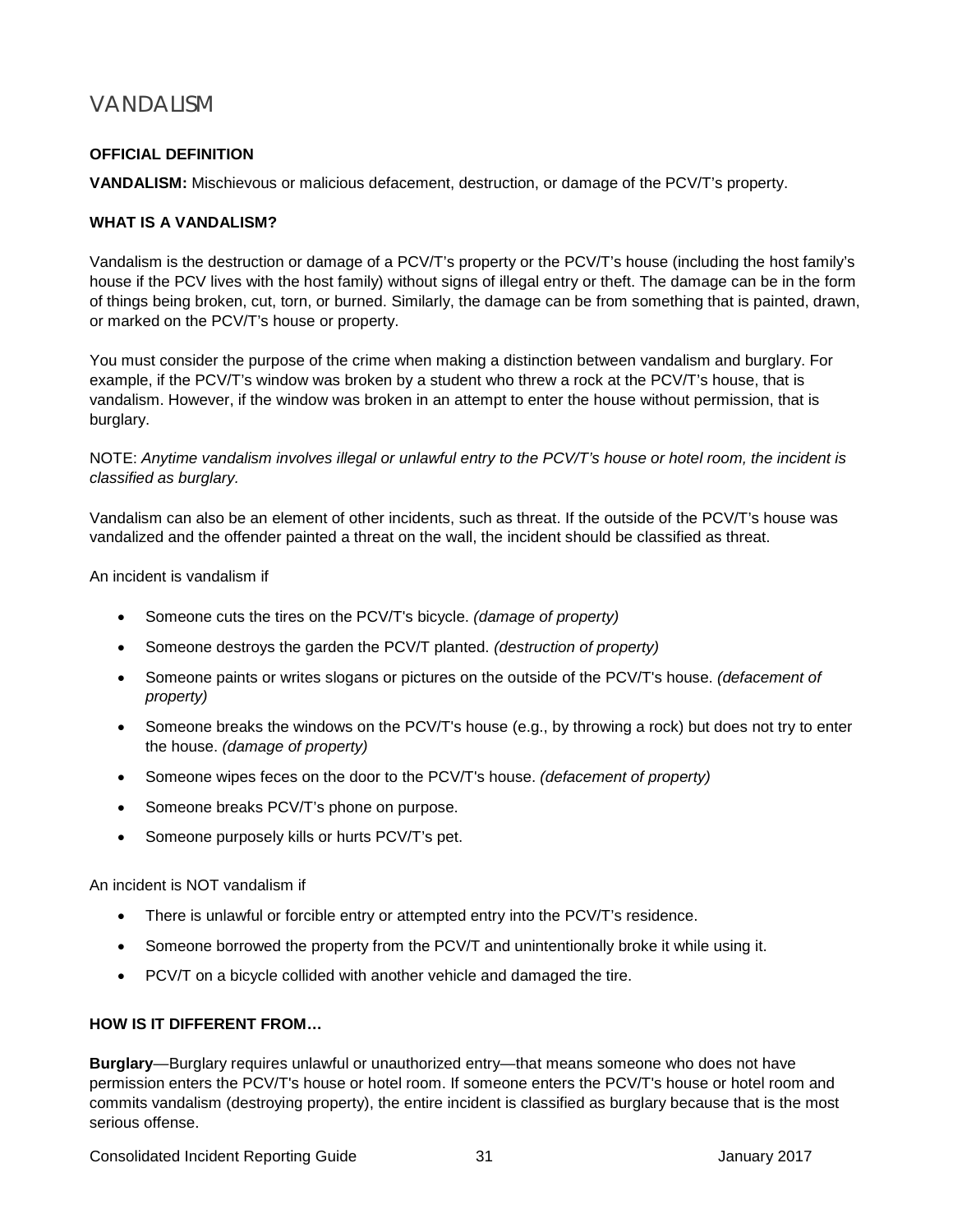**Theft**—Vandalism involves the destruction or damage of property NOT taking property. If property is taken, the incident is theft.



#### **WHERE DOES VANDALISM RANK ON THE SEVERITY HIERARCHY?**

The Peace Corps recognizes that all crimes can be traumatic for victims, regardless of the crime's placement in the severity hierarchy. The severity hierarchy is used only for the purposes of documenting incidents. It does not have any impact on assessing emotional, physical, or financial hardships of the victims, or on the services victims of crime receive.

#### **RELATED POLICIES AND PROCEDURES**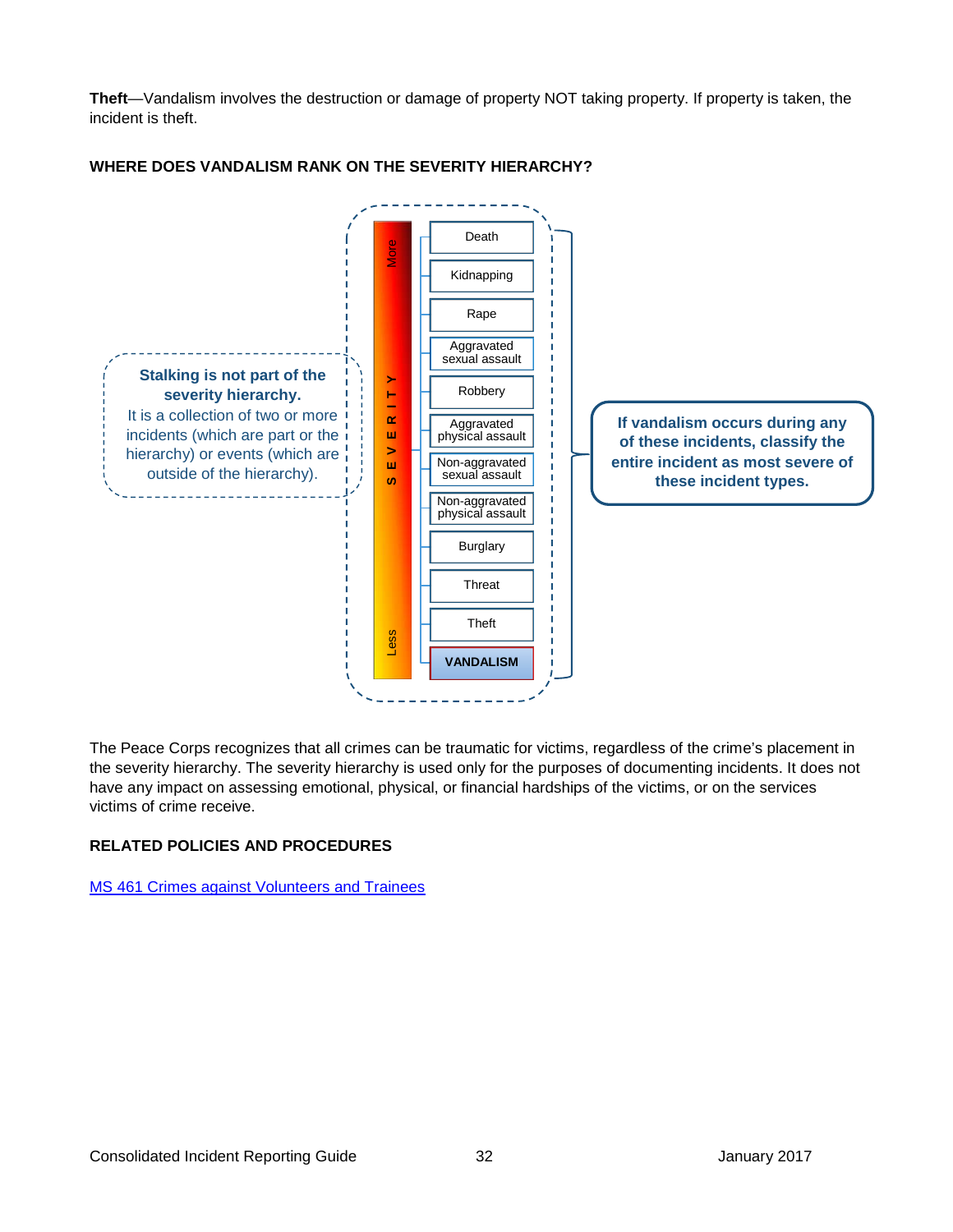## <span id="page-36-0"></span>PART 2: STALKING

#### **SPECIAL INSTRUCTION**

If a positive contact with the PCV/T is not made within 24 hours, the PCV/T must be considered missing or endangered, and the country director must immediately call the designated security specialist at **+1.202.437.5159**.

In cases of stalking, the country director should consult with the post's safety and security officer once action to safeguard the PCV/T has been taken.

#### **OFFICIAL DEFINITION**

**STALKING:** The same perpetrator(s) engaging in a course of conduct directed at a specific PCV/T that would cause a PCV/T victim, or a reasonable person, to either

- fear for his or her safety or the safety of others and/or
- suffer substantial emotional distress.

The "course of conduct" means threatening behavior composed of more than one act across a period of time, however short, demonstrating a continuity of purpose. This behavior includes repeatedly maintaining unwanted visual or physical proximity to a person; conveying oral or written threats, implicitly threatening conduct, or any combination of these directed at or toward a person; or directly, indirectly, or through third parties, by any action, method, device, or means, following, monitoring, observing, surveilling, threatening, or communicating to or about a person.

#### **WHAT IS STALKING?**

Unlike other incident types explained in this guide, stalking is a collection of incidents and/or events rather than a single incident or event. These events and incidents may not be alarming or distressing when looked at individually, but when two or more occur to a single PCV/T by a single offender or group of offenders, they should be looked at together to see if the situation represents a threat to the PCV/T's ongoing safety or security.

A collection of incidents or events should be reported as a stalking if the PCV/T reports

- feeling threatened,
- concern for his/her ongoing safety or security, or
- suffering substantial emotional distress about the incidents or events.

A collection of incidents or events should also be reported if a PCV/T is *not* afraid or distressed, but Peace Corps staff members believe that a reasonable person would afraid or distressed.

A stalking *event* is an intentional and unwanted situation where the PCV/T may feel harassment, intrusion, or fear, but it does NOT meet any of the definitions of a crime. Other security incidents, of which staff learned at the time of receiving information about stalking, may be reported as stalking events. Cyber-stalking is also included in this category.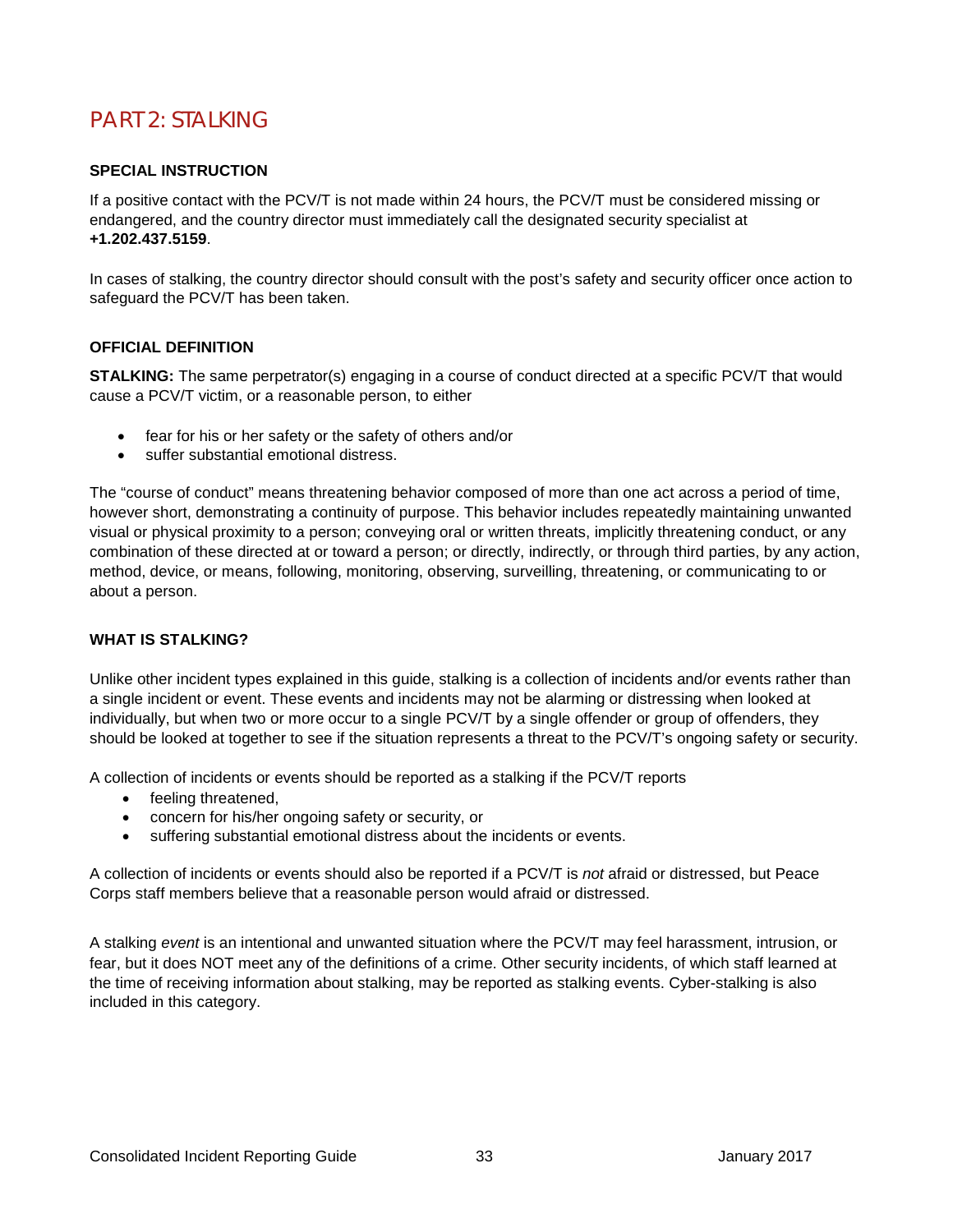Incidents or events that may be stalking:

- Targeting a PCV/T for multiple criminal incidents, including property crimes, threats, and assaults
- Unwanted communication or contact including, but not limited to, face-to-face, phone calls, text messages, email, instant messages, postal mail, unwanted gifts or items, and messages through a third party or social media
- Verbal harassment, even through a third party
- Pursuing, following, or appearing within sight of the PCV/T either in person or through electronic surveillance
- Trespassing on the PCV/T's property or in the PCV/T's workplace without express permission (if needed)
- Direct or indirect verbal or physical threats to harm the PCV/T's host or biological/marital family, colleagues, friends, or pets
- Defamation of character or spreading malicious rumors about the PCV/T
- Gathering or obtaining personal information about the PCV/T by accessing public records, hiring a personal investigator, going through the PCV/T's garbage, or contacting the PCV/T's colleagues, community members, host family, friends, etc.
- Contacting witnesses or any other person involved in a crime incident to intimidate them or get them to change their testimony
- Posting pictures, videos, or information in chat rooms, forums, or on websites about the PCV/T without the PCV/T's consent or knowledge
- Sending unwanted or unsolicited email, text messages, instant messages, or social media messages

Incidents and events are NOT stalking if

- The PCV/T passes a beggar on the corner every day, and this beggar asks for money.
- The PCV/T experiences a single incident, i.e., found unwanted flowers on the porch.
- The PCV/T experienced similar incidents, but offenders are different (e.g., being harassed on the way home by different offenders).
- The time period within which the same events repeatedly happened is extremely short, e.g., the PCV/T received five calls or text messages within five minutes (this is considered one event).
- The PCV/T is harassed every time they enter their local market. (offender did not seek out PCV/T).
- The PCV/T receives multiple text messages with innocuous content from a community member and finds it annoying. (PCV/T does not feel threatened or distressed).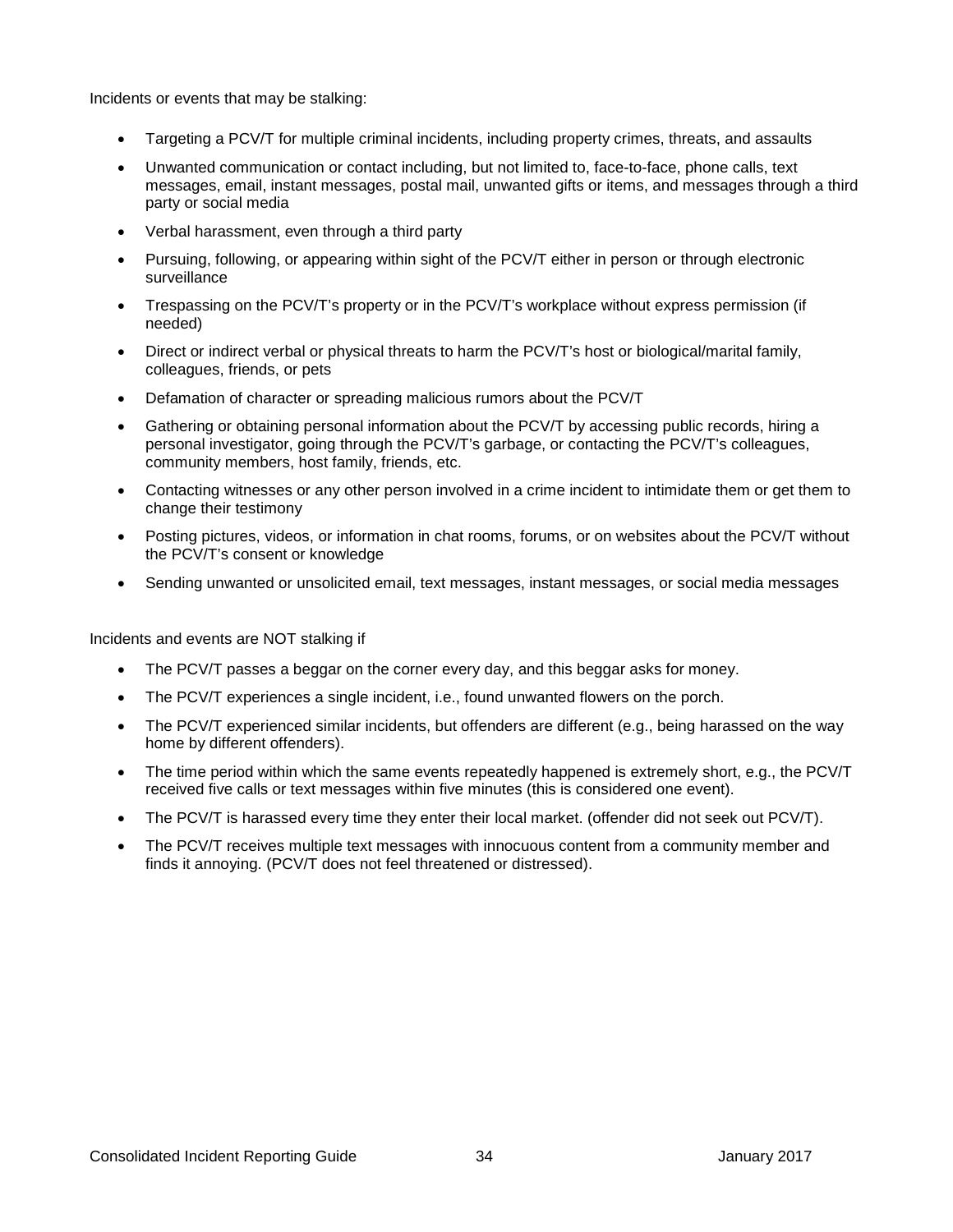#### **WHERE DOES STALKING RANK ON THE SEVERITY HIERARCHY?**



The Peace Corps recognizes that all crimes can be traumatic for victims, regardless of the crime's placement in the severity hierarchy. The severity hierarchy is used only for the purposes of documenting incidents. It does not have any impact on assessing emotional, physical, or financial hardships of the victims, or on the services victims of crime receive.

#### **RELATED POLICIES AND PROCEDURES**

[MS 242 Stalking of a PCV/T](https://intranet.peacecorps.gov/pcmanual/_layouts/15/WopiFrame.aspx?sourcedoc=/pcmanual/Documents/MS-242-Policy.docx&action=default)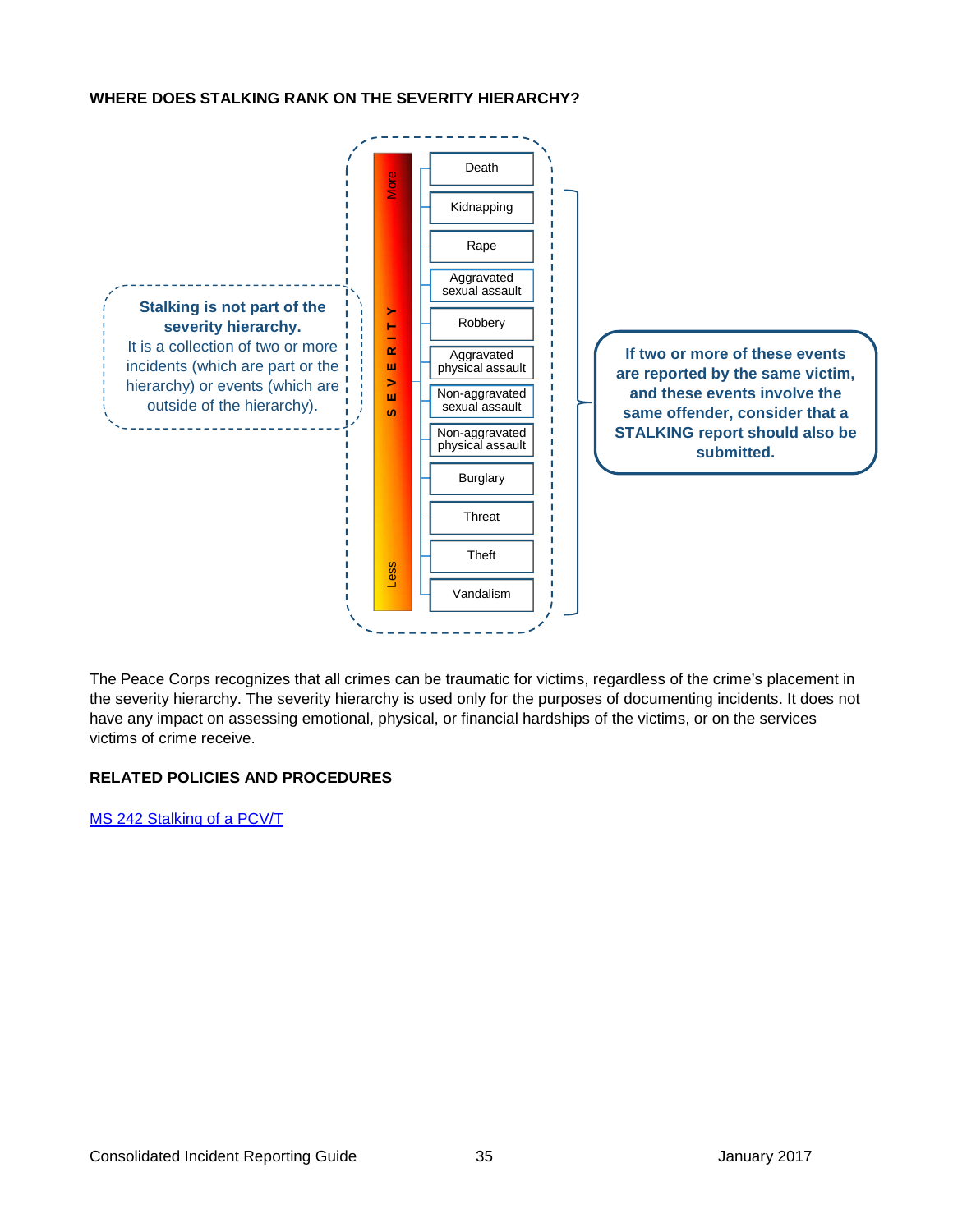## <span id="page-39-0"></span>PART 3: OTHER SECURITY INCIDENT

#### **OFFICIAL DEFINITION**

**OTHER SECURITY INCIDENT:** Any situation that either directly or indirectly impacts the security<sup>[3](#page-39-1)</sup> or the perception of security of a PCV/T but that does not meet any of the definitions of a crime.

#### **WHAT IS OTHER SECURITY INCIDENT?**

Other security incident is any situation where a PCV/T's continued security is in question, but in which the PCV/T has not been the victim of a crime or a direct threat. This includes any serious incidents occurring in or near the PCV/T's site that causes the PCV/T to have concerns for his/her own security, even if the PCV/T was not directly involved. Sexual and non-sexual harassment should be reported under this category.

Other Security Incidents do not include situations affecting the PCV/T's *safety, [4](#page-39-2)* such as transportation crashes, natural disasters, or other weather-related incidents. Security incidents that affect large groups of PCV/Ts and result in emergency action plan activation do not need to be reported in CIRS.

Each other security incident report requires Yes/No answers to the following statements, indicating if the PCV/T:

- Lost a wallet, passport, or other item that could put the PCV at risk for identity theft or another crime
- Witnessed a crime
- Heard about a crime occurring in the community
- Experienced sexual harassment
- Was harassed based on his/her race/ethnicity, American heritage, or sexual orientation
- Reported a peeping tom, night crawling, or creeping incident
- Reported theft, robbery, or vandalism of items that belong to a project (but that were not under the care or supervision of the PCV/T)
- Reported a burglary of workplace or a project-related site

An incident is considered an other security incident if

#### **Witnessing a crime**

-

- PCV/T reports a dead body was found in the community.
- PCV/T reports that a host family member was raped.

#### **Harassment (sexual and non-sexual)**

**Harassment** (sexual and non-sexual) is unwanted, unwelcomed, or uninvited deliberate behavior that annoys, intimidates, offends, or alarms the PCV/T, but does not cause fear or emotional distress to the PCV/T. Harassment excludes any physical contact with the PCV/T. Harassing behavior may include, but is not limited to, derogatory comments, slurs, vulgar propositions, visual insults, mocking, unwanted calls or text messages, and following.

<span id="page-39-1"></span><sup>3</sup> SECURITY: Measures to protect against intentional threats or violence (crime, terrorism, political unrest).

<span id="page-39-2"></span> $4$  SAFETY: Guarding against natural or accidental threats (transportation crashes, natural disasters, or other weather-related incidents)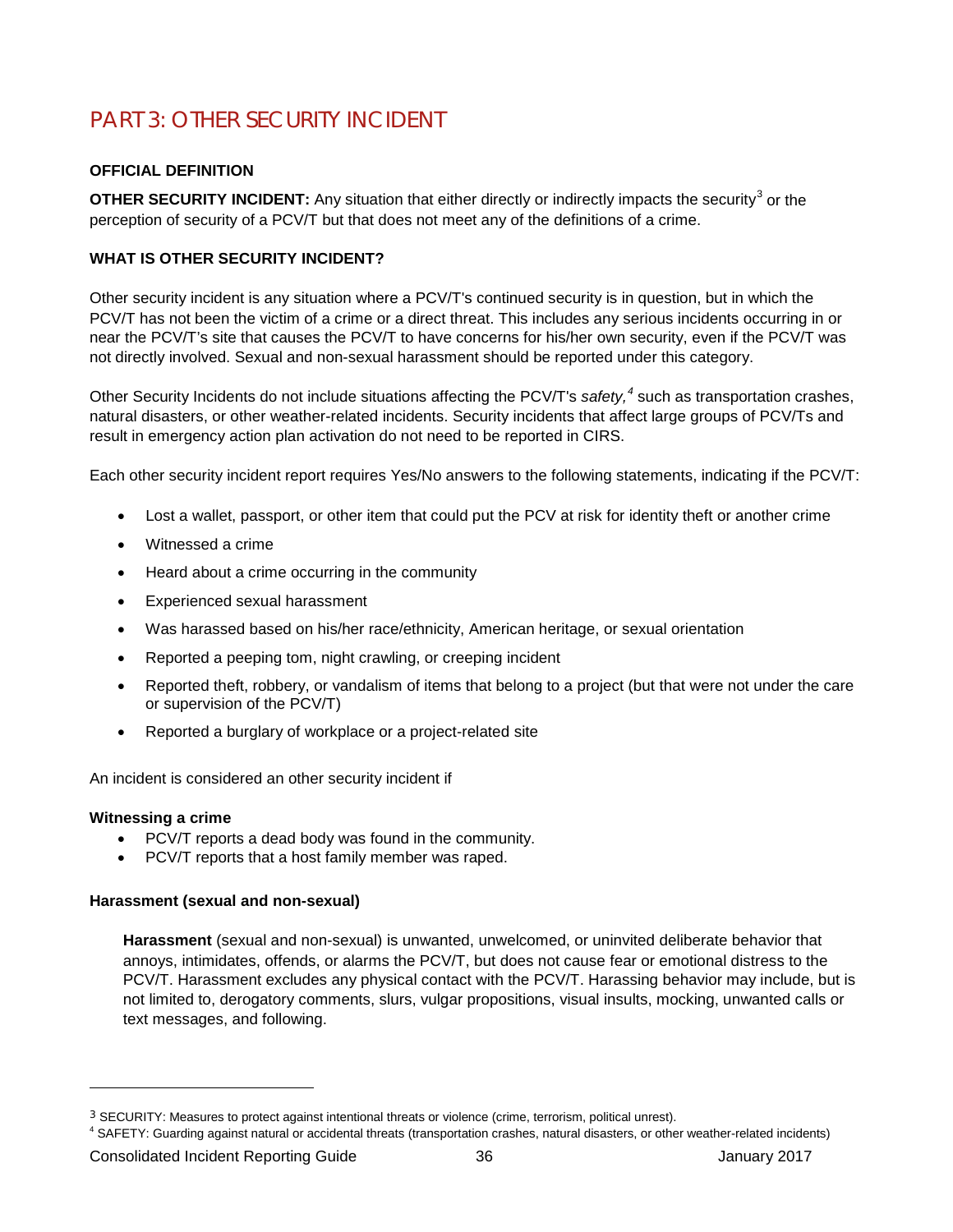- Someone exposes his/her genitalia to the PCV/T in public
- PCV/T reports a man pulled down his pants and started masturbating in front of the PCV/T.
- PCV/T reports receiving several text messages from a community member stating the community member wants to date and marry the PCV/T.
- PCV/T reports finding offensive words written in English on their classroom blackboard.
- Someone makes harassing non-threatening comments toward the PCV/T.

NOTE: *Two or more instances of harassment of a single PCV/T by a single offender or the same group of offenders may be stalking. A stand-alone incident of harassment in combination with other security incidents or crimes may be stalking.*

#### **Peeping Tom, night crawling, or creeping incidents**

A **peeping Tom** is a person who gets pleasure, especially sexual pleasure, from secretly watching others. If someone openly stares at the PCV/T, it does not fit the peeping tom definition.

• PCV/T finds someone watching through the windows of his/her house when the PCV/T is changing clothes, but the person does not attempt to enter the house.

**Night crawling** and **creeping** refer to courtship rituals common in the Pacific islands. Night crawling and creeping are typically committed by young men and are used to passively gauge a woman's interest while avoiding direct (possibly confrontational) communication with the woman or her family. In most cases when a young woman is asleep, the night crawler will call the woman's name outside of her bedroom window, hoping to persuade the woman to come outside or allow him inside. In most cases, the night crawler leaves when the woman or family tells him to do so.

#### NOTE: *If the night crawler threatens the PCV/T, enters or attempts to enter the PCV/T's bedroom or house, or touches the PCV/T, the incident should be classified as a crime against the PCV/T.*

• PCV/T was sleeping when she heard a voice outside of her bedroom window saying "Hey, hey, hey!" PCV/T saw an intoxicated young man from her community standing in front of the window. The PCV/T shouted, and the man ran away.

#### **Workplace incidents**

- Reported theft, robbery, or vandalism of items that belong to a project
- Reported burglary of workplace or a project-related site

#### **Other incidents**

- Someone follows the PCV/T, but the PCV/T does not feel physically threatened or that he/she is being stalked.
- Someone displays or uses a weapon in the presence of a PCV/T, but the action is not directed toward the PCV/T.
- PCV/T is detained by law enforcement and there is suspicion that the detention is harassment and not due to a statutory violation.
- PCV/T reports an anti-American incident occurred at his/her site, but the PCV/T was not targeted.
- PCV/T heard rumors or has seen evidence of social or political unrest within the community.
- PCV/T witnessed or heard about an unnatural death or death under suspicious circumstances.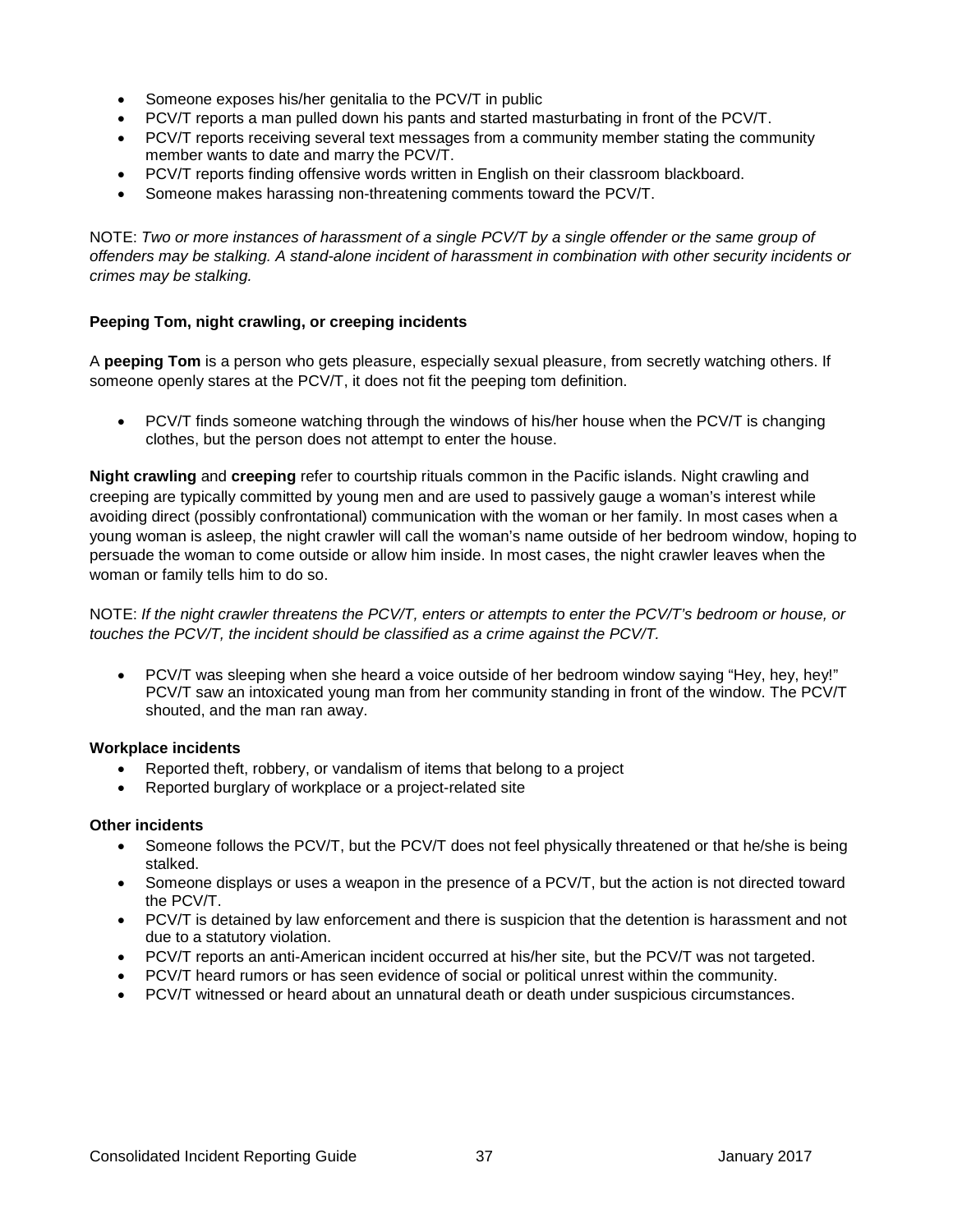An incident is NOT an other security incident if

- A lost item has been found (if an other security incident report was initially submitted, it should be deactivated)
- The incident does not impact the security of the PCV/T
	- o A stray community dog disappears
	- o A large event is in town
	- o PCV/T witnessed a vehicular accident

#### **HOW IS IT DIFFERENT FROM?**

**Non-aggravated sexual assault**—Non-aggravated sexual assault requires intentional contact of the PCV/T's or the offender's genitalia, anus, groin, breast, inner thigh, or buttocks. If the offender exposes himself/herself or makes sexually explicit comments but does not physically touch the PCV/T, the incident is classified as other security incident.

**Burglary**—Burglary requires illegal or attempted illegal trespass into a PCV/T's house or hotel room. If the offender peeks through the PCV/T's window or doors but makes no attempt to enter the house, the incident is classified as other security incident.

**Threat**—Threat causes the PCV/T to reasonably fear for his or her safety or well-being. If the PCV/T is annoyed but does not fear for his or her safety or well-being, it is classified as other security incident.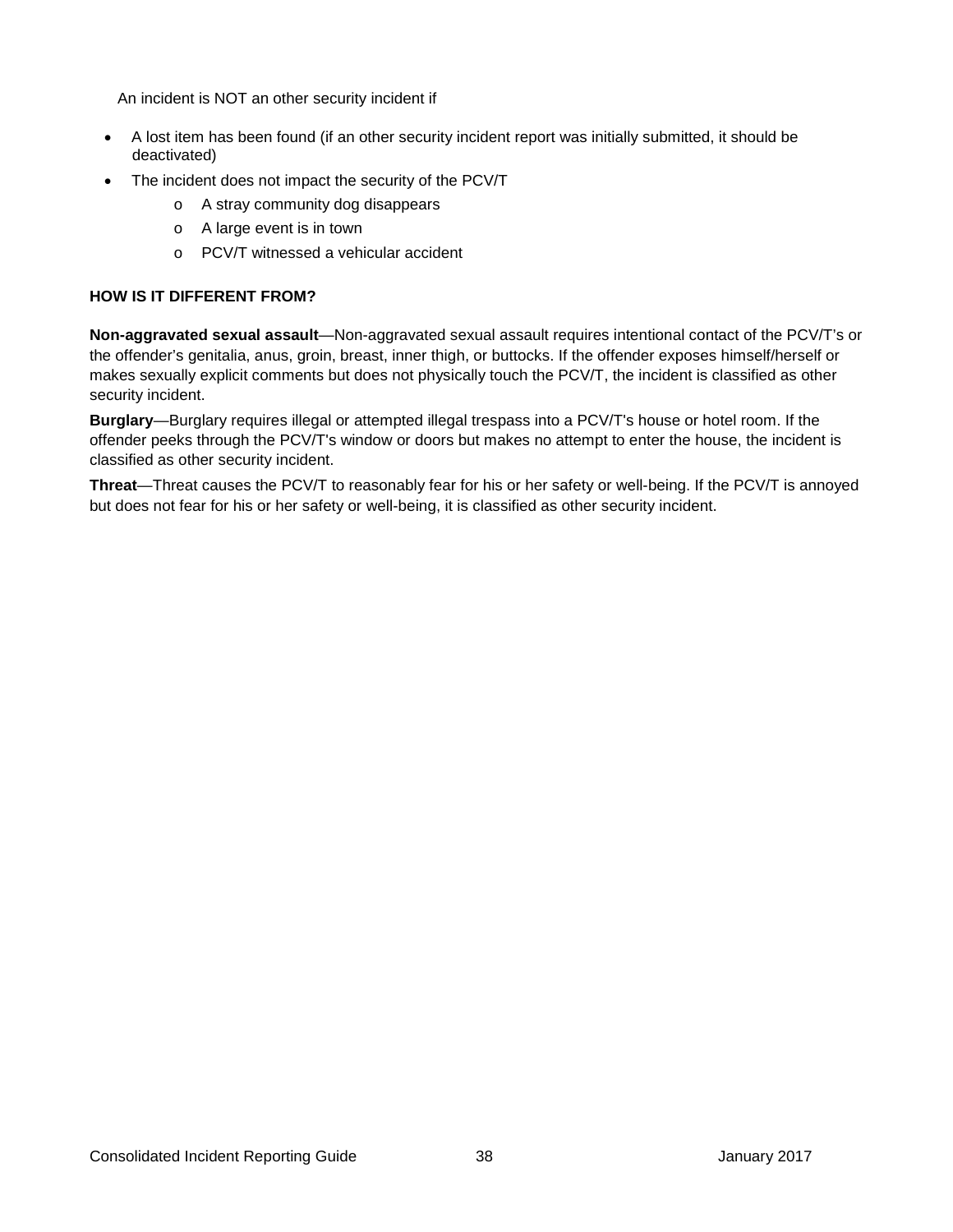## <span id="page-42-0"></span>PART 4: VEHICULAR ACCIDENT INVOLVING A PCV/T

Any vehicular accident involving a PCV/T must be documented via CIRS. Vehicular accidents involving a PCV/T are divided into five separate categories:

- Pedestrian PCV/T hit by a vehicle
- PCV/T in a vehicle colliding with another vehicle
- PCV/T in a vehicle colliding with an object
- Overturned vehicle holding a PCV/T
- Other vehicular accident

For the purposes of reporting, vehicles include the following:

- Motor vehicles (cars, pickup trucks, vans, heavy transport vehicles, buses, minibuses, and SUVs)
- Boats or water vehicles
- Railway trains, airplanes, helicopters
- Motorcycles (classic style, sidecars, mopeds, motorized bicycles, and motor-powered scooters)
- Bicycles (unicycles, bicycles, tricycles, and mountain bikes)
- Other vehicles (streetcars, animal-drawn vehicles, snowmobiles, go-carts, boats)

NOTE: *If an accident is caused in order to hurt the PCV/T intentionally, or is the result of driving under the influence of drugs or alcohol, it should be classified as a crime, not as a vehicular accident.*

*Post are required to report vehicular accidents via CIRS. Accidents that result in injury to the PCV/T must also be reported via the PCMEDICS by the Peace Corps medical officer.*

#### <span id="page-42-1"></span>**PEDESTRIAN PCV/T HIT BY A VEHICLE**

A PCV/T is involved in a collision, where at the time of the collision, the PCV/T is not riding in a vehicle but is hit by a vehicle.

An accident falls into this category if

- PCV/T was running or walking along the side of the road and was hit by the bumper or mirror of a passing car or motorcycle.
- A cyclist ran into the PCV/T who was walking with his/her bike.

#### <span id="page-42-2"></span>**PCV/T IN VEHICLE COLLIDING WITH ANOTHER VEHICLE**

The vehicle in which the PCV/T is a driver or a passenger hits another vehicle or is hit by another, whether the other vehicle is moving or stopped.

An accident falls into this category if

- A PCV/T who was riding a bike got hit by a car or motorcycle or hits a car or motorcycle.
- The PCV/T was riding in or on a car, bus, taxi, truck, or motorcycle when it ran into another vehicle or is hit by another vehicle.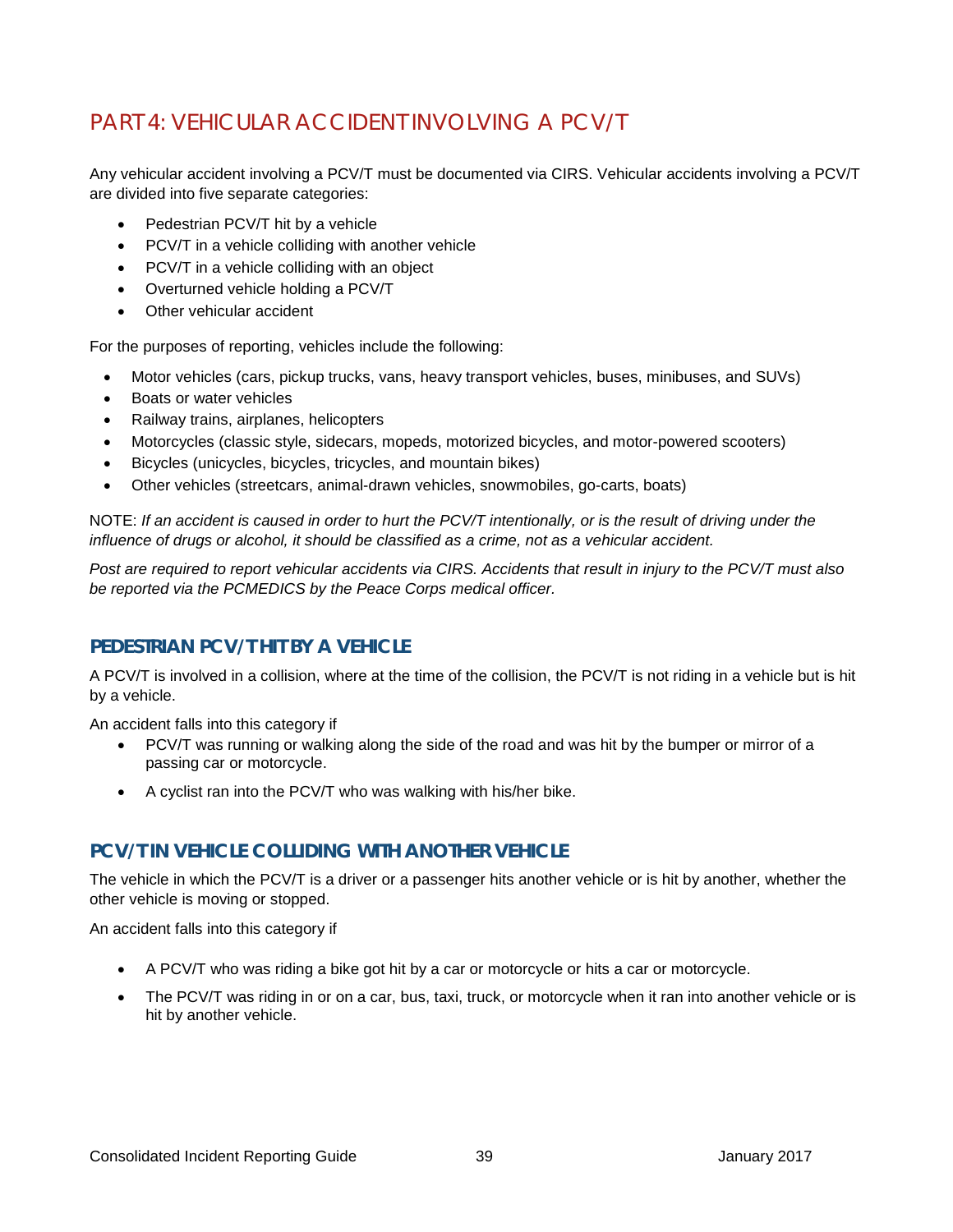#### <span id="page-43-0"></span>**PCV/T IN VEHICLE COLLIDING WITH AN OBJECT (NOT ANOTHER VEHICLE OR PERSON)**

The vehicle in which the PCV/T is riding strikes another object, such as a tree, building, rock, or animal (but not another person).

An accident falls into this category if

- A minibus where the PCV/T was riding swerved and hit the roadside wall.
- A PCV/T was riding in a car when the driver lost control of the car, went off road, and hit a tree.

#### <span id="page-43-1"></span>**OVERTURNED VEHICLE HOLDING A PCV/T (NO COLLISION)**

The vehicle in which the PCV/T is riding does not hit a vehicle or object, but does end in a position in which the wheels of the vehicle are not in contact with the ground. This could mean the vehicle is turned over onto its side or top.

An accident falls into this category if

- A PCV/T was riding in a minibus when the driver suddenly stopped to avoid a collision with another vehicle, and the minibus overturned.
- PCV/T took a ride on the back of his host brother's bicycle, which fell on its side on a steep turn.

#### <span id="page-43-2"></span>**OTHER VEHICULAR ACCIDENT INVOLVING A PCV/T**

When the above definitions do not match the accident, use other vehicular accident involving a PCV/T to report the incident.

An accident falls into this category if

- The PCV/T is riding in a vehicle that strikes other pedestrians.
- The PCV/T is in a vehicle that slides or skids on the road, but does not overturn.

Currently, accidents involving staff and Peace Corps official vehicles are only reported if a PCV/T was also involved in the accident. The report in CIRS does not account for any official report of Peace Corps property damaged in an accident**.** In the future, reporting of all vehicular incidents that happened to Peace Corps staff while on official duty will be required.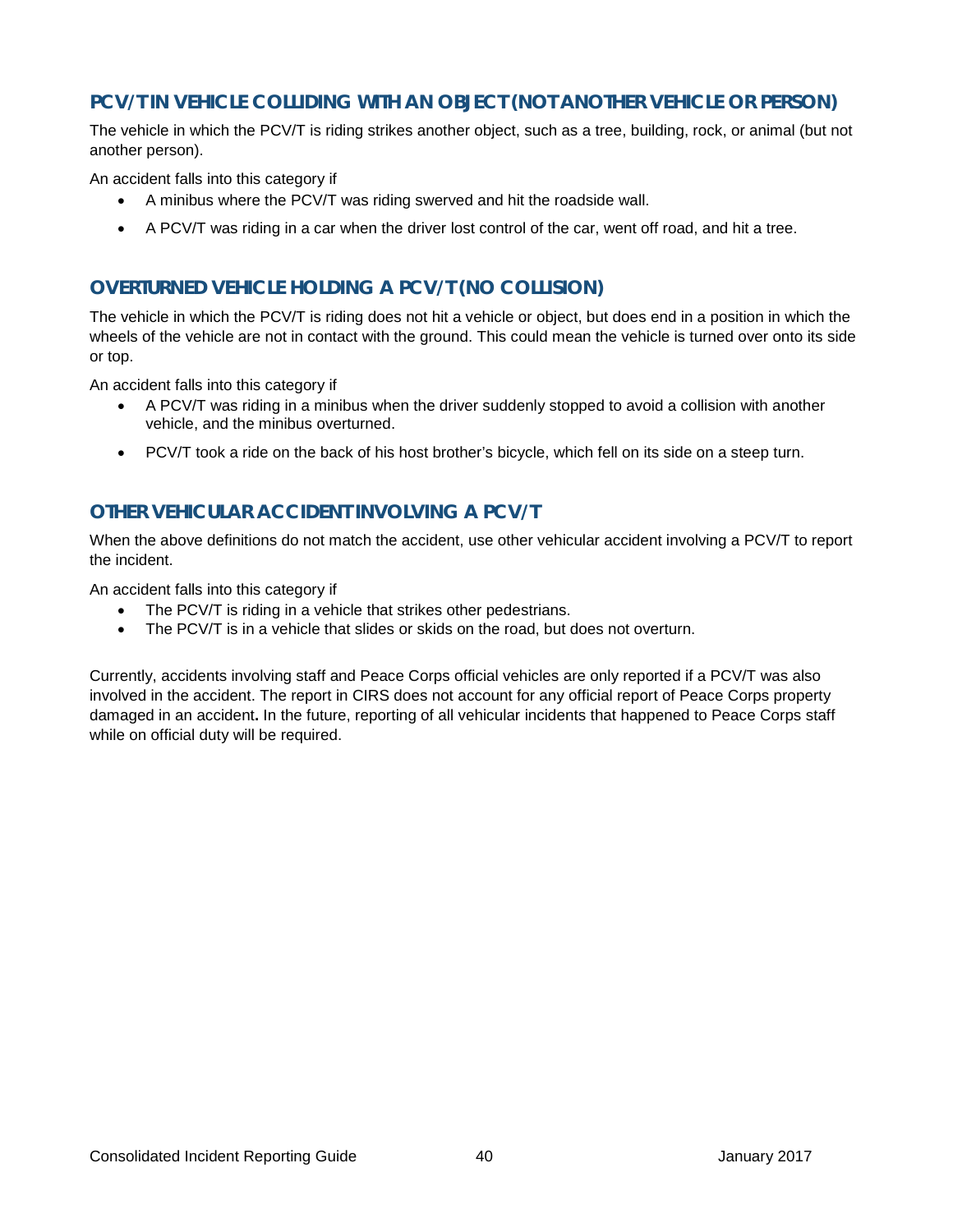## <span id="page-44-0"></span>PART 5: CRIME COMMITTED AGAINST PEACE CORPS STAFF ON DUTY OR AGAINST PEACE CORPS PROPERTY

Crimes committed against Peace Corps staff on duty or Peace Corps property must be documented via CIRS. The definitions of crime and severity hierarchy are the same as those for crimes committed against PCV/Ts. Please refer to definitions in [Part 1: Crime Incident Classification:](#page-7-0)

**[Kidnapping](#page-10-0)** [Rape](#page-12-0) [Aggravated Sexual Assault](#page-14-0) **[Robbery](#page-16-0)** [Aggravated physical assault](#page-19-0) [Non-aggravated Sexual Assault](#page-22-0) [Non-aggravated physical Assault](#page-24-0) **[Burglary](#page-26-0) [Threat](#page-29-0) [Theft](#page-32-0)** [Vandalism](#page-34-0)

If a crime is only committed against Peace Corps property, for example burglary of a Peace Corps facility, the country director should be entered into the CIRS as a victim of crime. If a vehicle or other equipment was "checked out" to a staff member, that staff member should be entered as the victim. If Peace Corps property such as computers or vehicles is damaged or lost in an incident, the CIRS report does not replace any official report needed to document the loss.

Peace Corps does not document the death of a staff member. Rather, the U.S. embassy or the host country government documents staff deaths. At this time, there is no requirement to report other security incidents, stalking incidents, or vehicular accidents in which on-duty staff are involved .